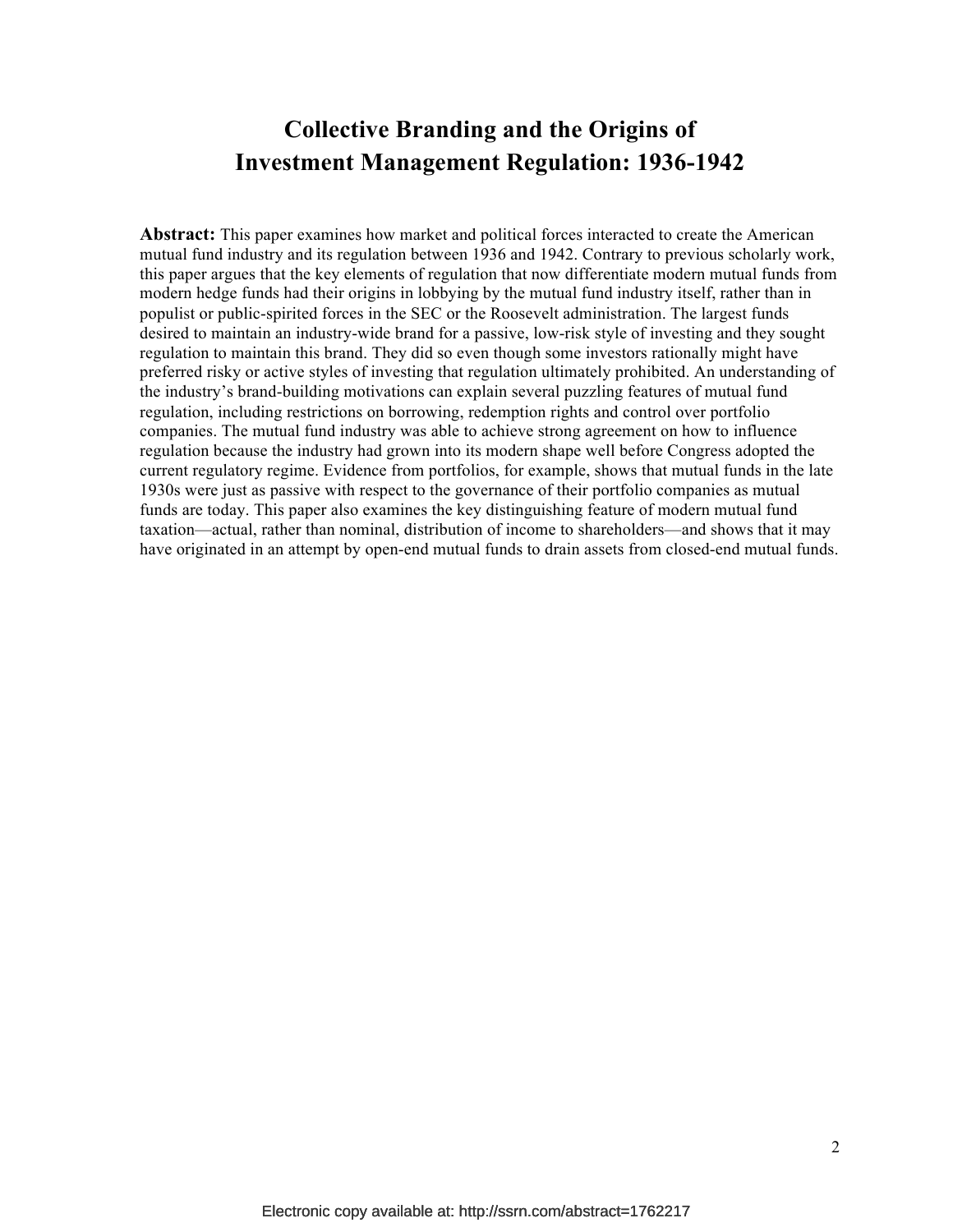| <b>Collective Branding and the Origins of Investment Management Regulation: 1936-1942</b> |  |
|-------------------------------------------------------------------------------------------|--|
| $\mathbf{I}$ .                                                                            |  |
|                                                                                           |  |
| 1.                                                                                        |  |
| 2.                                                                                        |  |
| <b>B.</b>                                                                                 |  |
| The Investment Company Act and the Revenue Acts of 1936 and 1942  19<br>$\prod$ .         |  |
|                                                                                           |  |
| $\mathbf{1}$ .                                                                            |  |
| 2.                                                                                        |  |
| 3 <sub>1</sub>                                                                            |  |
| <b>B.</b>                                                                                 |  |
|                                                                                           |  |
| $A_{\cdot}$                                                                               |  |
| <b>B</b> .                                                                                |  |
| $\mathcal{C}$ .                                                                           |  |
| D.                                                                                        |  |
|                                                                                           |  |
| A.                                                                                        |  |
| 1.                                                                                        |  |
| a.                                                                                        |  |
|                                                                                           |  |
| 2.                                                                                        |  |
| 3.                                                                                        |  |
| 4.                                                                                        |  |
| 5.                                                                                        |  |
| <b>B.</b>                                                                                 |  |
| C.                                                                                        |  |
| D.                                                                                        |  |
|                                                                                           |  |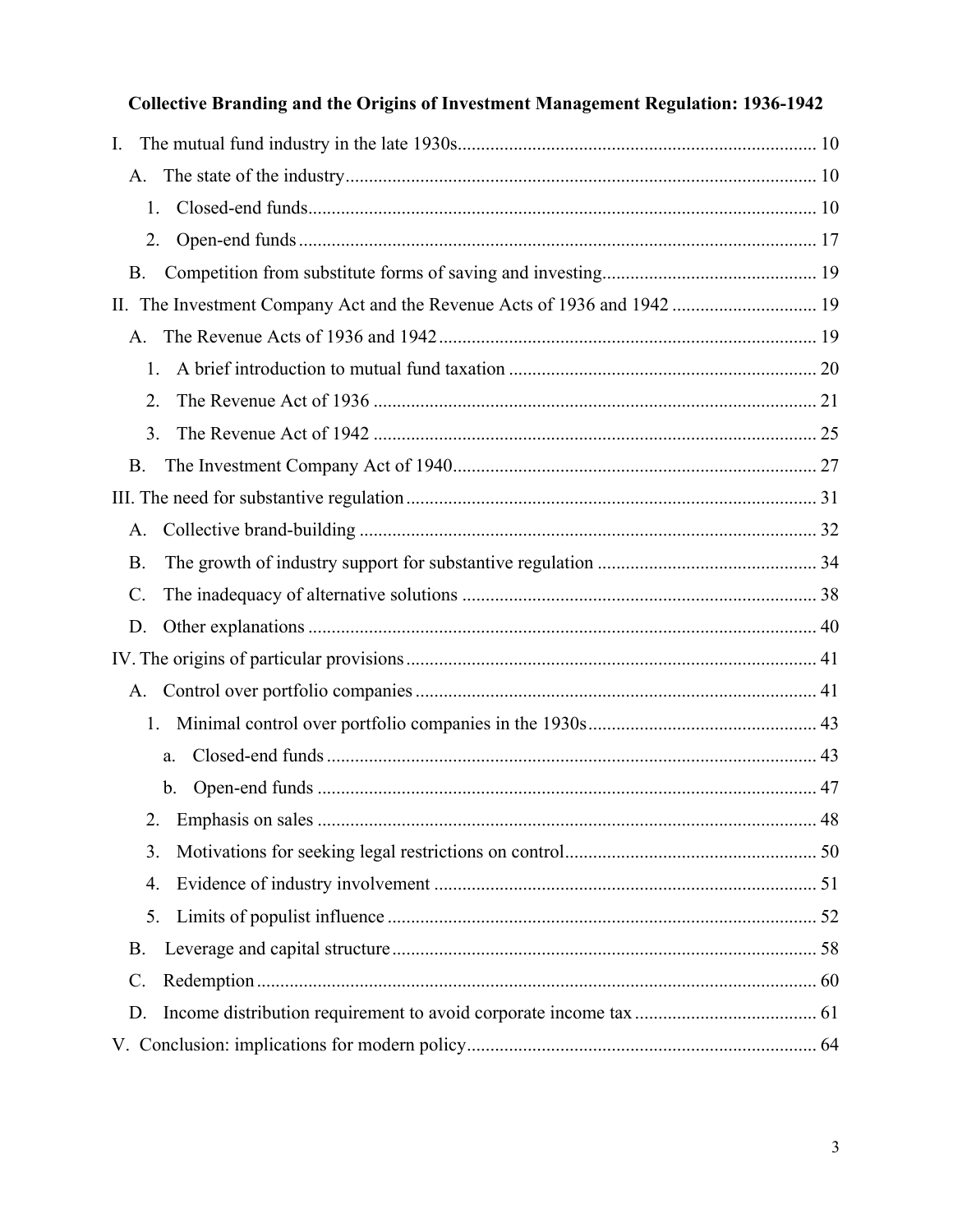This paper considers a simple but foundational question: why do we regulate investment managers and investment vehicles? The importance of the question is enormous. Mutual funds, hedge funds, private equity funds and other investment vehicles collectively hold trillions of dollars in investment securities. Indeed, mutual funds alone hold assets worth \$12 trillion almost as much as the commercial banking industry<sup>1</sup>—and they own a quarter of American public companies' common stock and almost half of America's short-term corporate debt.<sup>2</sup> Mutual funds now comprise one fifth of America's household financial assets and are the primary vehicle through which families and individuals invest in the financial markets.<sup>3</sup>

Questions about why we regulate investment managers are particularly urgent at this moment in the nation's history, because the regulatory status of many types of investment vehicles has recently become deeply unsettled and open to question. The last two decades have witnessed explosive growth among hedge funds, private equity funds and other alternative investment vehicles. Like mutual funds, these alternative vehicles are pools of stocks, bonds and other investment securities. But unlike mutual funds, these alternative vehicles solicit investments only from wealthy individuals and institutions, rather than from the general public, and are therefore not subject to the extensive federal regulation that applies to mutual funds. These alternative vehicles' freedom from regulation gives them the ability to engage in a wide range of activities that would be prohibited to mutual funds. Since these alternative vehicles did not exist at the time the foundations of investment management regulation were laid, their spectacular growth in recent years has raised basic questions about what mutual fund regulation is supposed to accomplish and whether its original purposes continue to be relevant.

<sup>1</sup> INVESTMENT COMPANY INSTITUTE, 2010 INVESTMENT COMPANY FACTBOOK, 9 fig.1.1 (2010); Federal Reserve Statistical Release, Large Commercial Banks, September 30, 2009, *available at* 

<sup>&</sup>lt;sup>2</sup> INVESTMENT COMPANY INSTITUTE, *supra* note 1, at 11 fig.1.4 (2009)<br><sup>3</sup> INVESTMENT COMPANY INSTITUTE, *supra* note 1, at 10 fig. 1.2 (2010); Donald C. Langevoort, *The SEC, Retail Investors, and the Institutionalization of the Securities Markets*, 95 VA. L. REV. 1025 (2009).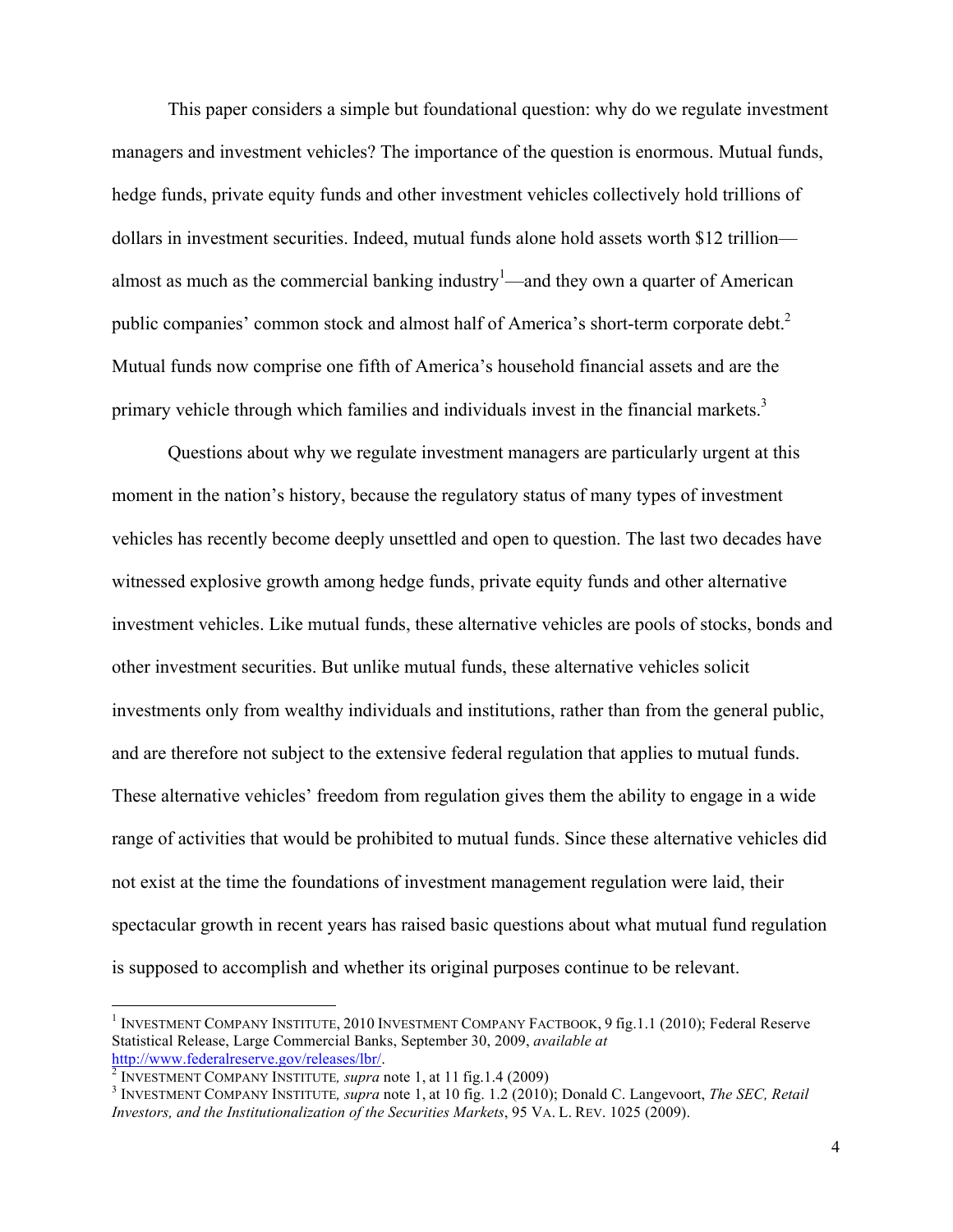The goal of this paper is thus to recover those original purposes. I describe the political and market forces that shaped the early mutual fund industry and brought into being the laws that now form the backbone of investment management regulation. These laws include the Investment Company Act of 1940 and a contemporaneous series of tax statutes passed between 1936 and 1942.

Because the regulatory regime established by these statutes is highly invasive and reaches well beyond disclosure, it is commonly believed that the origins of these statutes lay in political forces outside of the investment management industry.<sup>4</sup> Most prominently, Mark Roe has argued that restrictions on mutual funds' ability to take control stakes in the companies in which they invest reflected, at least in large part, anti-Wall Street populists' and industrial company managers' efforts to prevent the Wall Street barons who controlled mutual funds from also gaining control of Main Street operating businesses by using mutual funds to buy up controlling stakes in those operating businesses.<sup>5</sup> Roe argues that the influence of populism on mutual fund regulation was so profound that populism is one of the key elements responsible for having "created" the mutual fund industry as we know it today.<sup>6</sup>

This paper focuses, in contrast, on the way that the mutual fund industry created its own regulation. I show that by the late 1930's, market forces had spontaneously produced a version of the mutual fund that looked surprisingly similar to modern mutual funds. These funds had fundamentally different business models from the holding companies with which they have often

<sup>4</sup> *See, e.g.*, Mercer Bullard, *Regulating Hedge Fund Managers: The Investment Company Act as a Regulatory Screen*, 13 STAN J.L. BUS. & FIN. 286, 289 (2008) ("Congress designed the Act to address the particular abuses associated with companies comprised of liquid pools of securities, including disadvantageous transactions with affiliates, extreme leveraging, excessive fees, inordinately complex capital structures, unfairly differential treatment of shareholders, and inflated values.")

<sup>5</sup> *See, e.g.*, MARK J. ROE, STRONG MANAGERS, WEAK OWNERS 102-123 (1994); Mark J. Roe, *Political Elements in the Creation of a Mutual Fund Industry*, 139 U. PA. L. REV. 1469 (1991). Stuart Banner has argued that popular suspicion of securities markets underlay nearly all Anglo-American securities regulation initiatives since the late-17th century. Stuart Banner, *What Causes New Securities Regulation? 300 Years of Evidence*, 75 WASH. U.L.Q. 849 (1997).

<sup>6</sup> Roe, *supra* note 5, at 1484.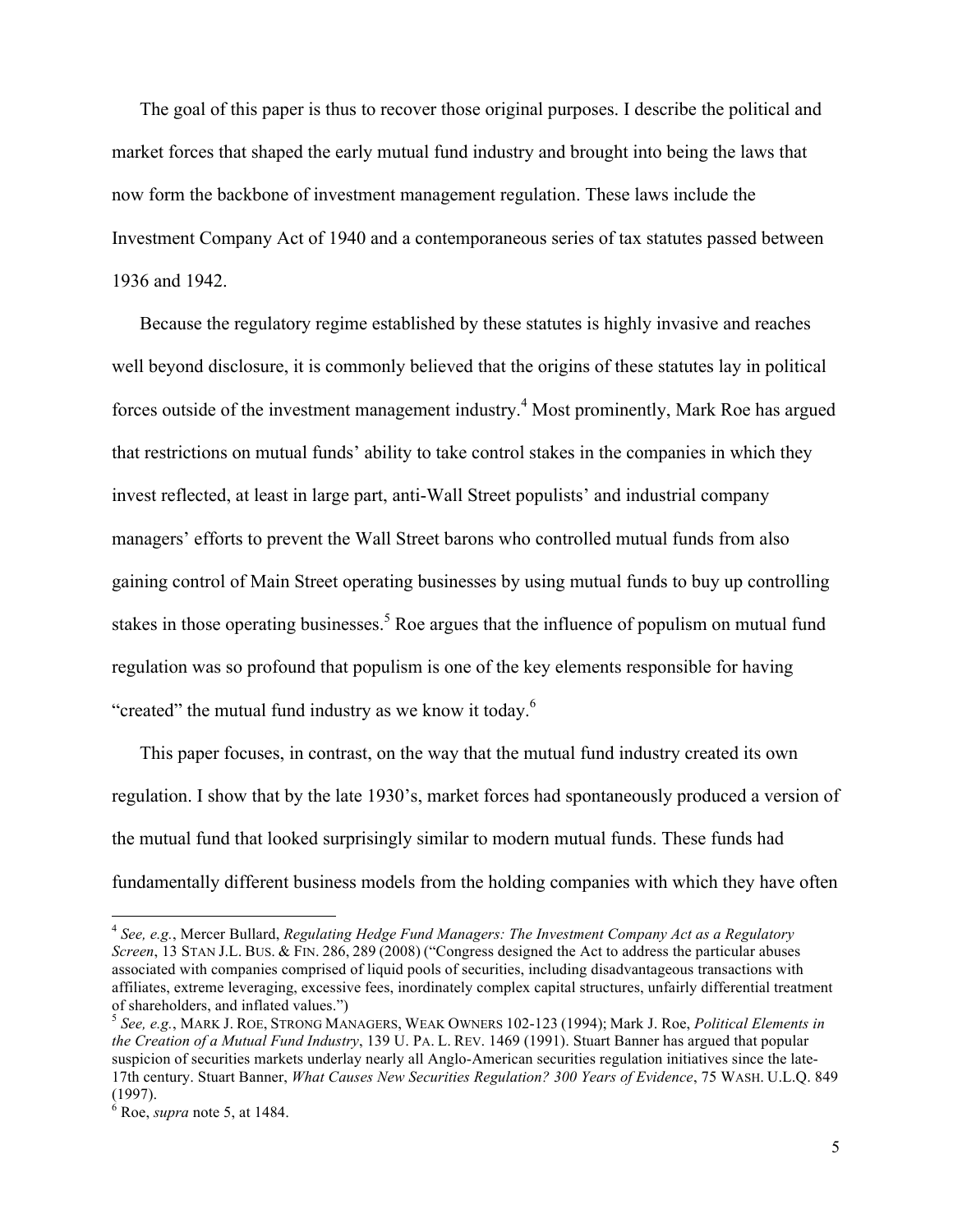been confused by Roe and others, and they had almost no interest in exercising control over the companies in which they invested. These funds thus comprised a clearly distinct industry. And rather than watching as regulation was shaped by outside forces, the mutual fund industry actively controlled the design of its regulation. Indeed, it appears, somewhat paradoxically, that mutual funds actually desired for their own purposes many of the most invasive restrictions on borrowing, control over portfolio companies, and redemption rights. There is also evidence that elements of industry sought the annual income distribution requirement that has become the key distinguishing feature of mutual funds' tax status and which now places heavy burdens on the industry. The vigor of the mutual fund industry's support for invasive aspects of regulation is surprising, because the industry had substantial political power to oppose regulation between 1936 and 1942.

The industry's puzzling support for regulation has many possible explanations.<sup>7</sup> This paper highlights a kind of industry-wide standardization or "collective branding" effort. Mutual funds were marketed broadly to the general public in the 1930s, and many funds responded to popular tastes, as well as to practical realities in the funds' management structures, by self-consciously cultivating images of passivity and conservatism. Many funds lacked faith in their capacity to build this image individually, however, because they believed that mass-market investors lacked the time and sophistication to distinguish among various types of funds. Fund managers believed that investors' perceptions of individual funds could affect their perceptions of the whole industry. The industry's reputation was therefore viewed as a kind of collective asset. And like many collective assets, this asset posed collective action problems.

 $<sup>7</sup>$  There may be some room for populism in explaining this phenomenon, but not in precisely the way Roe and others</sup> have argued. I argue below that if populism influenced mutual fund regulation, it did so indirectly through the influence of the mutual fund industry. That is, populism may have shaped investors' preferences and the industry may have then responded by using law to help build a brand that would appeal to those preferences. Even this role for populism is limited, however, since the industry also had practical reasons for structuring itself the way it did in the era before regulation.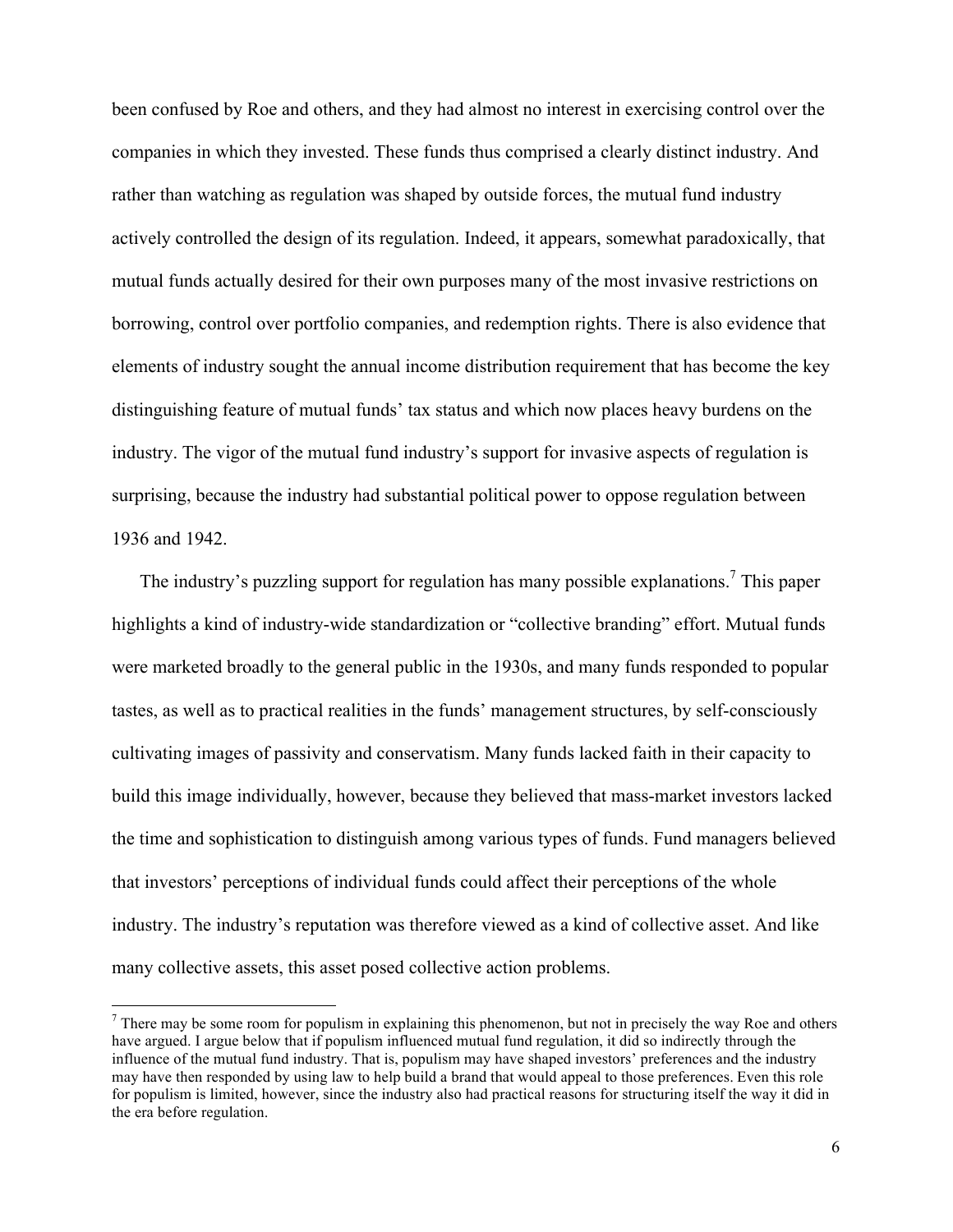The solution to these problems was mandatory industry-wide standardization. This standardization reached beyond the disclosure and anti-fraud measures that are present in the ordinary securities laws and prohibited many operational strategies that at least a few investors might rationally have preferred, such as high borrowing, less frequent redemption and control over portfolio companies. Mutual funds, in other words, sought more than just "bonding" or "certification" to establish a reputation for honesty; they sought "branding" to establish a reputation for a particular and contestable approach to asset management.

This paper also explores the origins of a provision of tax law that forces mutual funds to distribute their income every year, rather than merely to pass through gains and losses on a notional basis, the way hedge funds are allowed to do. $8$  The requirement generates significant costs for modern taxable mutual fund investors and has propelled the recent rise of exchangetraded funds (or "ETFs"). <sup>9</sup> The requirement's origins may lay partly in an effort by one set of mutual funds (open-end funds) to bleed away the assets of another set of mutual funds (closedend funds) and also partly in the accidental coincidence in 1936 of mutual fund tax reform with an attempt by the Roosevelt administration to force *all* corporations to distribute their income annually.

This historical analysis has several implications for modern theory and policy. The most important is that it provides a broad framework for understanding and evaluating the general purposes of modern investment management regulation. It suggests that the branding and standardization dynamic that initially shaped key elements of mutual fund regulation may now

<sup>&</sup>lt;sup>8</sup> The tax code relevant to modern investment company taxation appears at 26 U.S.C. §§ 851-855. See generally M. Barclay, N. Pearson & M. Weisbach, Open-end Mutual Funds and Capital Gains Taxes, 49 J. FIN. ECON. 3 (1998); BNA Tax Management Portfolio, Taxation of Regulated Investment Companies, No. 740-2nd.<br><sup>9</sup> John C. Coates IV, *Reforming the Taxation and Regulation of Mutual Funds: A Comparative Legal and Economic* 

*Analysis,* 5-18 (2008) *available at* http://ssrn.com/abstract=1311945; William A. Birdthistle, *The Fortunes and Foibles of Exchange-Traded Funds: A Positive Market Response to the Problems of Mutual Funds*, 33 DEL. J. CORP. L. 69 (2008).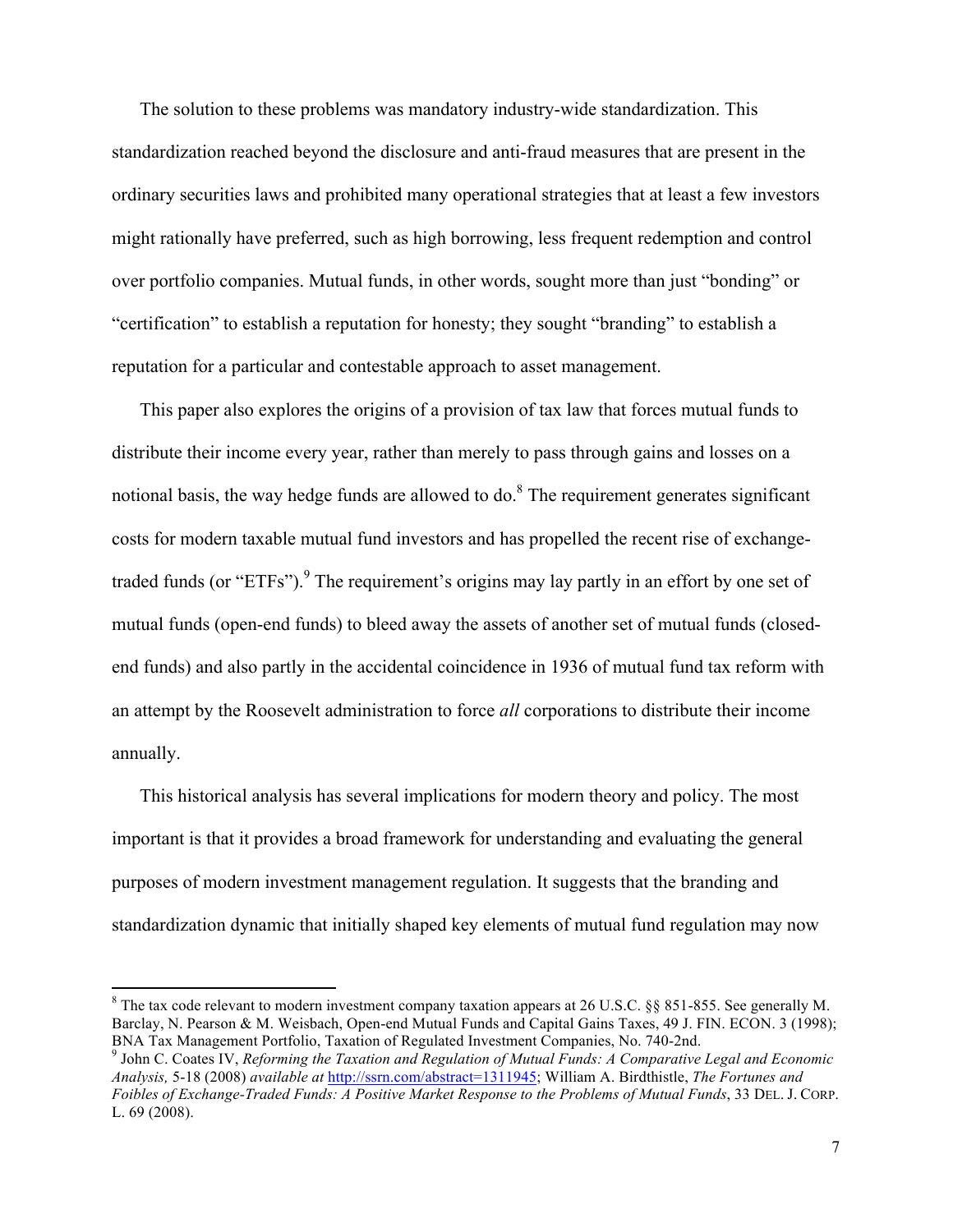have ambiguous consequences for investors. Mutual funds and the regulation that apply to them were developed for the mass market. This is why mutual funds are now the primary vehicles through which households invest in the financial markets. The brand-building elements of regulation therefore almost certainly help investors to some extent by standardizing many features of mutual funds and thereby making it easier for unsophisticated investors to identify and understand the differences between funds. Indeed, the overlap between brand-building and investor protection purposes is one of the most remarkable—and encouraging—aspects of the story of how investment management regulation began. But branding-building and investor protection are not exactly the same thing. Standardization carries significant costs because many investors rationally might prefer funds that engage in many of the practices that mutual fund regulation now prohibits. That is, some investors might prefer a brand different from the one that regulation adopted.

This study also has much to tell us about the governance of modern large public operating companies. Mutual funds invest heavily in public companies and own about a quarter of their outstanding equity. Mutual funds nevertheless tend overwhelmingly to be passive and uninvolved in the governance of these companies. Because greater activism by mutual funds might help to remedy some of the agency conflicts that plague these companies, the reasons for mutual funds' passivity have been debated extensively. Regulation is commonly blamed as the source of mutual funds' passivity, and the impact of regulation at the time that it was adopted has thus become an important element of modern debates.<sup>10</sup>

<sup>10</sup> *See, e.g.*, Bernard S. Black, *Shareholder Passivity Reexamined*, 89 MICH. L. REV. 520 (1990); Ronald J. Gilson & Reinier Kraakman, *Investment Companies as Guardian Shareholders: The Place of the MSIC in the Corporate Governance Debate*, 45 STAN. L. REV. 985 (1993); Robert C. Illig, *What Hedge Funds Can Teach Corporate America: A Roadmap for Achieving Institutional Investor Oversight*, 57 AM. U. L. REV. 225 (2007); Edward B. Rock, *The Logic and (Uncertain) Significance of Institutional Shareholder Activism*, 79 GEO. L.J. 445 (1991). *But see* John C. Coffee, Jr., *Liquidity Versus Control: The Institutional Investor as Corporate Monitor*, 91 COLUM. L. REV. 1277, 1336 (1991).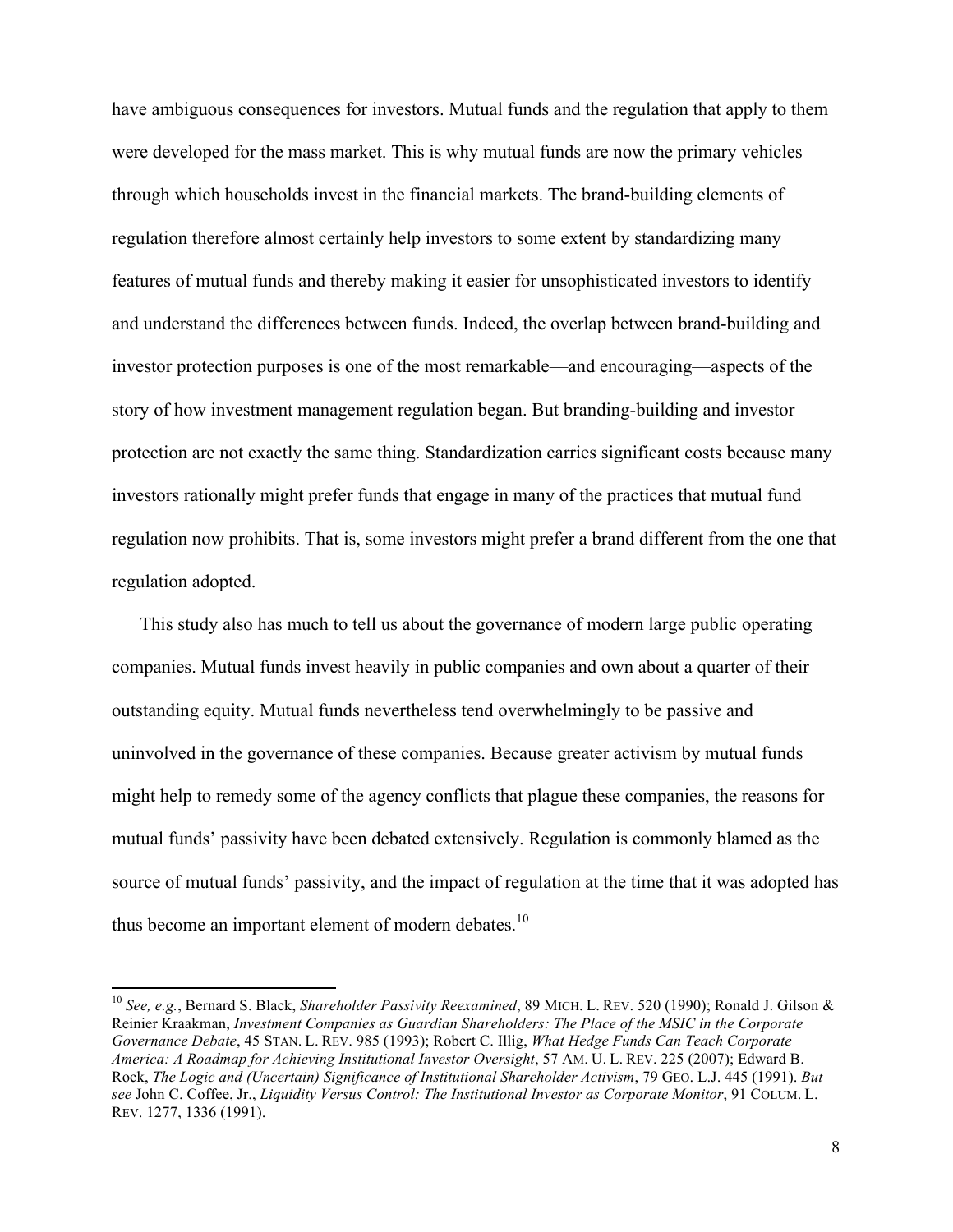This paper presents data from mutual funds' portfolios in 1940 as well as other evidence to show that no companies that were at any risk of being swept up in the mutual fund regulatory and tax regime had any significant interest in controlling the operating companies in which they invested. Unlike the entrepreneurs who built holding companies that took large control stakes in subsidiaries, the entrepreneurs who built mutual funds were not managers or shareholders, but salesmen and securities dealers. They therefore had neither the ability nor the desire to control the companies in which their funds invested; their expertise lay only in sales.

Lastly, the insights in this paper about the political origins of the annual income distribution requirement in tax law add urgency to recent calls for reform of this requirement.<sup>11</sup> The fact that the requirement originated partly in rent-seeking and historical accident suggests that proposals for reform should be taken seriously.

This paper offers several other insights, including, for example, an explanation of why the modern closed-end mutual fund industry is so much smaller than the modern open-end mutual fund industry, a demonstration that closed-end mutual funds in the late-1920s bore an eerie resemblance to modern securitized mortgage pools, and a description of how the sudden outbreak of World War II at a key moment in the legislative history of the Investment Company Act imperiled the Act's passage and forced the mutual fund industry to lobby hard to save it.

This paper builds on descriptive work on the history of asset managers by Tamar Frankel and Ann Taylor Schwing, Matthew Fink, Natalie Grow, Joel Seligman, and Michael Yogg. <sup>12</sup> The primary contribution of this paper is to document the extent of the mutual fund industry's

<sup>&</sup>lt;sup>11</sup> Coates, *supra* note 9.<br><sup>12</sup> MATTHEW FINK, THE RISE OF MUTUAL FUNDS (2007); TAMAR FRANKEL & ANN TAYLOR SCHWING, 1 THE REGULATION OF MONEY MANAGERS § 1.02[B]; Roe, *supra* note 5; JOEL SELIGMAN, THE TRANSFORMATION OF WALL STREET (3d ed. 2003); MICHAEL R. YOGG, PASSION FOR REALITY: PAUL CABOT AND THE BOSTON MUTUAL FUND (2008); Natalie R. Grow, The "Boston-Type Open-End Fund"—Development of a National Financial Institution: 1924-1940 (April 30, 1977) (unpublished Ph.D. dissertation, Harvard University). As I was working on this paper, John Armour and Brian Cheffins also documented a dearth of corporate activism by early mutual funds that supports my findings here. John H. Armour & Brian R. Cheffins, *Origins of "Offensive" Shareholder Activism in the United States, in* ORIGINS OF SHAREHOLDER ADVOCACY 253 (2011).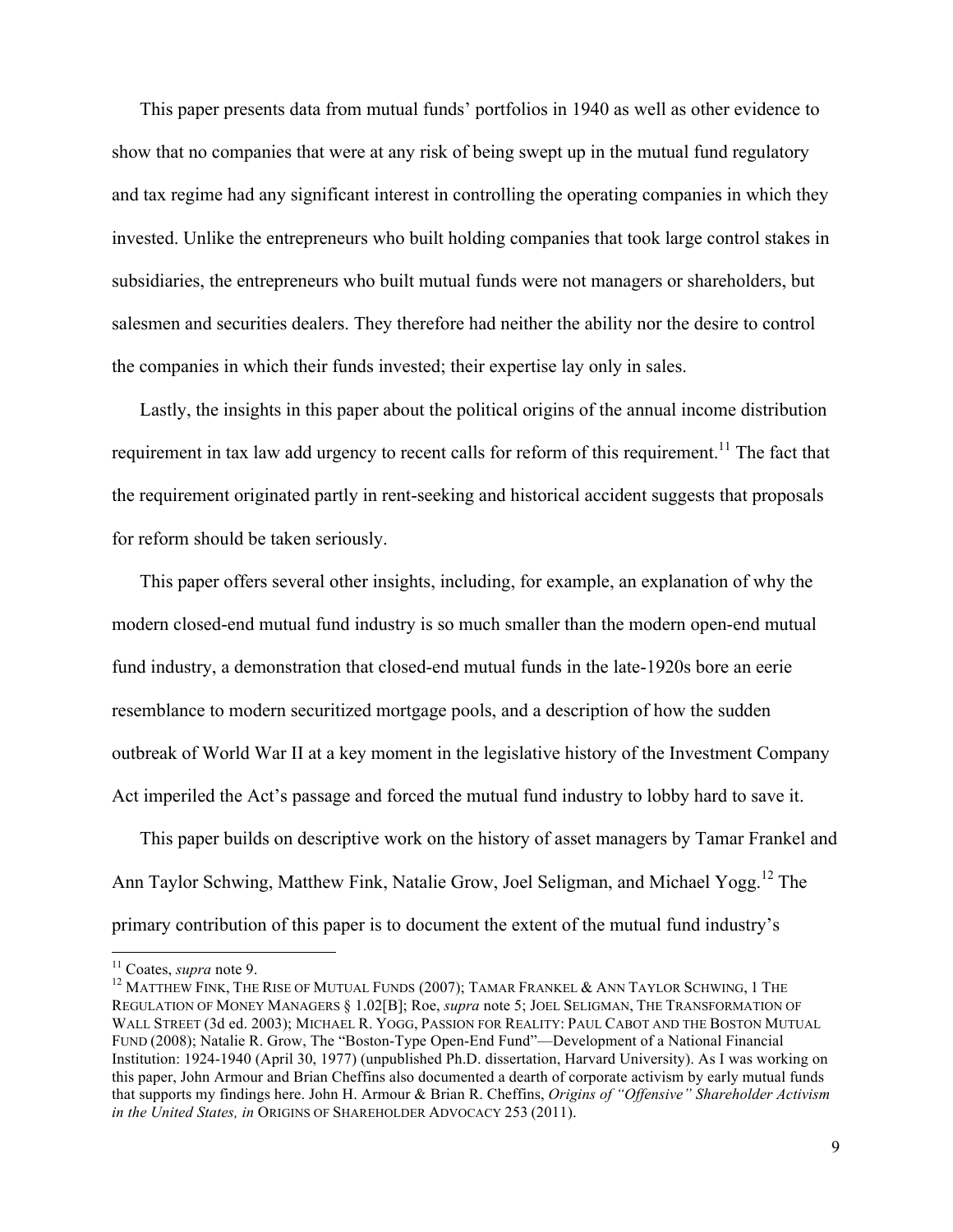support for regulation and to construct a political economic account, centered in the collective branding theory, for how and why this support became so powerful. I also construct a more focused narrative of how modern mutual funds came to differ from modern hedge funds and I document for the first time mutual funds' passivity with respect to their portfolio companies. Because this paper relies mostly on primary sources, it also contributes many purely historical and narrative insights.

# **I. The mutual fund industry in the late 1930s**

The chief source of data on the mutual fund industry in the 1930s is the SEC's study on Investment Trusts and Investment Companies. <sup>13</sup> The study was commissioned by Congress in Section 30 of the Public Utility Holding Company Act of 1935. The political operations that gave rise to Section 30 are unclear,  $^{14}$  but the section gave the SEC the authority and momentum to write and propose to Congress the initial draft of the Investment Company Act (the "ICA").

# **A. The state of the industry**

# **1. Closed-end funds**

Figures 1 and 2 (on the next two pages) distill the mutual fund industry's changes from 1927 to 1940. Prior to 1927, mutual funds comprised a new and very small industry.15 The industry began growing quickly in 1927 with the rise of closed-end funds. Closed-end funds are pools of investment securities similar to the ordinary open-end funds that now dominate the mutual fund industry. The primary difference between closed- and open-end funds is that open-

<sup>&</sup>lt;sup>13</sup> The entities now known as "mutual funds" were generally known as "investment trusts" in the 1920s and early 1930s, and "investment companies" in the late 1930s and 1940s. SEC, INVESTMENT TRUSTS AND INVESTMENT COMPANIES (1939-1942) [hereinafter SEC Study].<br><sup>14</sup> Robert Healy, the SEC Commissioner who oversaw the investment trust study, suggested that Congress was

moved to pass Section 30 of the PUHCA not just by concern for investment company investors "but also by the suspicion that there might exist upstairs, above the utility holding companies, various investment trusts which had not been examined by the Federal Trade Commission in the public utility field." *A Bill to Provide for the Registration of Investment Companies and Investment Advisers, and for Other Purposes: Hearing Before a Subcomm. Of the Comm. on Banking and Currency*, 76th Cong. 36 (Statement of Robert Healy) [hereinafter Senate Hearings].  $^{15}$  SEC Study, pt. 1, at 56-107.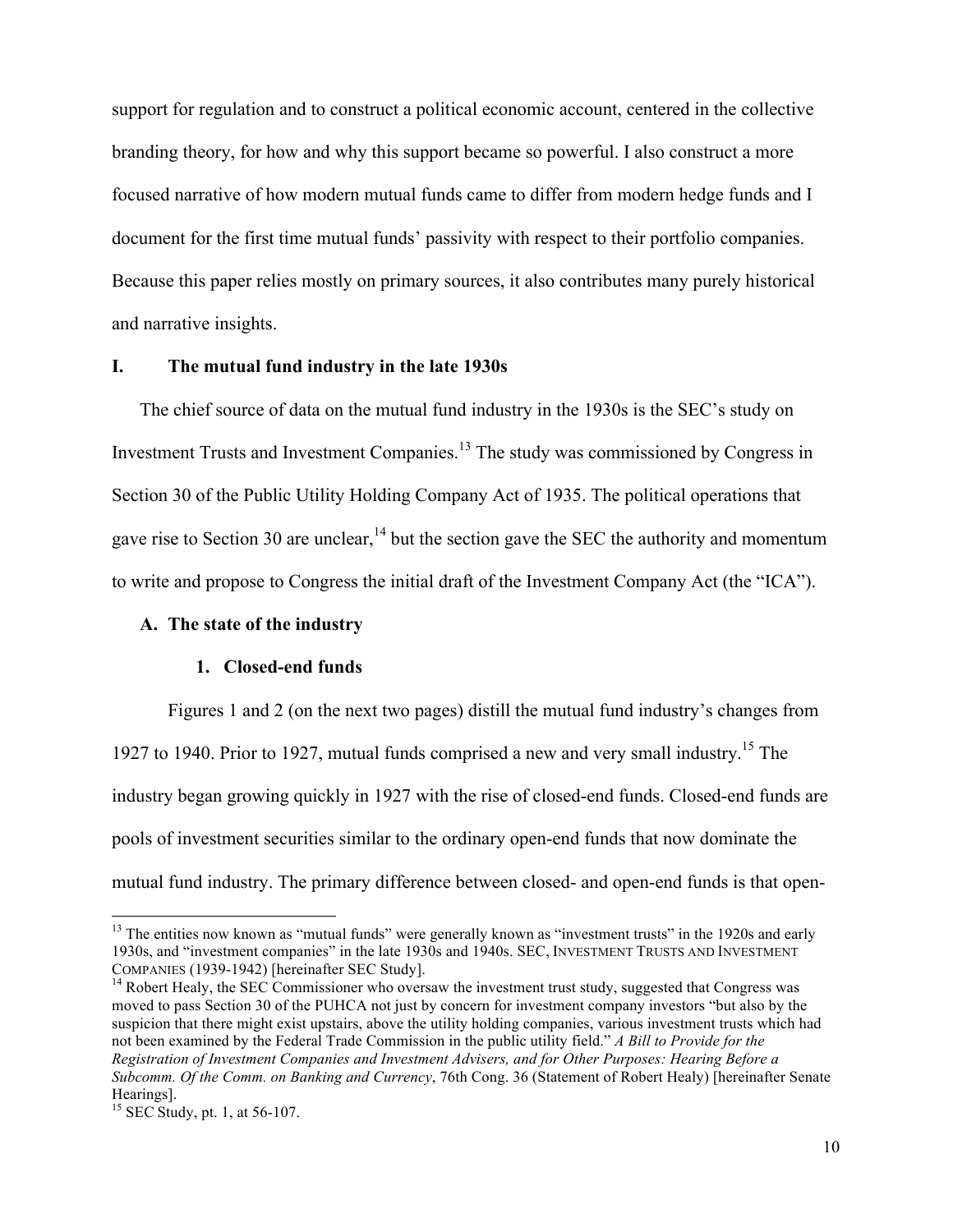end funds allow shareholders to redeem their shares, and closed-end funds do not.<sup>16</sup> Closed-end

fund investors must buy and sell their shares in markets.



Source: SEC Study, Part 2 190 tbl.60.

<sup>16</sup> For a general exploration of the consequences of redemption rights, see John Morley & Quinn Curtis, *Taking Exit Rights Seriously: Why Governance and Fee Litigation Don't Work in Mutual Funds.* 120 YALE L.J. 84 (2010).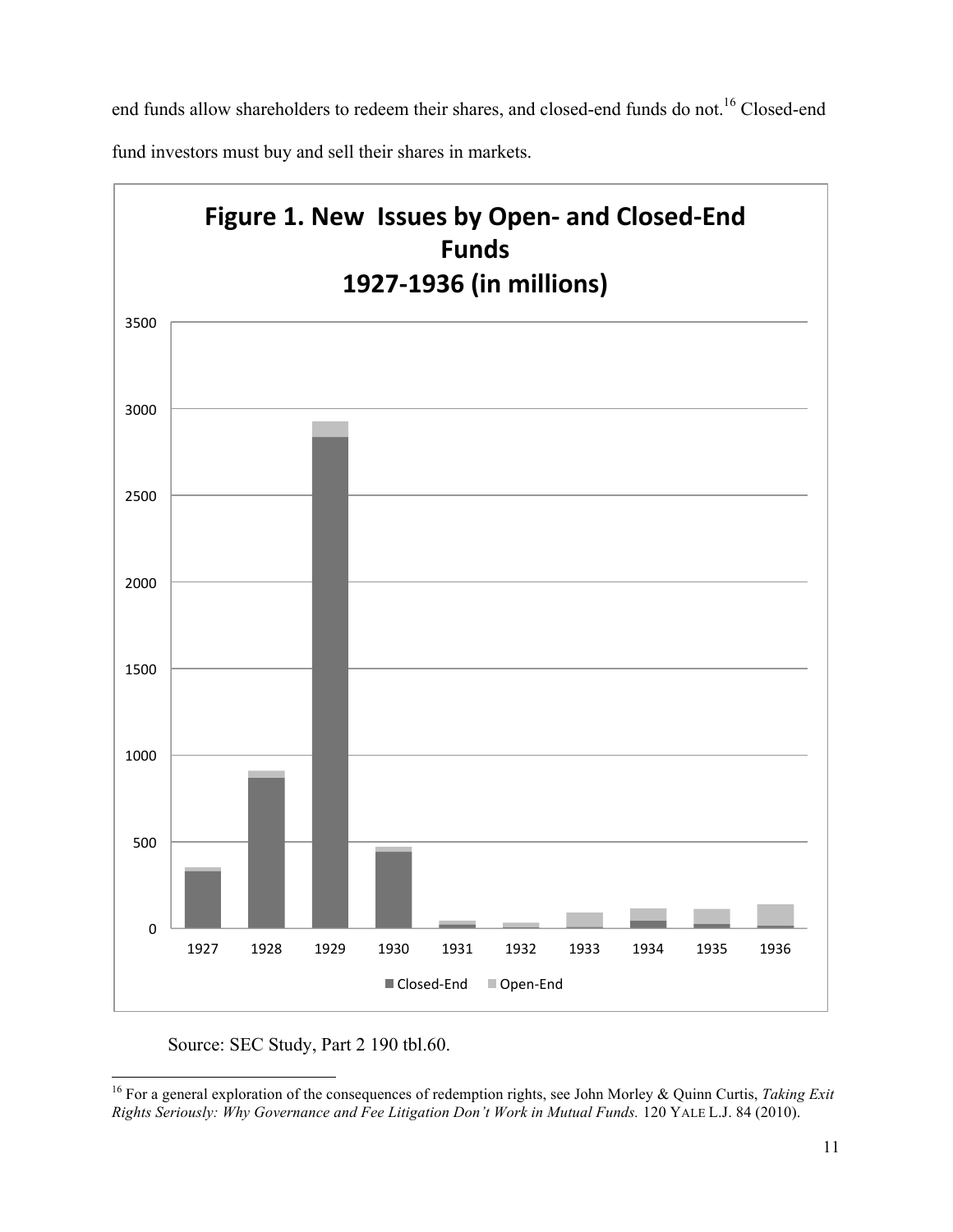



While the open-end fund industry remained very small throughout the 1920s, the closedend fund industry grew spectacularly. In 1929—the year of the great bull market—interests in closed-end funds comprised more than 30% of all new corporate securities issues in the United States.<sup>17</sup> Closed-end funds generally sold a mix of equity, funded debt and preferred stock of varying levels of seniority.<sup>18</sup> The SEC estimated that debt and preferred stock accounted for approximately 56% of the total assets of all leveraged closed-end funds in 1929.<sup>19</sup> This probably understates the actual degree of economic leverage, however, because closed-end funds were

<sup>!!!!!!!!!!!!!!!!!!!!!!!!!!!!!!!!!!!!!!!!!!!!!!!!!!!!!!!!!!!!</sup> <sup>17</sup> SEC Study Part 2, at 186 tbl.59.<br><sup>18</sup> SEC Study, Part 2, at 45, 47.<br><sup>19</sup> SEC Study, Part 2, at 140 tbl.33.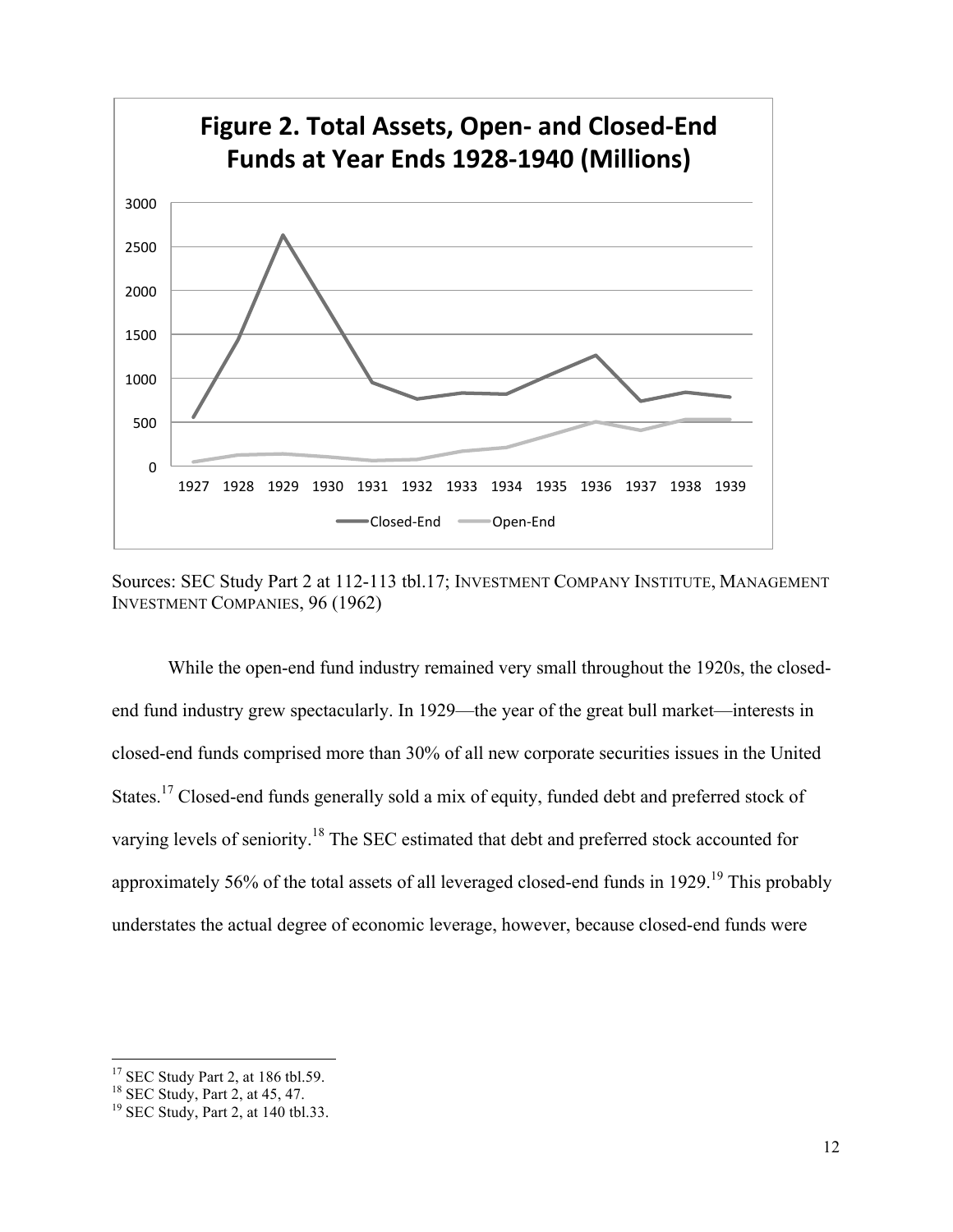owned through elaborate pyramid structures that magnified leverage at each level of the structures.<sup>20</sup>

Prior to the stock market crash in October 1929, almost all leveraged closed-end funds traded at premiums to the net asset value (NAV) of their securities. NAV is the pro rata portion of a fund's assets that corresponds to each share. Shares in closed-end funds were commonly worth more than the securities that ultimately underlay them. Premiums averaged about 50% in 1929, and the hottest new issues sometimes traded at 200% of NAV. <sup>21</sup> Pyramidal holding structures magnified the premium to NAV at each level.<sup>22</sup>

Closed-end funds relied on a very different business model from the holding companies with which they have often been compared, and closed-end funds formed a naturally distinct industry that was easily identifiable by contemporary observers.<sup>23</sup> Unlike closed-end funds' founders, holding companies' founders were shareholders and operations managers. Holding company founders generated value by managing and capitalizing their operating subsidiaries effectively and by participating in the profits by owning shares in the holding companies. Holding companies therefore only sold shares as a way of financing their operating businesses so that they could operate at the optimal scale. The primary goal of the people who built holding companies, in other words, was operating profit, and they sold securities merely as a means to this end.

<sup>&</sup>lt;sup>20</sup> See generally SEC Study, Part 2, at 527-600. To see why the SEC's statistic understated economic leverage, imagine that the public contributes \$100 to Fund A, which in turn invests the full amount in Fund B, which has no other equity. Fund A borrows \$50 and so does Fund B. Assuming for the sake of simplicity that these funds are not consolidated, on paper they have \$300 in combined total assets and \$100 in debt—a ratio of debt to total assets of 33%. The actual equity contributed by the public, however, is only \$100, so the effective ratio of debt to total assets in the combined companies is 50%. This is how pyramiding magnified leverage.

<sup>&</sup>lt;sup>21</sup> See SEC Study Part 2, at 805-818; FINK, *supra* note 12, at 10 n.5; JOHN KENNETH GALBRAITH, THE GREAT CRASH 1929, 43-65 (1988). <sup>22</sup> If Fund A traded at two times net asset value and bought shares in Fund B, which also traded at two times net

asset value, Fund A investors would, in effect, pay four times the value of the assets that ultimately underlay their shares.

<sup>23</sup> *See, e.g.,* Roe, *supra* note 5.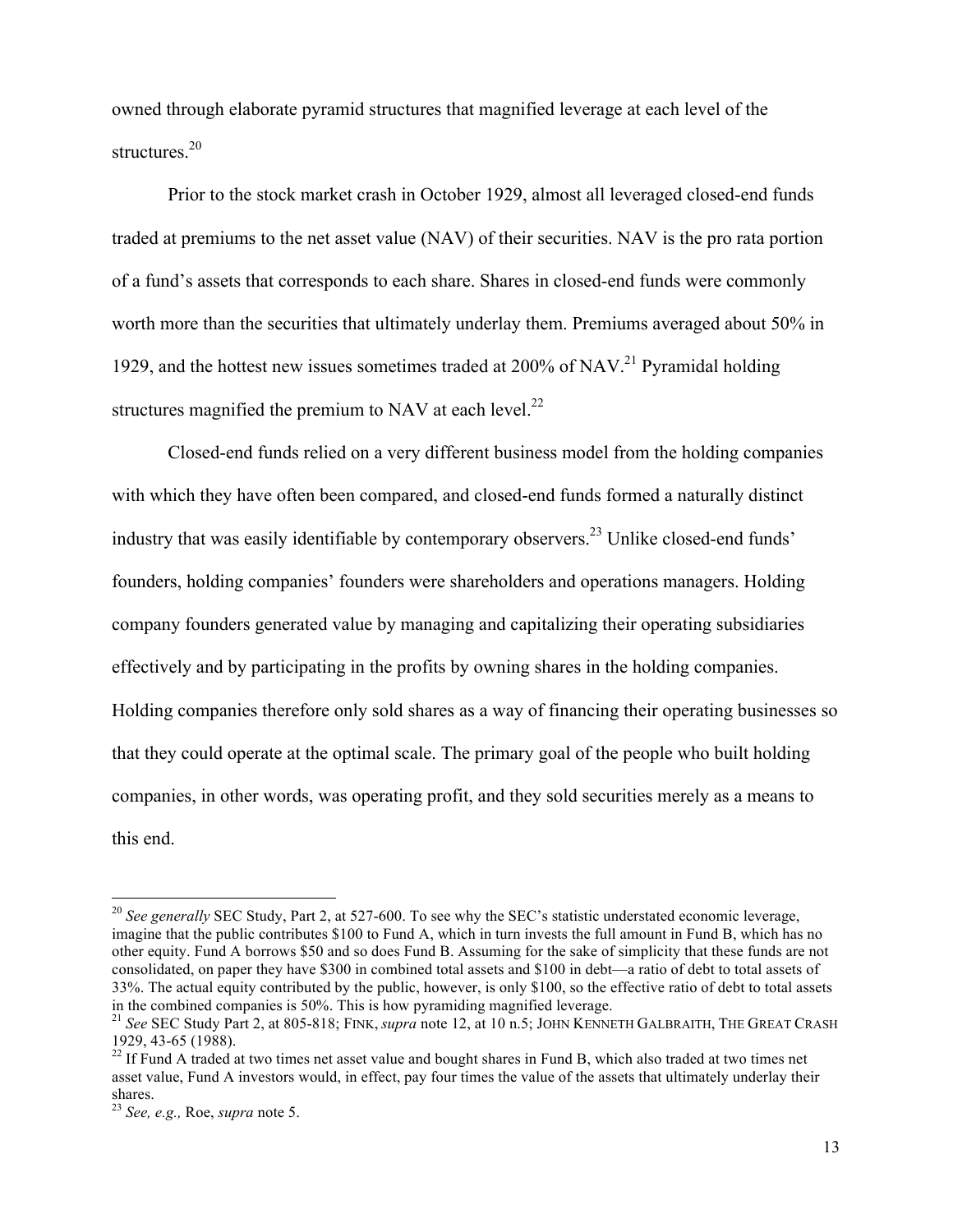Closed-end funds, in contrast, made the sale of securities an end in itself. Unlike the holding company managers, closed-end fund managers had a separate corporate existence and a separate set of owners from the entities that held the funds' assets. The overwhelming majority of closed-end fund assets in 1929 resided in funds sponsored by sales experts who had their own corporate existences: professional underwriters, brokerages, commercial banks and trust companies, bank affiliates, and investment counselors, as well as combinations of these.<sup>24</sup> Closed-end funds were the first pooled investment vehicles to target household investors, and in the 1920s and 1930s, closed-end funds developed extensive nationwide sales forces that made buying shares very simple. As explained below,<sup>25</sup> the sales experts who built closed-end funds had little interest in operating or influencing the businesses in which they invested because such activities lay far outside the boundaries of these sales experts' abilities. Closed-end funds were simply a vehicle for harnessing their promoters' expertise in sales and marketing.

Since the value that closed-end funds generated lay in the superior marketing and sales expertise of their promoters, their revenue was tied primarily to the success of their sales efforts, rather than to the success of their investments. Underwriting fees were typically on the order of  $6\%$  of the value of new issues.<sup>26</sup> Ongoing management fees were much smaller, but they also rewarded sales because they were charged as a percentage of the total amount of assets a fund managed. This encouraged the accumulation of additional assets through sales of new shares. Closed-end fund promoters also profited from the spread between the cost of assembling closedend funds and the prices at which the funds could be sold. Since closed-end funds traded at a premium to NAV, their creation and sale involved a simple form of arbitrage.

<sup>24</sup> SEC Study Part 2, at 57. <sup>25</sup> *Infra* Section IV.A. <sup>26</sup> SEC Study Part 2, at 205; *see generally id.* 193-210.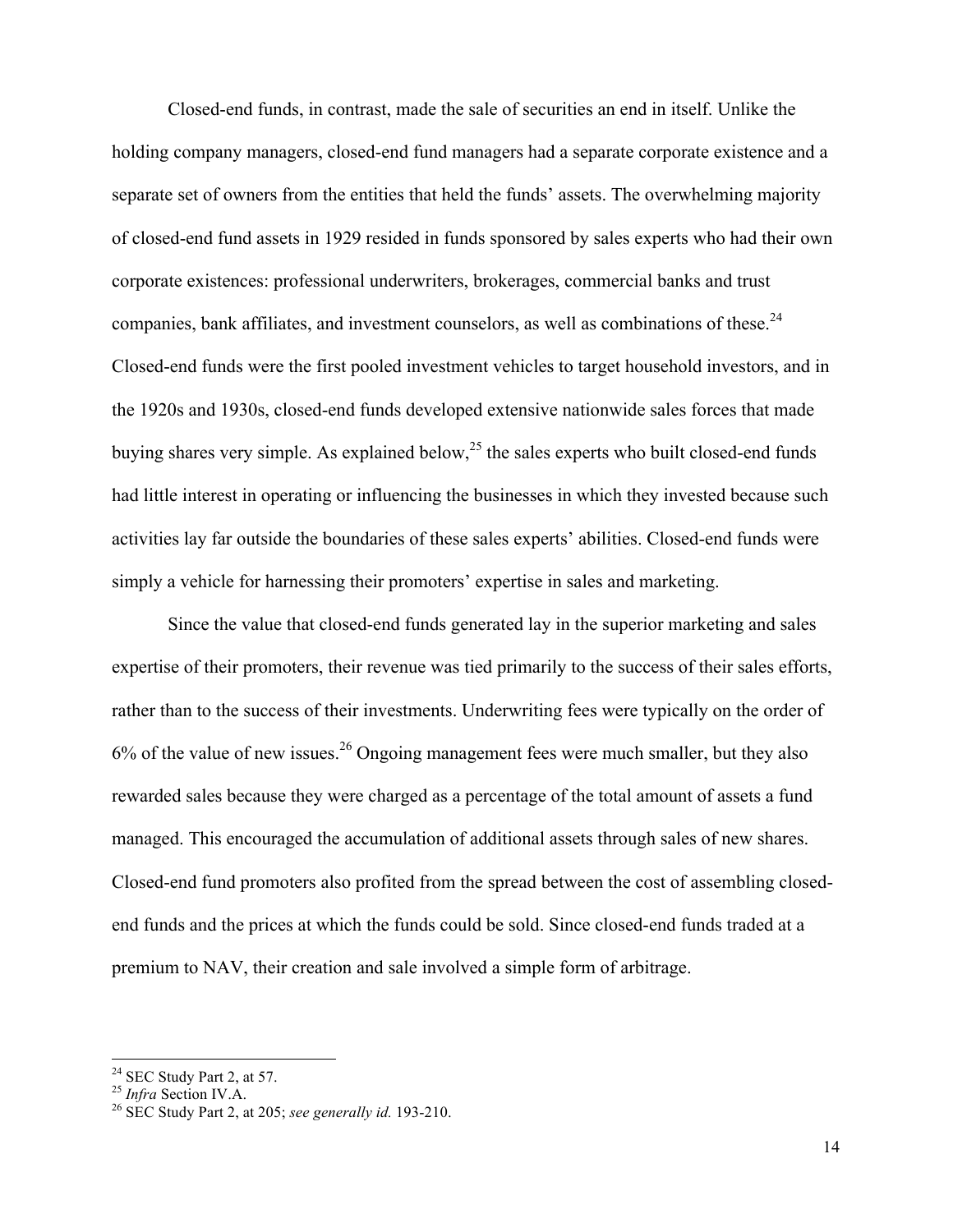In fact, closed-end funds in the 1920s and 1930s bore an astonishing resemblance to modern securitized mortgage and financial asset pools, which are commonly known as collateralized debt obligations, or CDOs. Like modern CDOs, closed-end funds piled multilayered capital structures on top of pools of assembled securities. Additionally, like promoters of securitized mortgage pools, the promoters of closed-end funds were sales experts and underwriters, rather than portfolio or operations managers, and they had a separate corporate existence and a separate set of owners from the vehicles they assembled. Closed-end fund promoters profited mostly from the fees and arbitrage opportunities that lay in the funds' packaging and sale, rather than from the funds' ongoing management or financial success. Closed-end funds were also marketed on a massive scale—recall that closed-end funds comprised 30% of all new issues in 1929.<sup>27</sup> Closed-end funds' tendency to invest in other closedend funds caused them even to resemble modern CDOs-squared. And like modern CDOs, closed-end funds surely helped to inflate the prices of the assets (common stocks) that underlay them. They also turned out to be very hard to value. $^{28}$ 

The closed-end fund industry collapsed spectacularly in 1929, as the value of the common stocks in their portfolios plummeted in the great crash. By the end of 1930, most leveraged closed-end funds were insolvent.<sup>29</sup> Additionally, the shares of the funds that had managed to avoid insolvency began trading at prices below their NAVs. By the end of 1931, the average discount for closed-end funds without significant leverage was 40% from the value of their

<sup>&</sup>lt;sup>27</sup> SEC Study Part 2, at 186 tbl.59.

 $28$  To be sure, the reasons for valuation problems in CDOs and closed-end funds are quite different. In CDOs, the trouble is that the underlying assets are hard to value. In closed-end funds, the underlying assets were supremely easy to value—they were usually exchange-listed stocks with readily available quotations. 29 *Id.*, at 76 tbl.9, 323.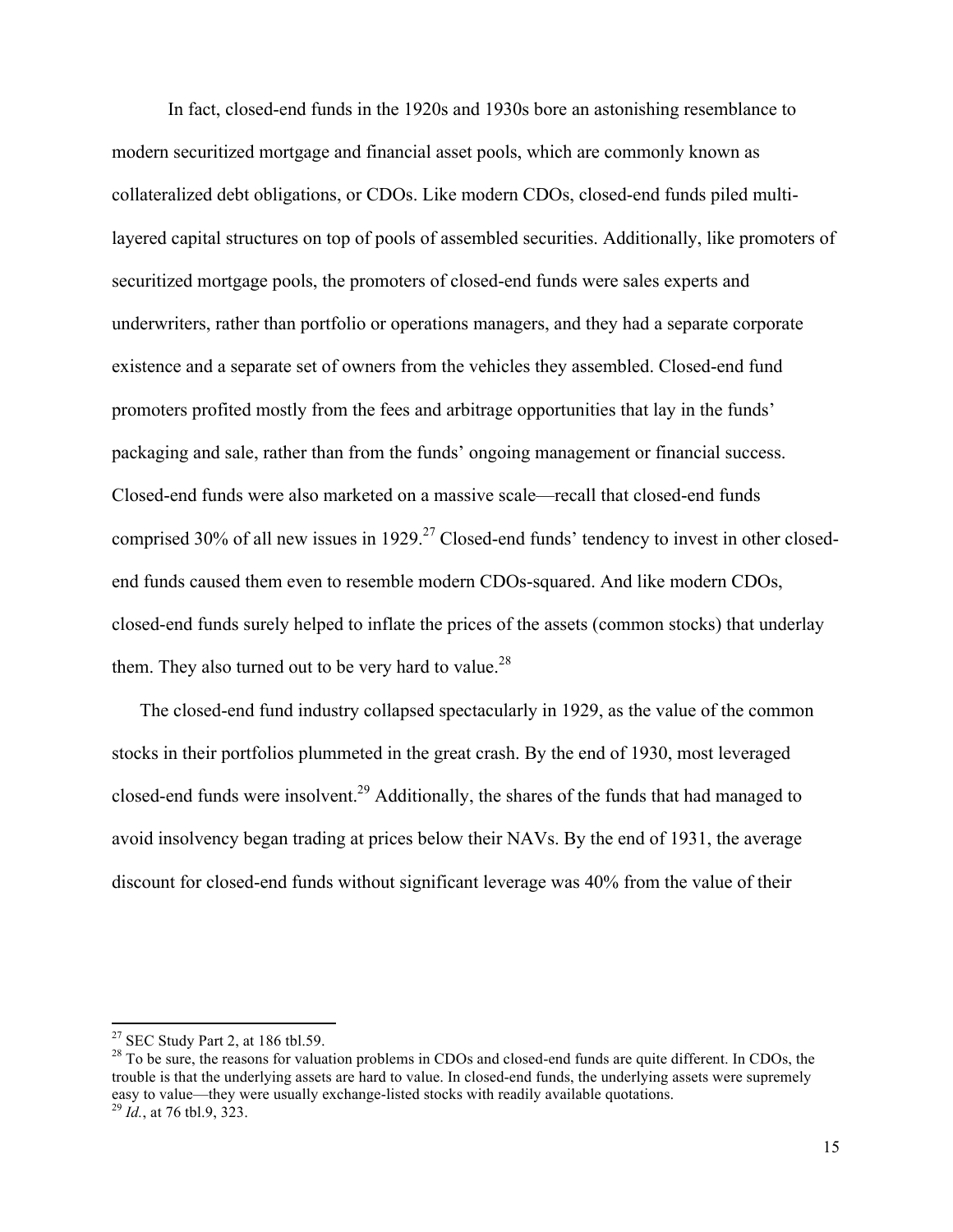portfolios.<sup>30</sup> Most closed-end funds continue to trade at a discount even today for reasons that modern financial economists are still debating.<sup>31</sup>

The market crash of 1929 exposed a range of practices that damaged the public reputation of closed-end funds for years afterward. Many of these practices were simply fraudulent. Some funds turned out to be Ponzi schemes.<sup>32</sup> Others changed managers without notifying shareholders, became "dumping grounds" for unmarketable securities issues underwritten by affiliated bankers, dealt directly with managers in undisclosed transactions on clearly unfair terms and gave sponsors and managers shares at below-market prices without disclosure.

As Figure 1 indicates, the discount made issuing new common stock virtually impossible for closed-end funds after 1930. The assets required to produce a new closed-end fund share cost more than the share could be sold for in the market. The persistence of the discount up to the present time is very likely the main reason why the closed-end fund industry has become insignificant in comparison to the open-end fund industry.<sup>33</sup> The discount also reversed the incentives that originally produced pyramidal ownership and byzantine capital structures. Pyramidal ownership magnified discounts to NAV in the same way it had magnified premiums before the crash. The period after 1930, therefore, saw the purchase and subsequent liquidation of many closed-end funds by other closed-end funds or other buyers.<sup>34</sup> The discount also dramatically reduced closed-end fund borrowing.<sup>35</sup>

<sup>&</sup>lt;sup>30</sup> SEC Study Part 2, at 322.<br><sup>31</sup> *See generally Charles M. C. Lee, Andrei Shleifer, and Richard H. Thaler, <i>Anomalies: Closed-End Mutual Funds*, 4 J. OF ECON. PERSPECTIVES 153 (1990); Elroy Dimson & Carolina Minio-Kozerski, *Closed-End Funds: A Survey*, 8 FIN. MARKETS INSTITUTIONS AND INSTRUMENTS No. 2 (1999).<br><sup>32</sup> Part 3 of the SEC study devoted several thousand pages to describing the practices mentioned here.<br><sup>33</sup> This is also why proposals by Gilson and Kraakman and ot

in corporate governance are unworkable. Gilson & Kraakman, *supra* note 10. It is simply too difficult to convince anyone to buy newly issued shares in a closed-end fund.<br><sup>34</sup> Two closed-end funds, in particular, Atlas Corporation and The Equity Corporation, grew rapidly after the crash

by exchanging their common stock for that of target closed-end funds trading at large discounts and then merging with the target funds, realizing a gain on the difference between price paid for the target funds' common stock and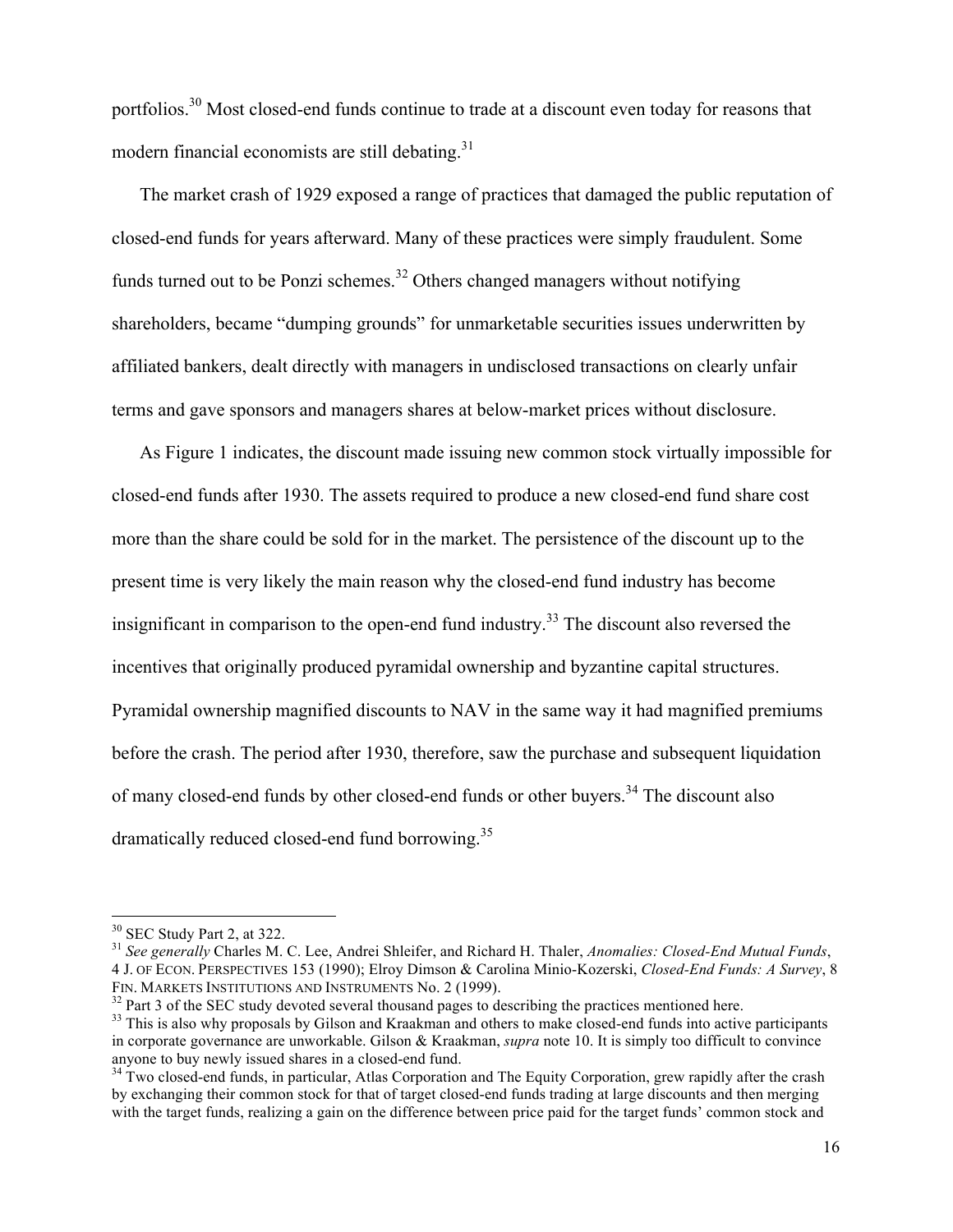#### **2. Open-end funds**

In the mid-1930s, the gap left by the collapse of the closed-end fund industry was filled by open-end funds.<sup>36</sup> Open-end funds solved the discount problem by making a standing offer to redeem and sell their shares at NAV.<sup>37</sup> Open-end mutual funds now dominate the mutual fund industry.38 Figure 2 (above) shows that open-end funds were minor players in comparison to closed-end funds when the Revenue Act of 1936 was passed, but had become major players by the time of the Investment Company Act of 1940.<sup>39</sup>

Open-end funds were also distinguished from closed-end funds by the simplicity of their capital structures. Unlike closed-end funds, open-end funds generally issued only common stock until the late 1930s.

Although open-end funds were not built by professional brokers or underwriters, as closedend funds were, they were built by professional managers who maintained separate corporate existences and separate sets of owners from the funds they managed. The fund managers' business models also emphasized sales in a manner similar to those of closed-end funds. Through the 1930s, open-end funds were mostly organized by small groups of individuals whose primary business was the sale and management of the funds they organized. Fee structures heavily emphasized sales. At the end of 1935, sales loads higher than 9 percent were common

!!!!!!!!!!!!!!!!!!!!!!!!!!!!!!!!!!!!!!!!!!!!!!!!!!!!!!!!!!!!!!!!!!!!!!!!!!!!!!!!!!!!!!!!!!!!!!!!!!!!!!!!!!!!!!!!!!!!!!!!!!!!!!!!!!!!!!!!!!!!!!!!!!!!!!!!!!!!!!!!!!!!!!!!!!!!!!!!!!!!!!!!!!!!!!!!!!!

the value of the assets underlying the stock. Senate Hearings, at 81-131; SEC Study Part 2, at 85-88; HUGH BULLOCK, THE STORY OF INVESTMENT COMPANIES, 52-55, 59, 61 (1959).

<sup>&</sup>lt;sup>35</sup> SEC Study Part 2, at 195 tbl.61.<br><sup>36</sup> The early 1930s saw the marketing of several types of more exotic instruments that became unmarketable by 1936. Fixed trusts were similar to modern index mutual funds, with redeemable shares and fixed portfolios. The reasons for their decline are unclear, but by 1933, they had effectively stopped issuing securities. SEC Study Part 1, at 29-31. Face-amount installment certificates and installment investment plans had also enjoyed brief periods of popularity in the early 1930s, but had also become insignificant forces in the industry by 1936. SEC Study Part 1, at 31-33. Common trust funds were not important in the late 1930s.<br><sup>37</sup> See Morley & Curtis, *supra* note 16.<br><sup>38</sup> INVESTMENT COMPANY INSTITUTE, *supra* note 1, at 9 fig.1.1.<br><sup>39</sup> See also SEC Study Part 2, at 410 tbl.24; se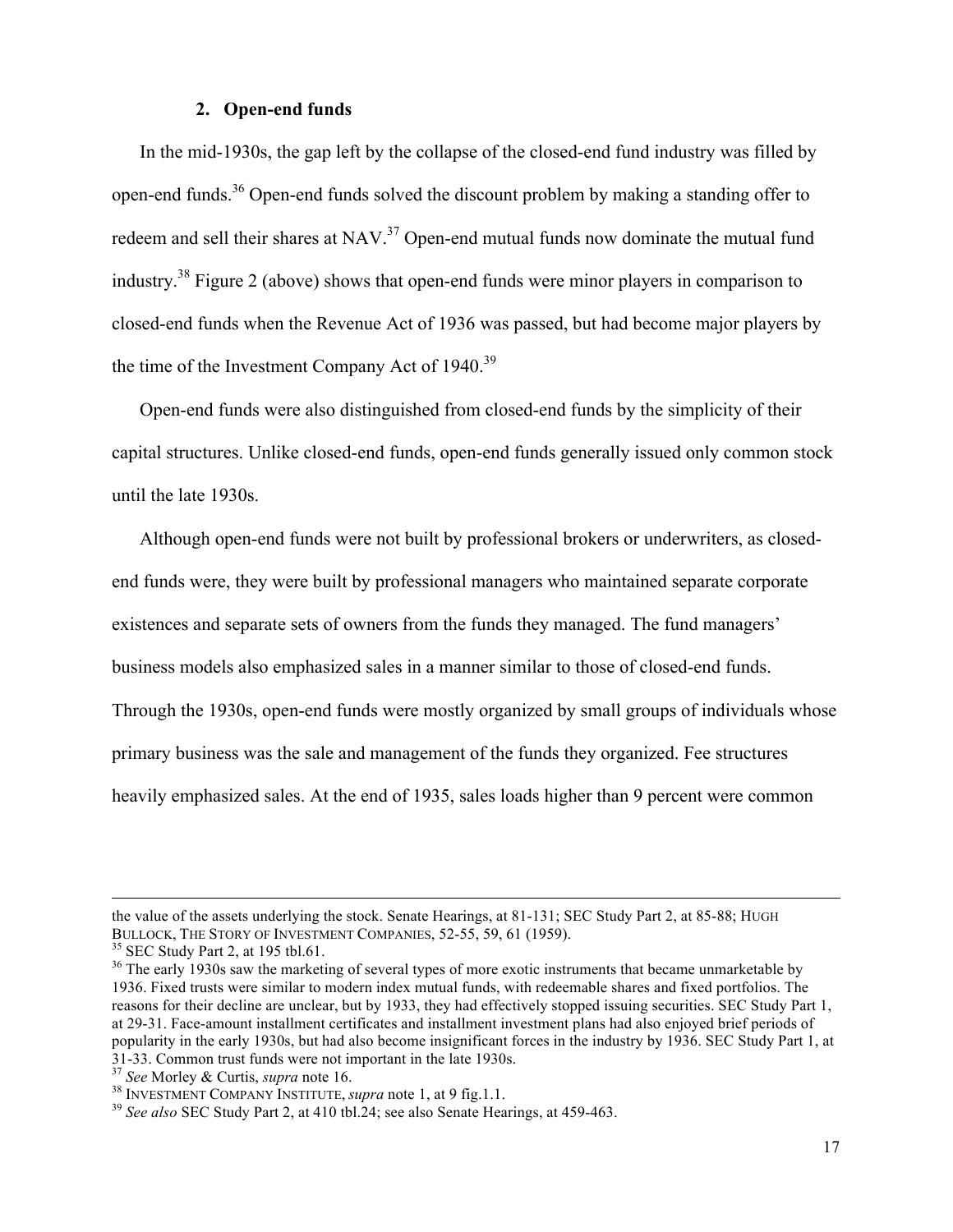among open-end funds.<sup>40</sup> And annual management fees were charged as a percentage of total assets under management—usually on the order of 1.5 percent annually—which encouraged the accumulation of additional assets through sales of new shares.<sup>41</sup> Shares were sold primarily through professional dealers. $^{42}$  By 1940, the largest open-end funds had shareholders all across the country<sup>43</sup> and had attained their size primarily through the effectiveness and national scale of their sales operations.

From open-end funds' inception in the mid-1920s and up through the early 1940s, the openend fund industry was heavily concentrated among a few funds centered in Boston.<sup>44</sup> In 1936, three Boston-based funds—Incorporated Investors, State Street Investment Corporation and Massachusetts Investors Trust, or MIT—collectively held more than 60% of all open-end fund assets, and MIT alone held more than 30%.<sup>45</sup>

In the late-1930s, as now, both open- and closed-end funds appealed primarily to small individual investors.<sup>46</sup> More than half of the outstanding common stock of the five largest openend mutual funds was held by investors owning shares worth \$1,000 or less and 90 percent of the outstanding stock was in the hands of investors holding shares worth  $$5,000$  or less.<sup>47</sup> Closedend funds had ceased marketing their shares by the early 1930s, but their shares nevertheless appear to have remained primarily in the hands of small investors.<sup>48</sup>

<sup>&</sup>lt;sup>40</sup> SEC Part 2, at 217 tbl.63.<br>
<sup>41</sup> See, e.g., Senate Hearings, at 226-227.<br>
<sup>42</sup> Grow, *supra* note 12.<br>
<sup>43</sup> SEC Study Part 2, at 397.<br>
<sup>44</sup> Grow, *supra* note 12 at 421 tbl.26.<br>
<sup>45</sup> See SEC Part 2 at 126 tbl.26; Gro

<sup>&</sup>lt;sup>46</sup> See generally SEC Study Part 2, at 378-398.<br><sup>47</sup> Id., at 386 tbl.116.<br><sup>48</sup> Id.; J. Bradford De Long and Andrei Shleifer, *The Stock Market Bubble of 1929: Evidence from Closed-end Mutual Funds*, 51 J. ECON. HIST. 675 (1991).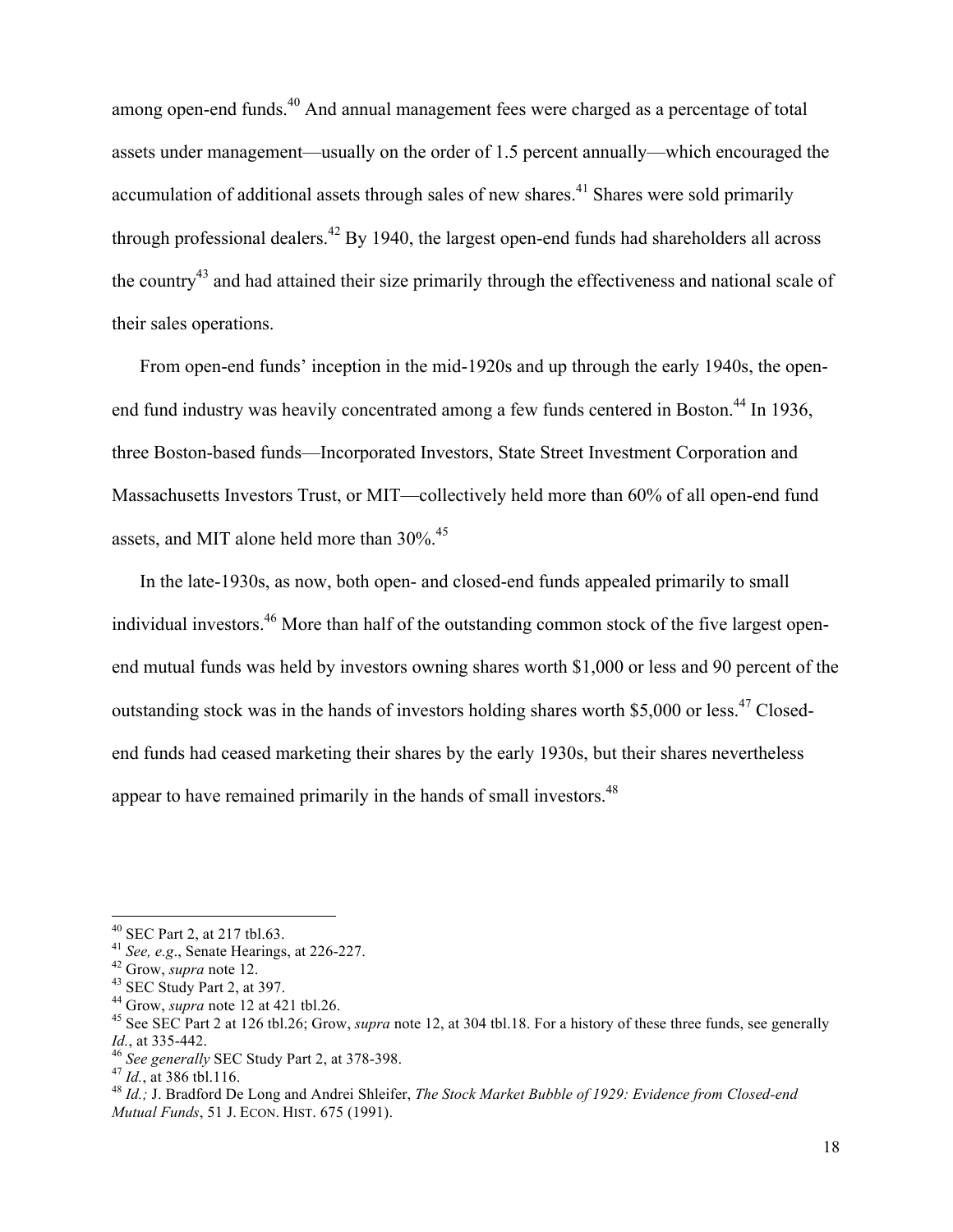# **B. Competition from substitute forms of saving and investing**

The mutual fund industry was still struggling for a significant share of the total market for individual saving and investing, however. In the mid-1930s, individuals who invested in securities tended overwhelmingly to do so directly, rather than through mutual funds. The SEC estimated that at the end of 1935 only approximately 15% of individuals who invested in the stock market did so even partly through mutual funds.<sup>49</sup> Additionally, many individual savers simply chose not to invest their savings in any form of security.<sup>50</sup> Mutual funds have a far larger share of the household investing market today.<sup>51</sup>

# **II. The Investment Company Act and the Revenue Acts of 1936 and 1942**

This part describes briefly the histories of the three statutes that laid the foundations of modern mutual fund regulation and taxation: the ICA and the Revenue Acts of 1936 and 1942. This basic history lays the groundwork for the discussion of the interplay between industry and non-industry political forces in Parts III and IV.

# **A. The Revenue Acts of 1936 and 1942**

There are two major themes to this section: First, the annual income distribution requirement that originated in 1936 was proposed by open-end funds and was made politically feasible partly by the Roosevelt Administration's attempt that same year to apply the distribution system to all companies. Second, although both neither open- nor closed-end funds requested the limits on control over portfolio companies that first appeared in 1936, both types of funds accepted and significantly shaped these limits. There is very little evidence that the administration or anyone else imbued these control limits with populist political meaning.

<sup>&</sup>lt;sup>49</sup> *Id.*, at 369.<br><sup>50</sup> Julia Cathleen Ott, When Wall Street Met Main Street: The Quest for an Investors' Democracy and the Emergence of the Retail Investor in the United States, 1890-1930 (May 2007) (unpublished Ph.D. dissertation, Yale University).

<sup>51</sup> INVESTMENT COMPANY INSTITUTE, *supra* note 1.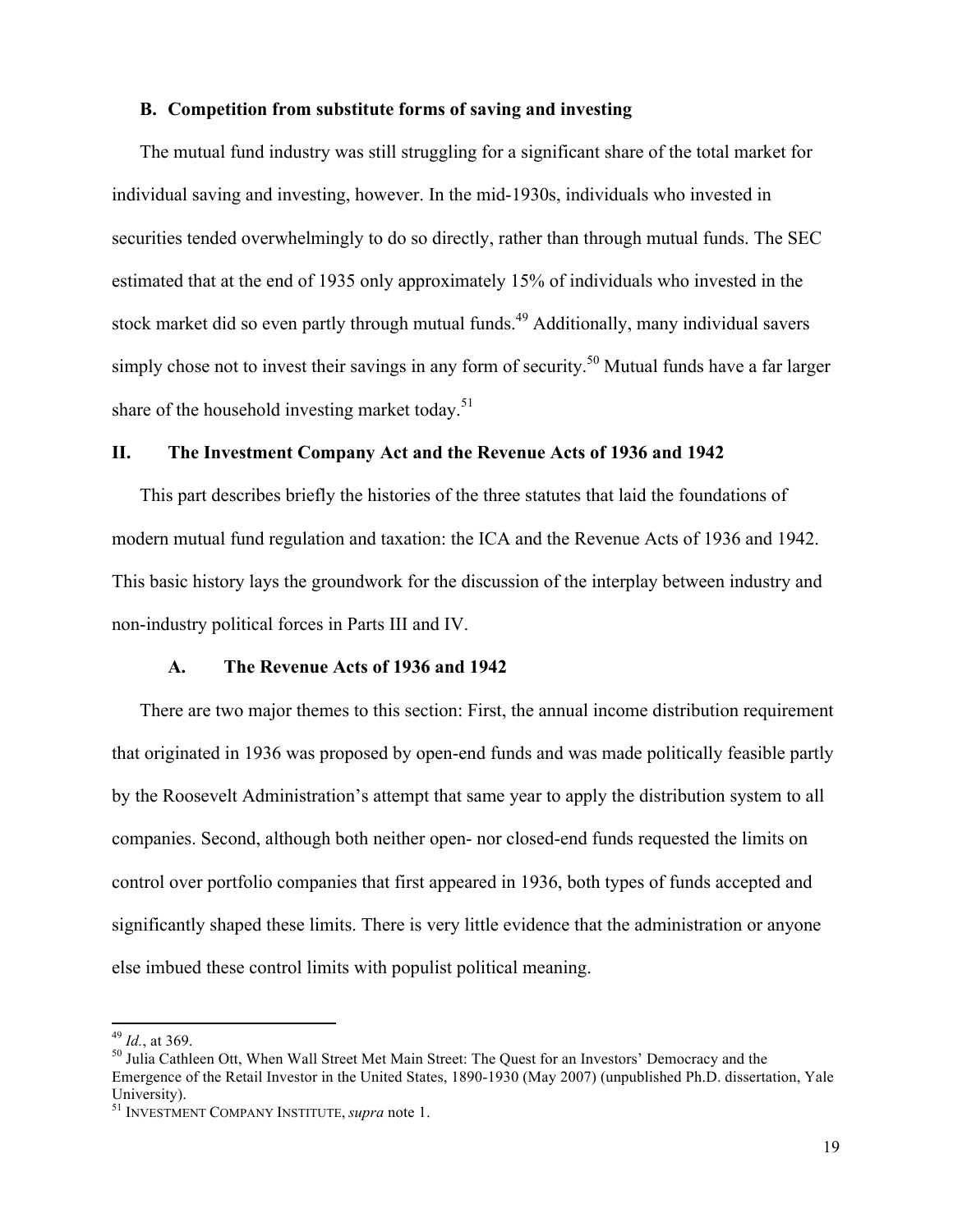#### **1. A brief introduction to mutual fund taxation**

In the absence of special tax treatment, mutual fund shareholders would be subject to triple taxation: once at the portfolio company level, once at the fund level and once more at the shareholder level. Today, to avoid paying corporate income tax, mutual funds must register under the ICA and meet two requirements.<sup>52</sup> First, they must distribute their income annually.<sup>53</sup> Mutual funds achieve pass-through status only by deducting from their income the amounts they actually distribute to shareholders. In contrast, true "pass-through" tax status, such as that enjoyed by partnerships (including hedge funds), allows an entity to pass through tax liabilities and benefits to its owners in a purely notional fashion, without ever actually transferring ownership of any assets.

The tax burden generated by the distribution requirement creates a set of well-known problems for open-end funds.<sup>54</sup> For example, unlike hedge funds and other partnerships, mutual funds are unable to pass through net tax losses to their shareholders, since there is no literal way to distribute losses (hedge funds and other partnerships pass through losses on a purely notional basis).<sup>55</sup> Exchange-traded funds are appealing primarily because of their claimed ability to minimize portfolio turnover and thus the tax realization events that generate taxable distributions.<sup>56</sup>

<sup>52</sup> The tax code relevant to modern investment company taxation appears at 26 U.S.C. §§ 851-855. *See generally* M. Barclay, N. Pearson & M. Weisbach, *Open-end Mutual Funds and Capital Gains Taxes*, 49 J. FIN. ECON. 3 (1998); Coates, *supra* note 9.<br><sup>53</sup> 26 U.S.C. § 852.<br><sup>54</sup> Coates, *supra* note 9, at 5-18.<br><sup>55</sup> Tax losses are not always reflected in share prices, since realization requirements divorce the timing of tax gains

and losses from the timing of actual gains and losses. It is possible, for example, for a fund's NAV to rise in a given year even while it realizes tax losses in excess of its realized tax gains. In such a circumstance, the tax losses will go to waste. Jack Mintz and Michael Smart

<sup>56</sup> *See generally* Birdthistle, *supra* note 9. Exchange-traded funds minimize distributions by minimizing portfolio turnover. They do so primarily by allowing redemptions only in very large blocks and only in-kind.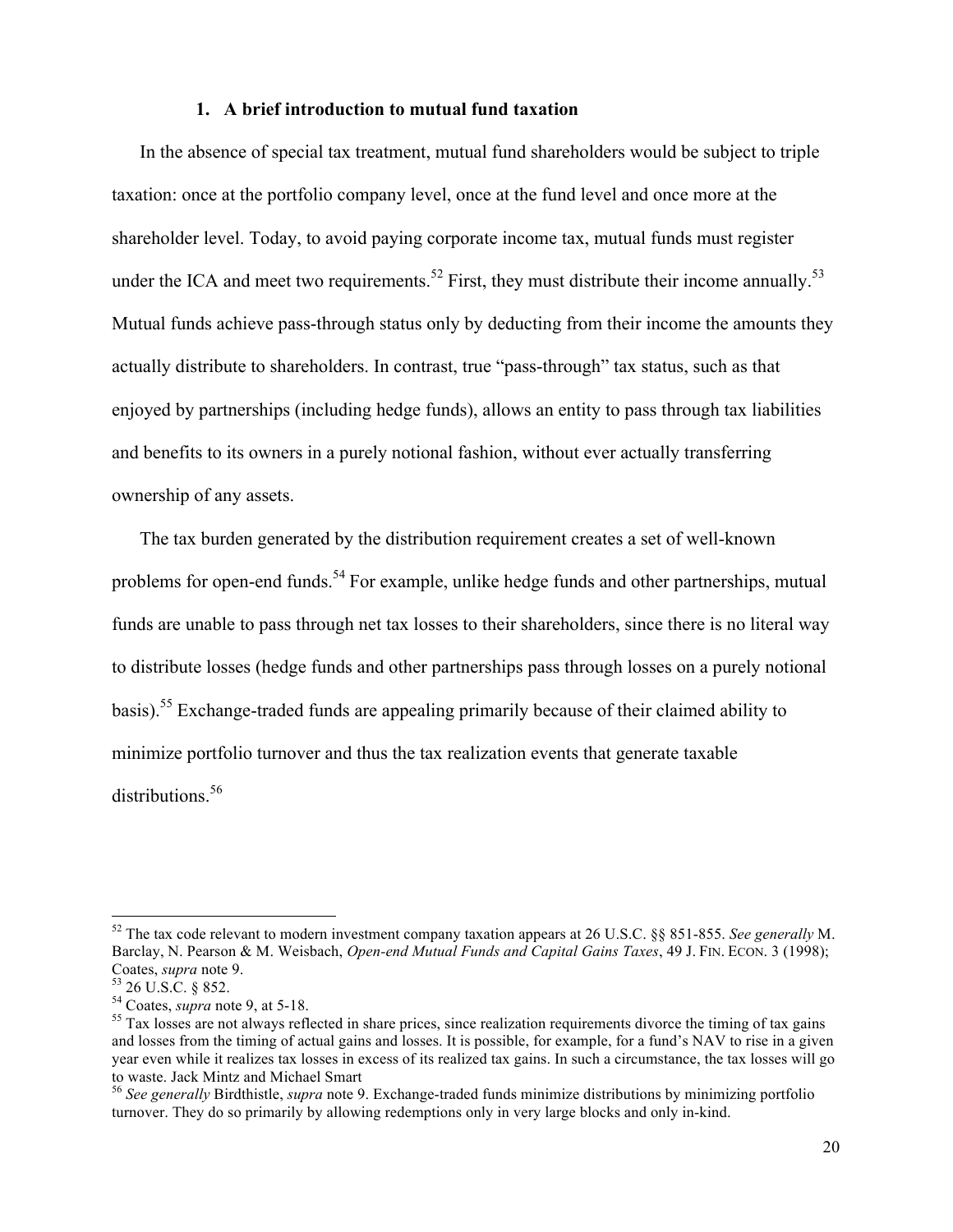The second important requirement of modern mutual fund taxation is that mutual funds must fragment their portfolios in ways that restrict what I call the "breadth" and "depth" of investing.<sup>57</sup> Fifty percent of a mutual fund's portfolio is divided into a regulated bucket, in which investments in no single issuer's securities can comprise more than 5% of the mutual fund's total portfolio (a "breadth" requirement), and in which the mutual fund does not own more than 10% of the outstanding voting securities of any single issuer (a "depth" limitation). There is also a separate requirement that not more than 25% of a fund's portfolio can be invested in the securities of any one issuer or the securities of two or more issuers which the mutual fund controls.

#### **2. The Revenue Act of 1936**

The mutual fund tax provisions in the Revenue Act of 1936 were the products of a tightly organized lobbying effort by three open-end funds based in Boston that together dominated the open-end fund industry in 1936: State Street Investment Corporation, Incorporated Investors and Massachusetts Investors Trust (MIT).<sup>58</sup> The influence of these three funds on the mutual fund taxation provisions in 1936 was so substantial that Paul Cabot, the President of the State Street Investment Corporation, was not exaggerating when he said many years later, "God, I practically wrote the law."<sup>59</sup>

Prior to 1935, the triple taxation issue presented problems for mutual funds because they had to pay capital gains tax.<sup>60</sup> These problems were aggravated in June of 1935 when the President proposed for the first time requiring corporations to pay tax on ordinary income in the form of

<sup>&</sup>lt;sup>57</sup> I.R.C. § 851(b)(3).<br><sup>58</sup> The managers of these three funds all knew each other from having grown up in the business together in Boston since the mid-1920s. *See* Grow, *supra* note 12 at 4, 71-76; Transcript of Interview with Paul C. Cabot, Conducted by R.J. Tosiello, 9, Oct. 22, 1978 [Hereinafter Tosiello-Cabot Interview]. Grow, Yogg and Fink have all written generally about the history of the Revenue Act of 1936. Supra note 12 and accompanying text.<br><sup>59</sup> Tosiello-Cabot interview.<br><sup>60</sup> Revision of Revenue Laws 1938: Hearings on H.R. 9682 Before the H. Comm. On Ways and Means, 7

<sup>866 (1938);</sup> *Capital Gains Tax Irks Trust Chiefs*, N.Y. TIMES, Dec. 29, 1935, at F10.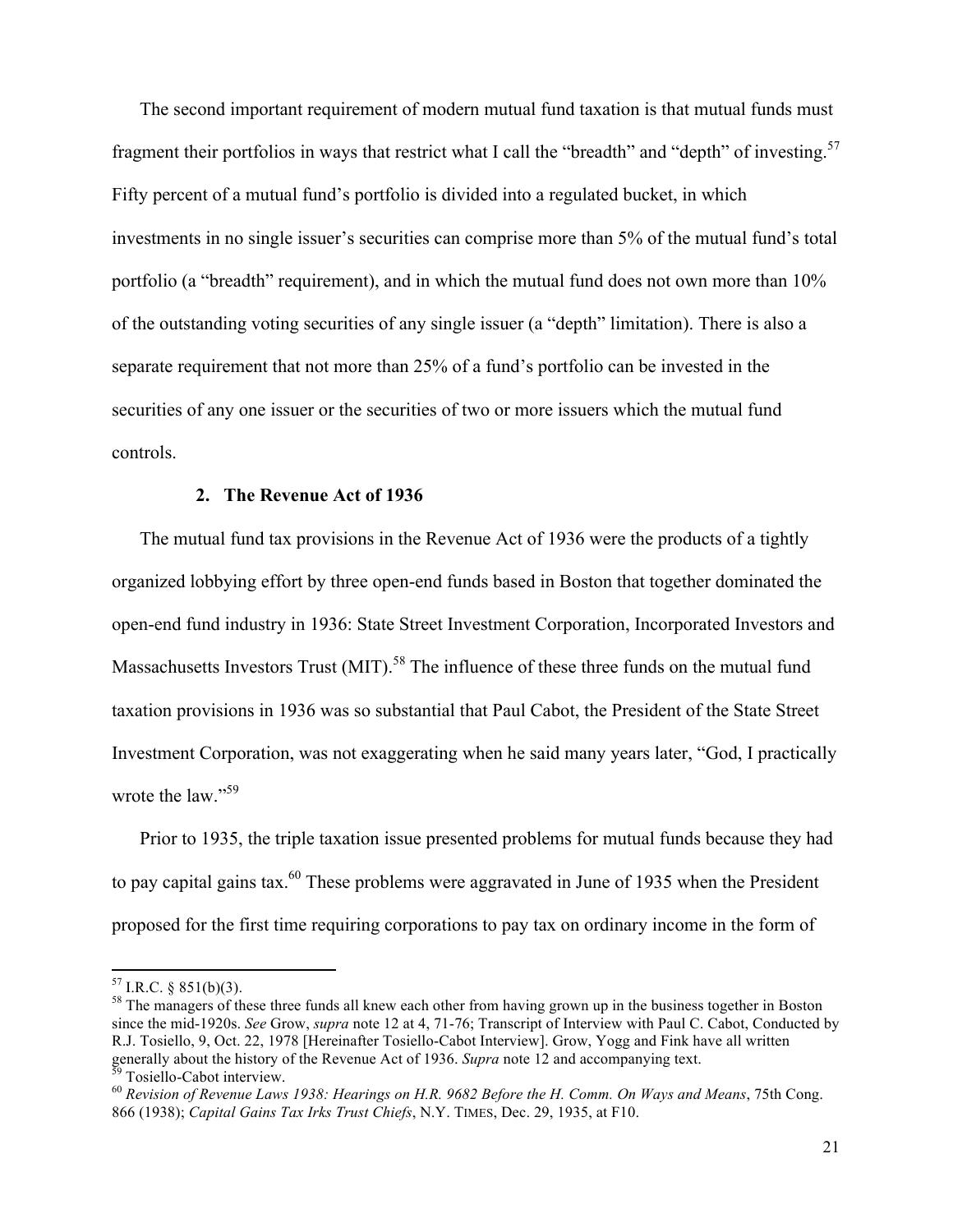dividends received from other corporations.<sup>61</sup> In his message to accompany the proposed bill, the President said unapologetically that part of the intercorporate dividend tax's purpose was to discourage large holding company structures.<sup>62</sup> But the President stated expressly that mutual funds were not a target. He said, "Bona fide investment trusts that submit to public regulation and perform the function of permitting small investors to obtain the benefit of diversification of risk may well be exempted from this tax."<sup>63</sup>

For reasons that are unclear, the Revenue Act of 1935 passed without an exemption for mutual funds. But by the end of 1935, the three large Boston-based funds that dominated the open-end fund industry had begun devising a legislative strategy to avoid corporate income tax.<sup>64</sup> The funds saw a concrete opportunity when the President proposed a new tax bill in 1936 that included the now-infamous undistributed corporate earnings tax.<sup>65</sup> Before the debate over the 1936 Act began the three open-end funds sought influence with David Walsh, a Democratic Senator from Massachusetts who sat on the Senate Finance Committee.<sup>66</sup>

When the Revenue Act of 1936 first passed the House, it appeared that the mutual funds' tax problems would largely solve themselves. As originally proposed to the House, the bill would have allowed *all* corporations—including ordinary operating companies—to deduct from income

<sup>61</sup> *The President's Message to Congress Urging Increased Taxes on Wealth*, WASH. POST, June 20, 1935, at 1; For general background on the Revenue Act of 1935, see Harley L. Lutz, *The Federal Revenue Act of 1935*, 26 AM.

<sup>&</sup>lt;sup>62</sup> *The President's Message to Congress Urging Increased Taxes on Wealth*, WASH. POST, June 20, 1935, at 1. *See also* Randall Morck, How to Eliminate Pyramidal Business Groups—the Double Taxation of Inter-Corporate

 $^{63}$  The President's Message to Congress Urging Increased Taxes on Wealth, WASH. POST, June 20, 1935, at 1.<br><sup>64</sup> The effort began in August 1935, when Cabot met with James Landis, then chair of the SEC. Senate Hearings,

<sup>1076.</sup> According to Cabot's account, Landis said that because of its imminent investigation, the SEC would not take a formal position on the tax measure. Cabot later heard through a friend who worked for Landis that Landis opposed the open-end funds' efforts in 1936. Transcript of Interview with Paul C. Cabot, Conducted by Jessica Holland, 68- 69 (1980).

<sup>65</sup> JOHN MORTON BLUM, FROM THE MORGENTHAU DIARIES: YEARS OF CRISIS, at 305 (1959). *Text of President Roosevelt's Tax Message*, Washington Post, at 7 (Mar. 4, 1936). <sup>66</sup> Grow, *supra* note 12, at 456-457.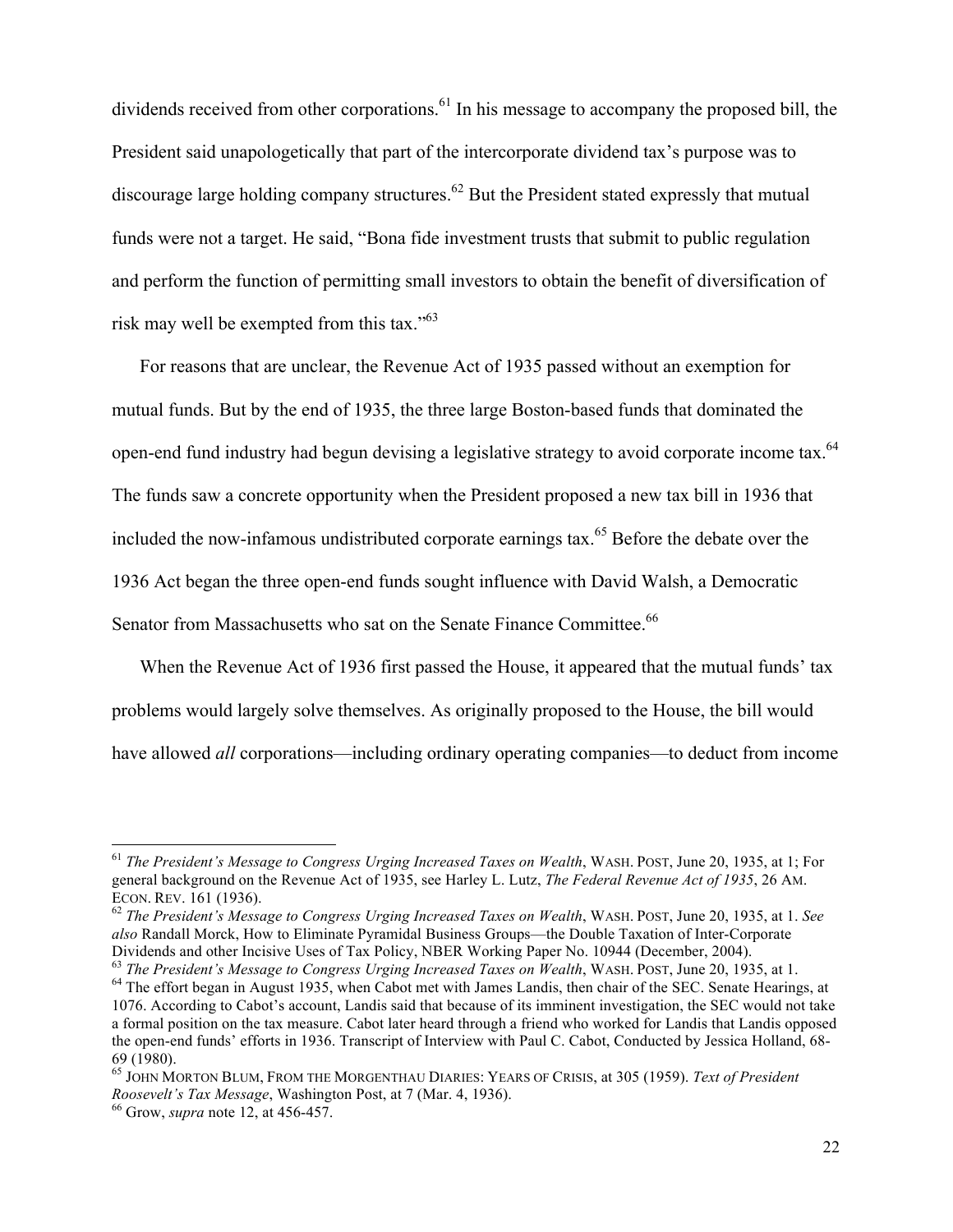*all* amounts they distributed to shareholders.<sup>67</sup> This proposal would have effectively ended the corporate income tax. The House passed the bill in the form proposed by the Administration and when the bill first reached the Senate, the open-end funds supported it with only one proposed revision that is unimportant for my purposes.<sup>68</sup>

The special tax treatment for mutual funds came into being because the Senate rejected the House bill and insisted on retaining the basic income tax even for companies that distributed their income. The Senate proposed instead to impose the undistributed earnings tax only as a kind of penalty in addition to the basic income tax. With the basic income tax appearing likely to remain intact, the open-end funds had to shift their efforts to obtaining some special provision that would allow them to avoid it.

The funds asked Walsh to submit for the record a memorandum proposing that the distribution requirement as originally requested by the Administration for all companies should be retained just for open-end mutual funds.<sup>69</sup> The memo notably suggested that favorable tax treatment be given to open-end funds and not to closed-end funds.<sup>70</sup>

Five days after Walsh entered the new memorandum into the legislative record, Arthur H. Kent, acting Chief Counsel of the Bureau of Internal Revenue, introduced a draft of the mutual fund provision.<sup>71</sup> The draft gave the funds the distribution-based system they desired and limited it to open-end funds by expressly disqualifying closed-end funds. The draft also restricted

<sup>67</sup> *See generally* Steven A. Bank, *The Story of Double Taxation: A Clash Over the Control of Corporate Earnings*, *in* BUSINESS TAX STORIES (Steven A. Bank & Kirk J. Stark eds., 2005); BLUM, *supra* note 65, at 305-319; Roy G. Blakey and Gladys C. Blakey, *The Revenue Act of 1936*, 26 AM. ECON. REV. 466 (1936); William G. Christie & Vikram Nanda, *Free Cash Flow, Shareholder Value, and the Undistributed Profits Tax of 1936 and 1937*, 49 J. FIN.

<sup>1727 (1994);&</sup>lt;br><sup>68</sup> The open-end funds wanted to treat a smaller portion of capital gains as income, reducing the amount of capital gains that would have to be distributed to avoid income tax. Senate Hearings, at 1079-1080.

<sup>&</sup>lt;sup>69</sup> *Id.*, at 1081.<br><sup>70</sup> The suggestion was indirect, but the memo's proposed language for excluding closed-end funds ultimately made its way into the bill verbatim. *Id.*, at 1082.

<sup>&</sup>lt;sup>71</sup> An Act to Provide Revenue, Equalization Taxation and for Other Purposes, Hearing Before the S. Comm. on Fin., *Part 11,* 74th Cong. 10 (1936).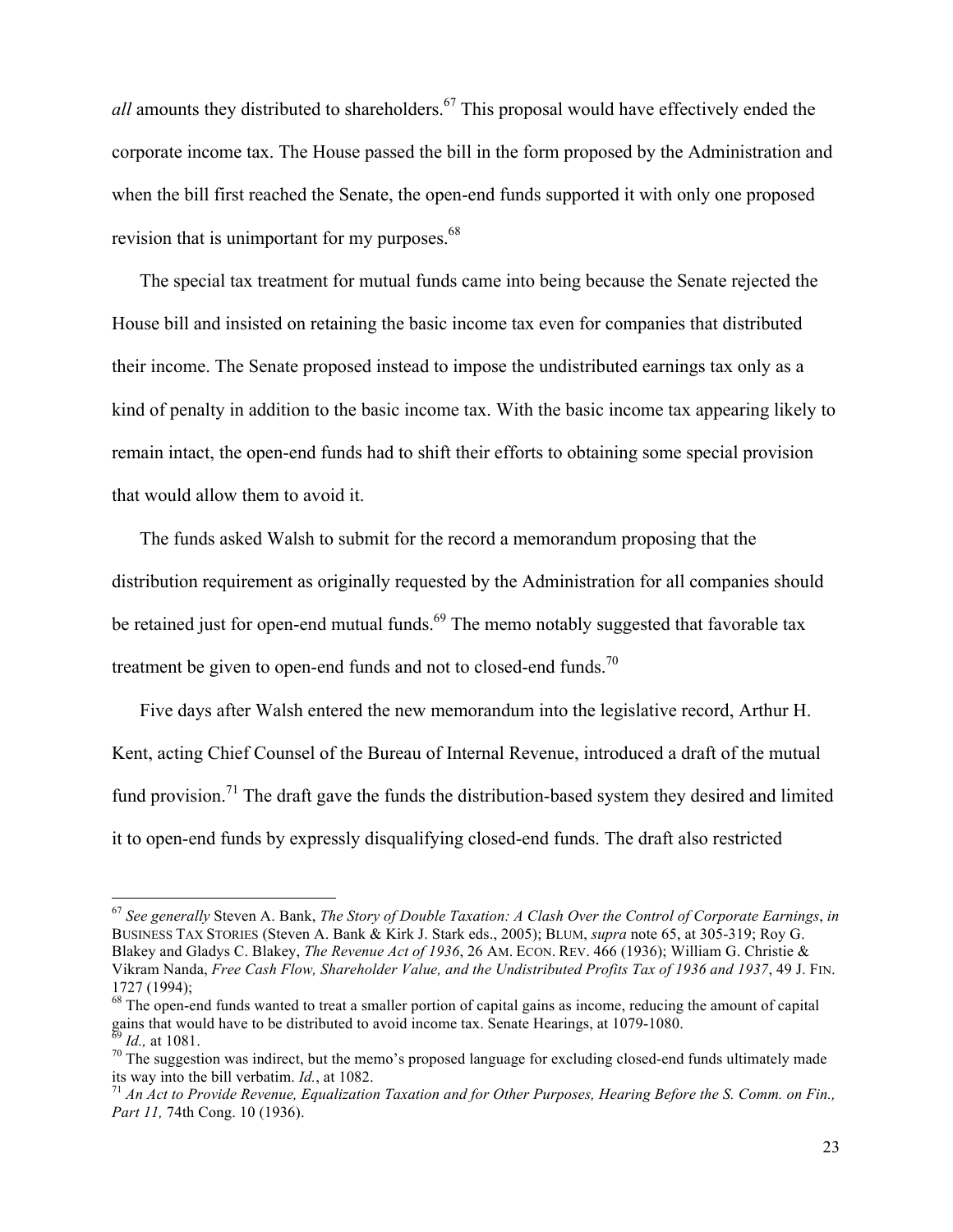controlling investments in portfolio companies. It prohibited qualifying funds from holding more than 10% of any class of any single issuer's securities. Although the open-end funds did not object to this provision, there is also no evidence that they requested it and it seems to have originated with the administration. Curiously, the first draft had no corresponding breadth provision requiring a fund to spread its portfolio among a large number of different companies.

The bill that ultimately passed the Conference Committee on June  $18^{72}$  produced the versions of the breadth and depth provisions that have made their way into modern mutual fund taxation: mutual funds could invest no more than 5% of their portfolios in any one issuer and could own no more than 10% of any class of a portfolio company's outstanding securities. Unlike the corresponding provision in the Revenue Act of 1942, however, which endures today and applies only to *half* of a fund's portfolio, the provision in the 1936 Act applied to a fund's *entire* portfolio. Representatives from the open-end funds were present in the conference committee meeting and were repeatedly asked for their preferences about the bill's language.<sup>73</sup>

There is no evidence that any significant political player thought of the portfolio restrictions in the Revenue Act of 1936 as having any symbolic value. It was clear to everyone after the bill had been passed that the mutual fund provisions had been drafted exclusively for the benefit of the open-end fund industry. The SEC and the closed-end fund industry did not even know the provisions had been proposed until they were enacted. David Schenker, chief counsel for the SEC's investment trust study, said several years later at the hearings on the 1940 Act that "there is no legislative history upon [the 1936 tax provision]. As I remember it, it was introduced on the floor, and the first thing we knew was that the open-ended companies, as counterdistinguished

 $72$  1936 Act Conference Committee Report, page 21.<br> $73$  Tosiello-Cabot Interview, at 9-10.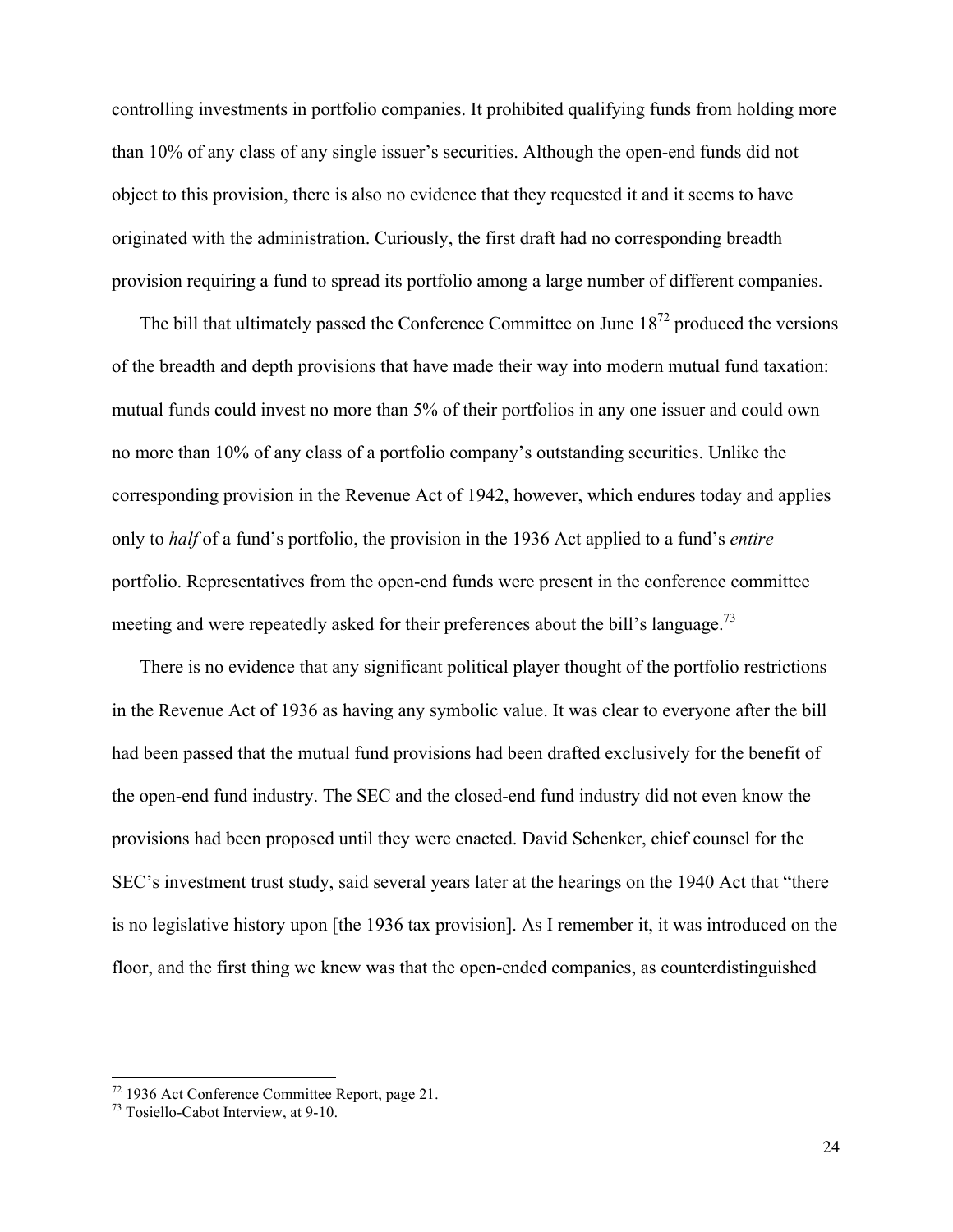from the closed-end companies, had this tax preference."<sup>74</sup> *Businessweek* magazine reported shortly after the bill was passed that "New York and Chicago [i.e., the closed-end funds] blame it on those 'smart Boston boys,'" and characterized the amendment, including the distribution and open-end provisions, as a "last-minute insertion" to the revenue bill.<sup>75</sup> No major newspapers mentioned the provision as it progressed through the Senate committee, and there does not appear to have been any public comment on the provision by any administration official prior to or shortly after the Act's passage.<sup>76</sup> No witness from the closed-end fund industry ever testified on the Act, and the closed-end funds appear to have been all but ignorant of the fact that anything about mutual fund taxation had been proposed.<sup>77</sup>

# **3. The Revenue Act of 1942**

!!!!!!!!!!!!!!!!!!!!!!!!!!!!!!!!!!!!!!!!!!!!!!!!!!!!!!!!!!!!

The history of mutual fund taxation over the next six years is dominated by the closed-end funds' struggle to obtain favorable tax treatment. The story picks up with the Revenue Act of 1938.<sup>78</sup> With the help of two Massachusetts representatives on the House Ways and Means Committee, the open-end funds successfully resisted an attempt to extend favorable tax treatment to closed-end funds,<sup>79</sup> along with an attempt to undo open-end funds' favorable tax treatment.<sup>80</sup>

 $74$  Senate Hearings, at 802. The open-end funds later claimed that Schenker had been copied on a memo describing a meeting between the executive secretary of SEC Chairman Landis and the open-end funds. Senate Hearings, at 1077.<br><sup>75</sup> Investment Dilemma: Trusts Forced to Choose Between Drastic Reorganization and High Tax, Under New Law,<br>

<sup>&</sup>lt;sup>76</sup> Arthur Kent's comments, *infra* note 169 and accompanying text, occurred in an executive session closed to the public.

<sup>77</sup> Cabot and Merrill Griswold, of MIT, recalled many years later that a lawyer representing a closed-end fund came to Washington to observe the hearings, and Cabot and Griswold distracted him by getting him drunk or playing cards with him. Grow, *supra* note 12, at 468 n.63.<br><sup>78</sup> Revenue Act of 1938, 52 Stat. 447, 552, Pub. L. No. 75-554 §361-362<br><sup>79</sup> Both open-end and closed-end fund witnesses appeared in public testimony before the committ

Massachusetts representatives on the committee brutally cross-examined the closed-end funds' only witness and explained to their fellow committee members various reasons why they believed closed-end funds did not deserve favorable tax treatment. *Revenue Revision 1938*, *Hearings Before the H. Comm. on Ways & Means,* 75th Cong. 842- 843 (1938).

<sup>80</sup> *Mutual Investment Companies May Lose Special Tax Treatment*, WALL ST. J., at 10 (Jan. 6 1938); *Subcommittee's Action on Investment Trusts of Interest to Boston*, WALL ST. J., at 8 (Jan. 10, 1938). COMPARATIVE PRINT SHOWING CHANGES FROM EXISTING LAW MADE BY THE BILL AS PASSED THE HOUSE, REVENUE ACT OF 1938 H.R. 9682, 75th Cong. (March 14, 1938).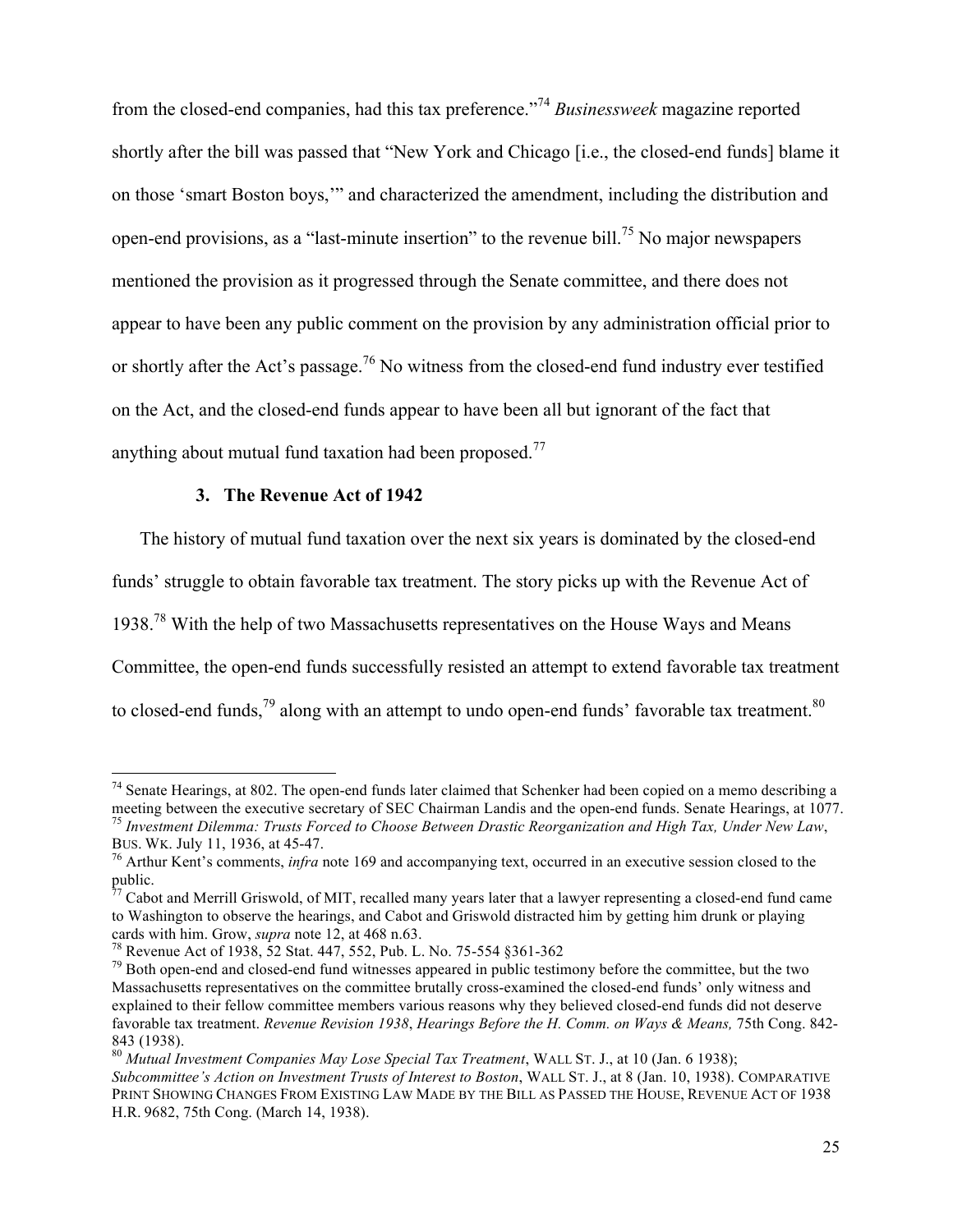In the end, the Revenue Act of 1938 passed the House with the 1936 provision, and the open-end funds' exclusive ability to rely on it, intact.

Closed-end funds finally received tax relief in 1942. By then, the political dynamic surrounding mutual fund taxation had changed. In return for the closed-end fund industry's support of the ICA, which was enacted in 1940, the SEC had apparently agreed to offer its support for tax reform in  $1942$ .<sup>81</sup>

The history of the portfolio depth limits in the Revenue Act of 1942 suggests that even though these provisions did not originate with the mutual fund industry, the industry strongly influenced them and had little objection to their final shape. In its initial proposal to the House, the Treasury wanted to use the same depth and breadth standards as the ICA had for the definition of the term, "diversified investment company." The ICA allowed a fund to advertise itself as "diversified" only if it met the 5% breadth and 10% depth standards in 75% of its portfolio. When witnesses from the industry testified before the Senate in July of 1942, however, the version of the bill they submitted loosened the breadth and depth standards.<sup>82</sup> The version the industry submitted applied the breadth and depth standards only to 50% (rather than 75%) of the portfolio, and made up for the loosening by adding in a set of complicated but less demanding restrictions, including the limit that not more than 25% of a fund's assets could be invested in the securities of any one issuer or any two issuers that the fund controlled. Witnesses from both open- and closed-end funds were unanimous in their support for the bill. The breadth and depth limits in the final bill mirrored exactly the industry's proposal.

<sup>&</sup>lt;sup>81</sup> *Revenue Revision of 1942, Hearing before the H. Comm. on Ways & Means*, 77th Cong. 93 (1942) (Statement of Randolph Paul, Tax Adviser to the Secretary of the Treasury).

 $R^2$  Senate Hearings, Part 1, 899-907 (Statement of William F. Morton, Vice President of State Street Investment Corporation).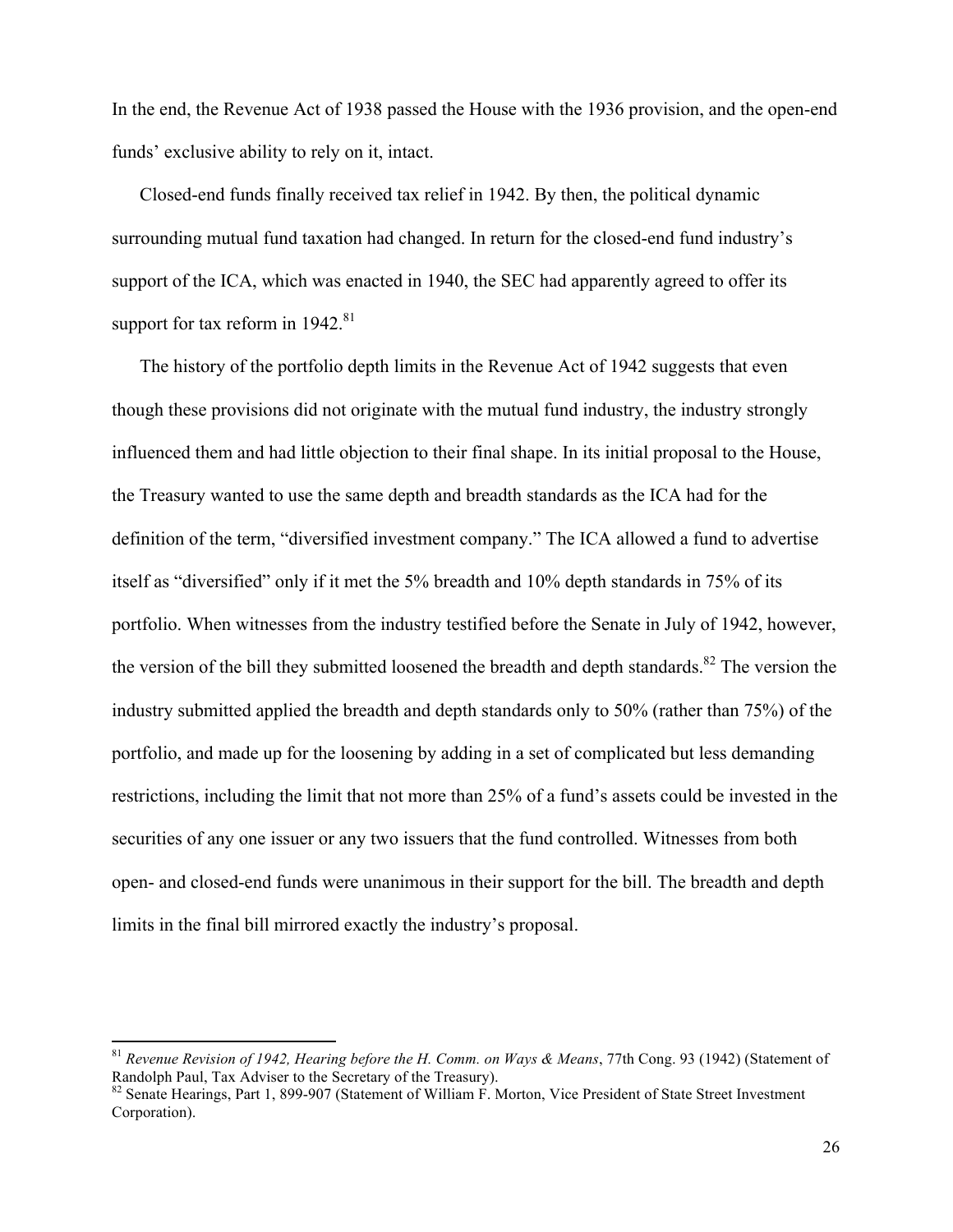#### **B. The Investment Company Act of 1940**

The centerpiece of mutual fund regulation is the ICA. Although the ICA was initially drafted and proposed to Congress by the SEC, the industry exercised substantial influence over many of the key provisions that now distinguish mutual funds from hedge funds. The final version of the ICA conformed very closely to the wishes of both open-end and closed-end funds and the industry supported the bill vigorously in spite of having had substantial political power.

Cooperation between the SEC and the industry began with the SEC's attempt to collect information for its study.<sup>83</sup> When the information-gathering phase of the study had ended and the staff of the study turned to drafting recommendations, the SEC sought and received extensive drafting suggestions from individual funds and from committees that the industry had organized to help gather information.<sup>84</sup> Representatives from the Commission stressed repeatedly in public how helpful these committees were.<sup>85</sup>

All of the politically meaningful hearings on the bill took place in the Senate. $86$  These hearings began on April 2, 1940 and ended on April 26.<sup>87</sup> Nearly every witness from the openand closed-end funds began or ended his comments to the Senate by emphasizing his desire not just for mandatory disclosure, but also for operating restrictions that went beyond disclosure.<sup>88</sup>

<sup>&</sup>lt;sup>83</sup> Senate Hearings, at 175 (Statement of David Schenker)

<sup>&</sup>lt;sup>84</sup> Id., at 41 (Statement of Robert Healy). Some funds published their recommendations in pamphlets for circulation to the public and among the industry. *See, e.g.*, EARLE BAILIE, INVESTMENT COMPANY REGULATION (1937) (on file with author and with MFS Investment Management); FLOYD B. ODLUM, GENERAL STATEMENT AND RECOMMENDATIONS ON INVESTMENT TRUST LEGISLATION (1937) (on file with author and with MFS Investment Management).<br><sup>85</sup> Senate Hearings, at 175 (Schenker).

<sup>&</sup>lt;sup>86</sup> Grow, *supra* note 12 at 421 tbl.26. **87** The House heart had held an initial round of hearings and the bill had been <sup>87</sup> The House held no hearings until after the Senate had held an initial round of hearings and th redrafted in consultation with the industry. By then the industry offered no opposition and hearings were a formality.<br><sup>88</sup>Among just the first few speakers, for example, see Senate Hearings, at 326 (Bunker), 370-371 (Quin

<sup>(</sup>Cabot), 440 (McGrath), 458-459 (Traylor), 488 (Griswold), 510 (Bullock), 538 (Adler), 568 (Eberstadt). The most prominent exception was William Parker, President of Incorporated Investors. *Id.*, at 545 ("I disapprove entirely of this bill in its present form…."). Even Parker, however, eventually became a convert to substantive regulation. *Infra*  notes 93-94 and accompanying text.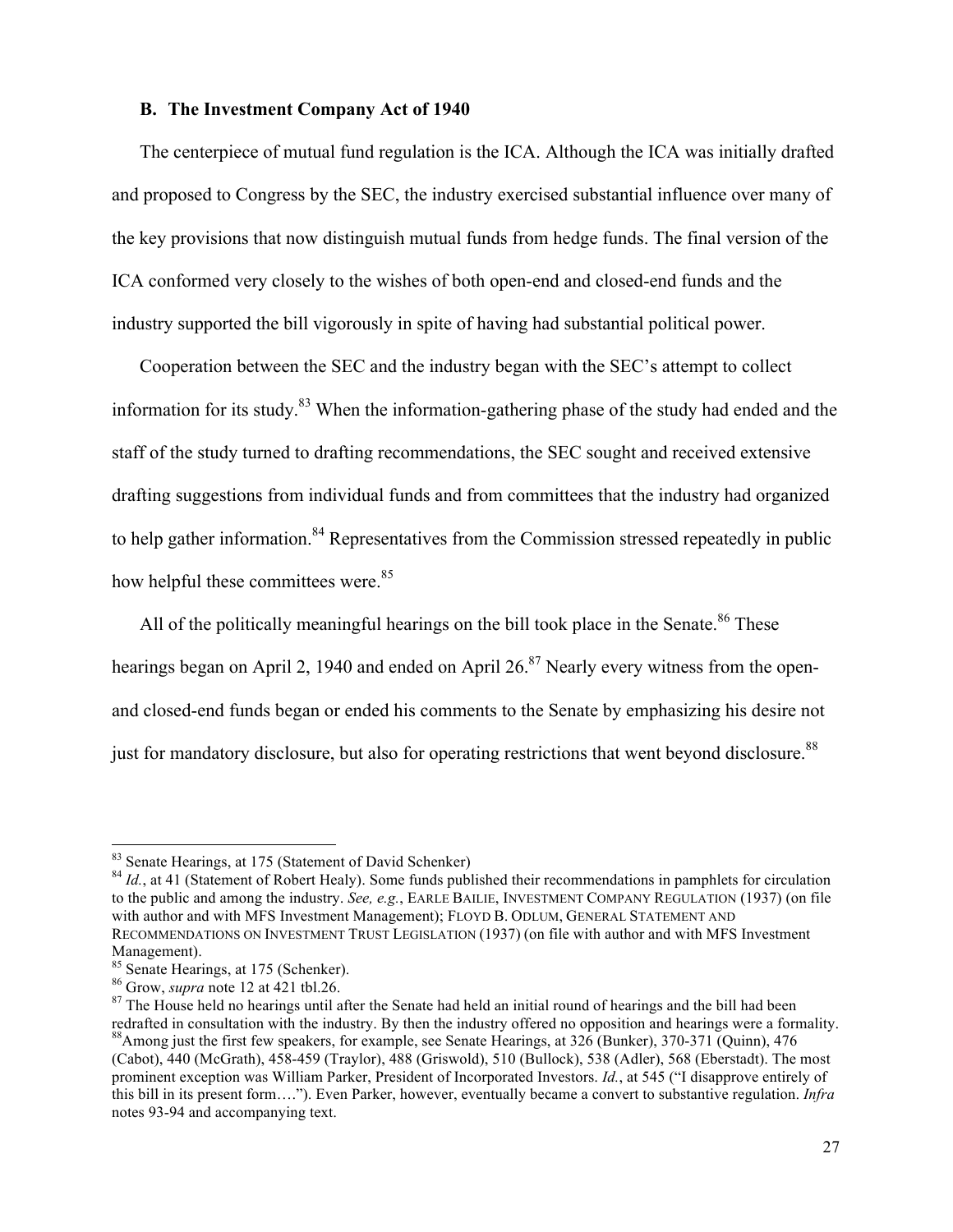Arthur Bunker, the Executive Vice President of the Lehman Corporation and the most influential

figure from the closed-end fund industry in the drafting of the ICA, typified the general attitude.

At the outset I want to make it perfectly clear that I am in favor of Federal legislation for the regulation of investment companies….

Over 3 years ago at the public hearings before the Securities and Exchange Commission, when my corporation was being examined in connection with the investigation of the industry, we proposed regulations which in the light of knowledge then available appeared adequate as a cure for such abuses as were then known to exist. They embraced, in general, a requirement for the most detailed publicity and disclosure, coupled with standard accounting practices.

Since then, knowledge in the matter has expanded. By virtue of the 4 years' study made by the S.E.C….a mass of data on the subject of investment trusts has been assembled…I am free to admit that the disclosure of the abuses which have existed in the past among some investment companies, has brought home to me the necessity for a greater measure of regulation than I had originally thought necessary or desirable.<sup>89</sup>

The industry opposed several aspects of the original bill, however. The industry attacked the

extensive delegation of authority to the  $SEC.$ <sup>90</sup> the registration requirement for individual

officers and directors, the SEC's authority to deny plans of reorganization, restrictions on board

members' outside (rather than inside) affiliations, restrictions on mutual fund size, and

restrictions on promotions of multiple mutual funds by the same individuals.

Bunker was chosen by a committee comprising both halves of the industry to present a definitive list of requests at the end of the hearings. After the hearings ended on April 26, 1940, Schenker and Robert E. Healy, the SEC Commissioner with primary oversight of the mutual fund study and bill, met with lawyers for the closed-end and open-end companies to work out a new draft. The hearings reconvened a few weeks later and the new draft was ultimately enacted by Congress with only a handful of technical changes.

Bunker's requests were granted to a remarkable extent. The only requests that were not either clearly granted or mostly granted were unimportant. They related either to the organization of the

 $89$  Senate Hearings, 326.<br> $89$  Senate Hearings, 382 (Quinn).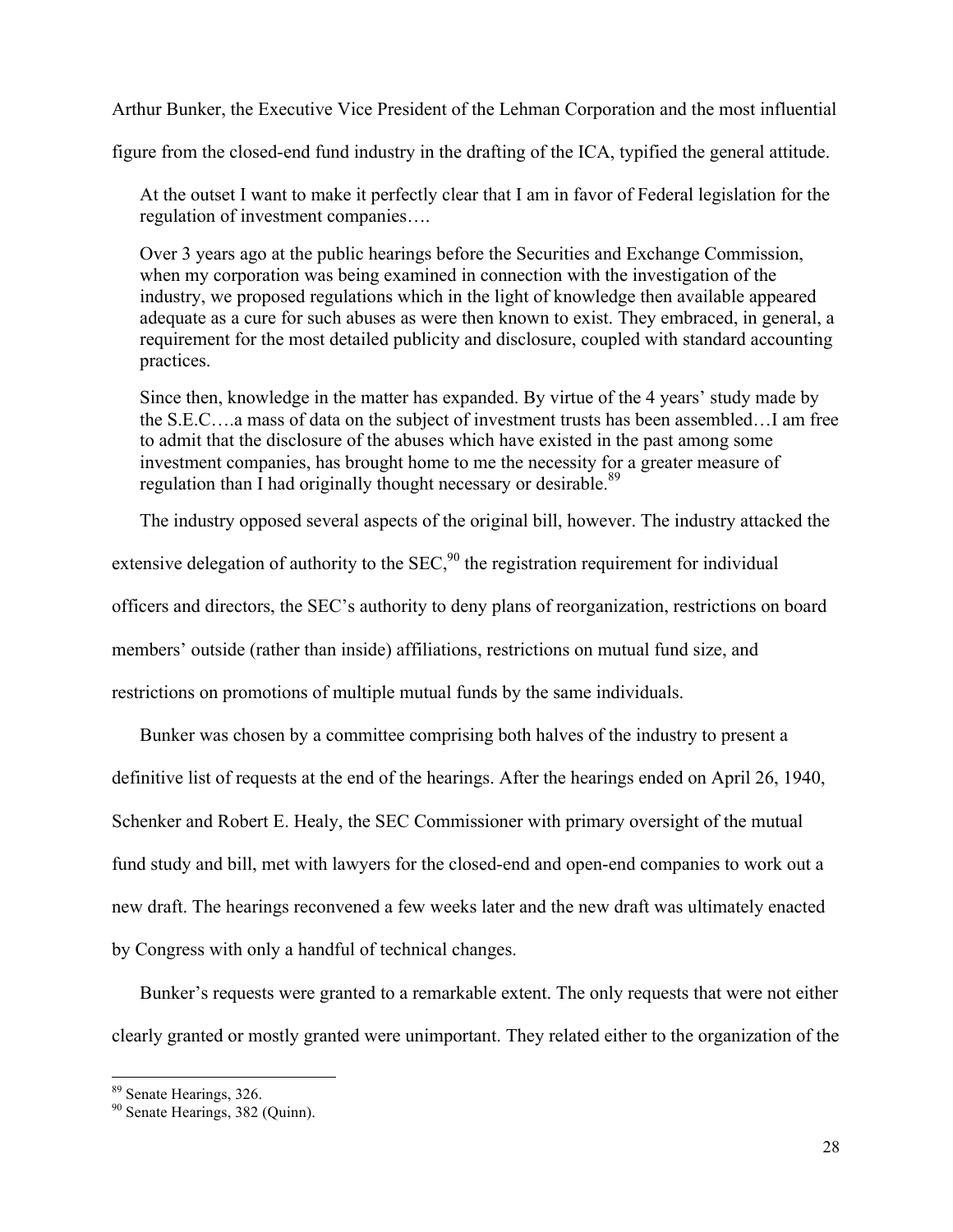statute, such as the request that a separate title be created for unimportant instruments like faceamount certificate companies, or to delegations of authority to the SEC, which turned out not to matter a great deal since the industry conceded the primary sources of authority for the SEC.

It appears that the industry affirmatively desired much of the regulation for its own purposes and not merely as a capitulation to political reality or as a quid pro quo in exchange for some favorable tax status or other treatment. This can perhaps be inferred from the sudden increase that occurred in the industry's political power as a result of the sudden outbreak of war in Europe. When the first round of Senate hearings ended and the SEC and industry representatives began gathering behind closed doors to redraft the bill on April 26, 1940, Germany had taken no overt military action for more than a year. But two weeks later, on May 10, while the redrafting was still under way, Germany invaded Belgium. Dunkirk was being evacuated on May 31 when the second round of Senate hearings began, and the House hearings ended on June 14, the day Germany occupied Paris. Congress was still meeting by the time of the House hearings only because the Congressional session had been extended indefinitely to prepare for war.

The effect of the war on Congress' docket was significant. News sources blamed the outbreak of war for the tabling of several pieces of domestic legislation that had had good chances of passing in April and early May of 1940. These included the La Follette-Thomas Labor Espionage Bill, amendments to the National Labor Relations Act, a wage-hour law, a transportation bill, the Cole Oil bill, the Silver Purchase Act, and the Walter-Logan bill.<sup>91</sup>

<sup>91</sup> *What Congress Will Do This Session,* BUS. WK., at 7 (June 29, 1940); *Washington Bulletin: No Other Legislation*, BUS. WK., May 25, 1940 7-8; *Bill for Review of Agencies Draws Fire; Rayburn Challenges Inclusion of SEC As House Debates*, WASH. POST, Apr. 16, 1940, at 2; *Agency Curb Passes House*; *Vote*, 280-97, WASH. POST, Apr. 19, 1940, at 1. The effect of war on the Walter-Logan bill was particularly dramatic. By mid-April the bill had passed the House by a 3-to-1 margin and had swiftly passed committee in the Senate. *Senate Group Approves Bill to Curb Bureaus*, WASH. POST, May 9, 1940, at 3. But by May 30 the bill was dead. Its opponents successfully deferred a vote on the Senate floor, using the distraction of the war as the sole rationale. *Administration Blocks Action on Agency Curb*, WASH. POST, May 31, 1940, at 2; *What Congress Will Do This Session*, BUS WK., June 29, 1940, at 7.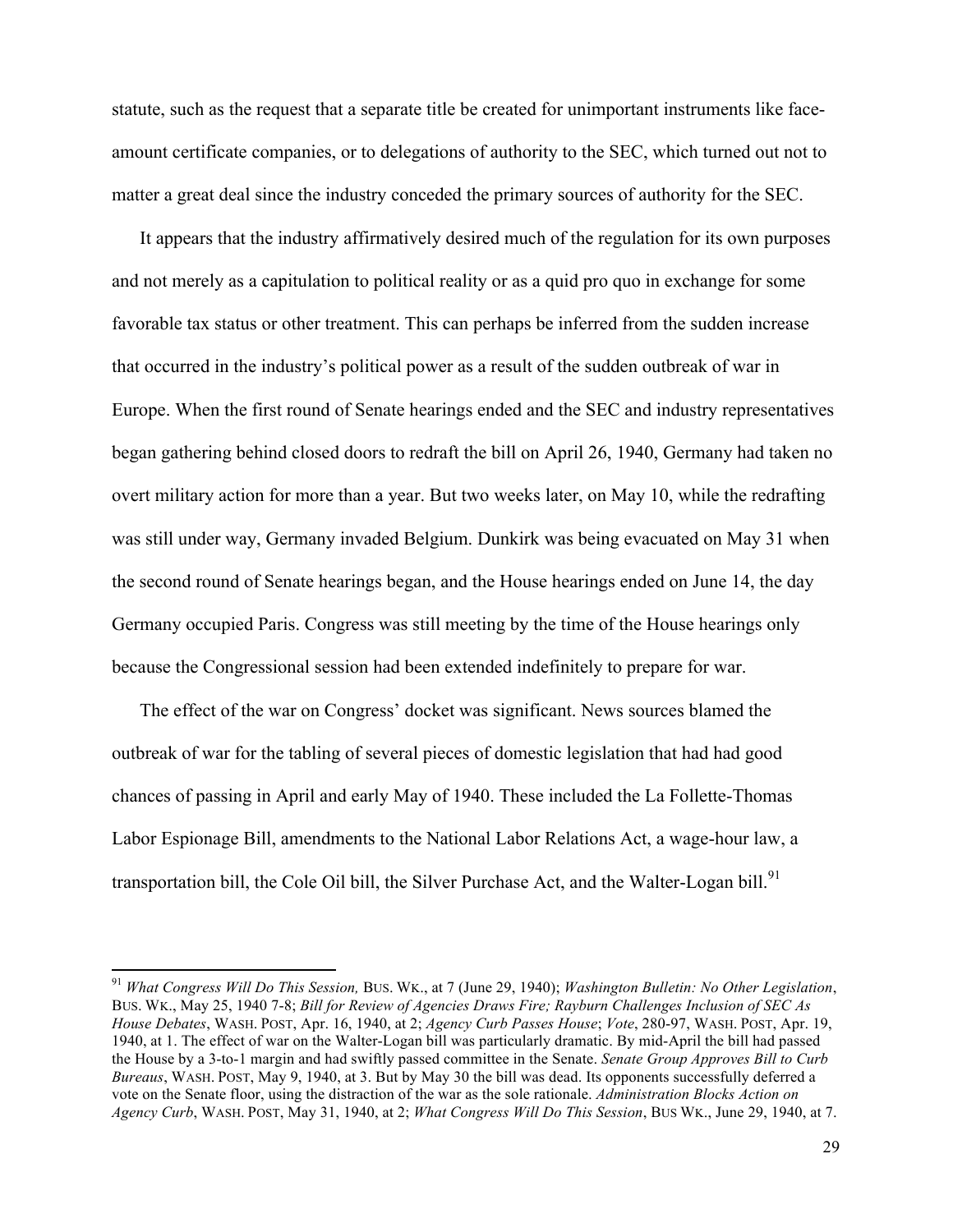Indeed, the war's effect was so pronounced that only a sustained lobbying effort by the mutual fund industry was able to save the ICA. When the Senate hearings reconvened to consider the new draft, the two industry lawyers who had negotiated the revisions, Alfred Jaretzki and Warren Motley, anxiously requested its passage.<sup>92</sup> When the House held hearings two weeks later, Bunker, speaking for closed-end funds, and Merrill Griswold of MIT, speaking for open-end funds, confidently summarized an industry-wide effort to seek comment on the bill by saying that the industry's support was unanimous.<sup>93</sup> Fifteen witnesses appeared for the industry and nine letters were submitted; all urged passage of the bill and made no criticism of any of its provisions.<sup>94</sup>

Several Congressmen indicated a belief that the war had diminished the bill's chances, and expressed surprise at the industry willingness to support the bill in spite of this reality. Probably at the behest of the Boston-based open-end fund industry, Sen. Henry Cabot Lodge of Massachusetts acknowledged on the floor of the Senate that "it is somewhat unusual, perhaps, to seek to pass a bill of this length at a time like this," while the country was preparing for war, but argued that the bill warranted Congress' attention "in view of the very special circumstances [i.e., the industry's unanimous support], and in view of the fact that so much good can flow from the bill."<sup>95</sup> In the second round of committee hearings in the Senate, Sen. Sheridan Downey of California, was stunned by the SEC's ability to achieve such complete agreement with the industry. "That is a most amazing thing in this chaotic world right now," Sen. Downey observed, presumably referring to the sudden war in Europe and the strength it could have given to the industry to oppose regulation.<sup>96</sup> "How was this miracle brought about?"

<sup>&</sup>lt;sup>92</sup> Senate Hearings, at 1109. Motley expressed similar hope. Senate Hearings, 1109-1110.<br><sup>93</sup> House Hearings, at 72 (Bunker); *Id.*, at 81 (Griswold)<br><sup>94</sup> *Id.*, at 75.<br><sup>95</sup> 86 CONG. REC. 8843 (1940).<br><sup>96</sup> Senate Hearing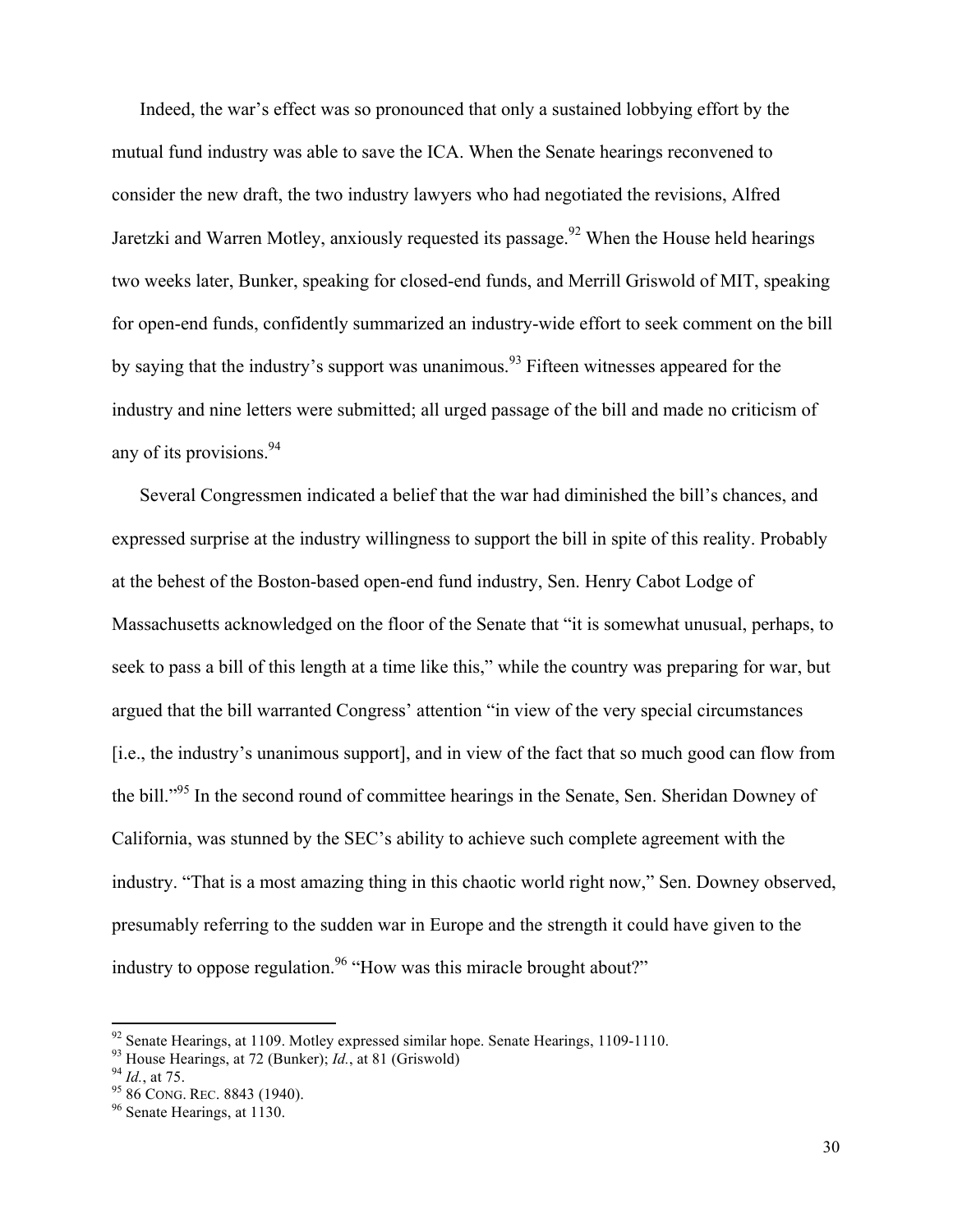Schenker, an attorney for the SEC and the ICA's principal drafter, replied, "I think I might fairly say that a great deal of it is attributable to the cooperative spirit of the industry."

The industry's support was ultimately enough to propel the bill to swift passage. The bill passed committee and floor votes unanimously in both houses of Congress.<sup>97</sup>

Some readers might argue in spite of the effect of the war and the industry's vociferous support for the bill that the industry capitulated merely because it believed regulation would be inevitable and the industry sought the ICA simply to stave off something worse. This seems unlikely. Many industry sources disputed this claim both before and after the bill's passage.<sup>98</sup> And one has to wonder just what the industry would have had to fear by putting off the ICA. Political momentum was moving against stricter regulation, not in favor of it. The SEC's study of the mutual fund industry had just been published, and its salience and political significance would only decline with time. The New Deal was over and the public's mood was becoming more conservative. And at the very moment when the industry decided to support the bill most vigorously, it became apparent that war in Europe would consume Congress', the Administration's and the public's attention for years to come.

# **III. The need for substantive regulation**

It appears, therefore, that the mutual fund industry had its own purposes for desiring many of the provisions that go beyond fraud-prevention and disclosure in mutual fund regulation. The question is why. Historical evidence does not thrust upon us a single and obviously correct answer. I now outline one possible answer, however, and then develop it by demonstrating its consistency with evidence regarding the growth of industry support for regulation in the 1930s.

<sup>97 86</sup> CONG. REC. 9819 (1940) (House) 36 CONG. REC. 8843 (Senate).

<sup>&</sup>lt;sup>98</sup> See, *e.g.*, Alfred Jaretzki, Jr., *The Investment Company Act of 1940*, 26 WASH. U. L.Q. 303 (1941).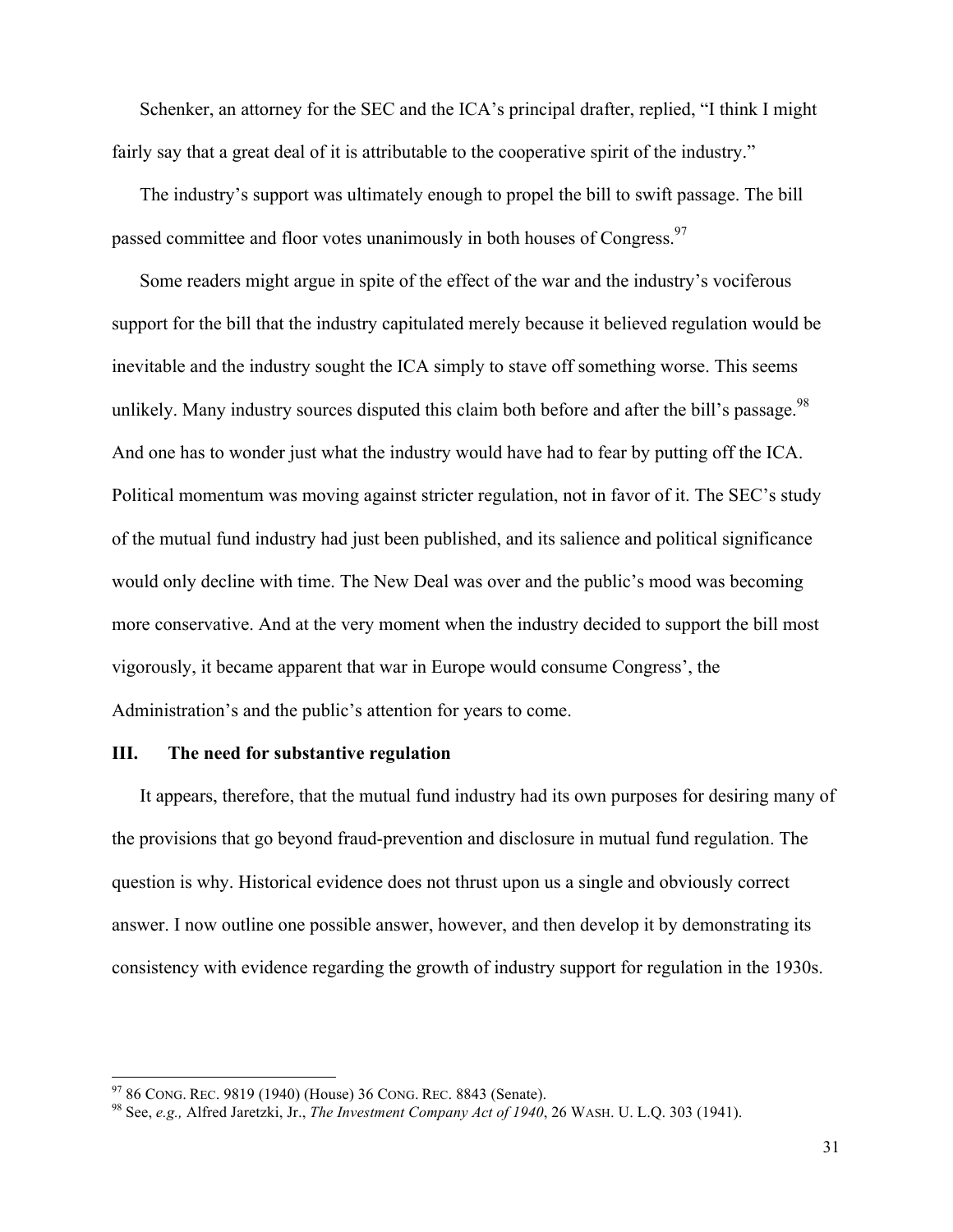## **A. Collective brand-building**

In the late 1930s, mutual funds, like the sellers of all mass-market products or services, sought to cultivate reputations to maximize their appeal. They sought to build demand for the kinds of investing strategies that mutual funds were well-suited to undertake. And they sought to demonstrate the consistency of their strategies with the investing public's tastes. Neither opennor closed-end funds wanted to be associated with holding companies, or with high leverage and risk. Leverage and risk had become extremely unpopular as a result of the closed-end funds' spectacular collapse in 1929.<sup>99</sup>

Many funds were not content, however, to manage their reputations on their own. They wanted to build an industry-wide reputation because they believed that the mass-market investors they targeted could not easily perceive differences among investment funds. Investors' experience with particular funds may have influenced their perceptions of the entire industry, and individual mutual funds may have had difficulty establishing individual reputations apart from the industry's reputation as a whole. In other words, mutual funds may have come to depend on a collective, industry-wide brand or reputation.

This was a problem because, as described above,  $100$  the mutual fund industry was still struggling for a significant share of the market for saving and investing in the 1930s. There was a real risk that investors might simply choose to invest in securities directly, or not to invest at all, rather than to invest in mutual funds or closed-end funds.

Like many collectively owned assets, the industry-wide brand may have been subject to freerider problems. Individual funds internalized only a portion of the costs and benefits that their actions had for the reputation of the industry as a whole. And some funds may simply have

<sup>99</sup> *See, e.g.*, FORTUNE, September 1935, at 53; THE LITERARY DIGEST, Oct. 26, 1929, p. 62; COMMERCIAL AND FINANCIAL CHRONICLE, DEC. 7, 1929, at 3529; *Are American Investment Trusts Sound?*, BARRON'S, Feb. 24, 1930, at 11; John T. Flynn, *Investment Trusts Gone Wrong*, THE NEW REPUBLIC, APRIL 2, 1930. <sup>100</sup> *Supra* Section I.B.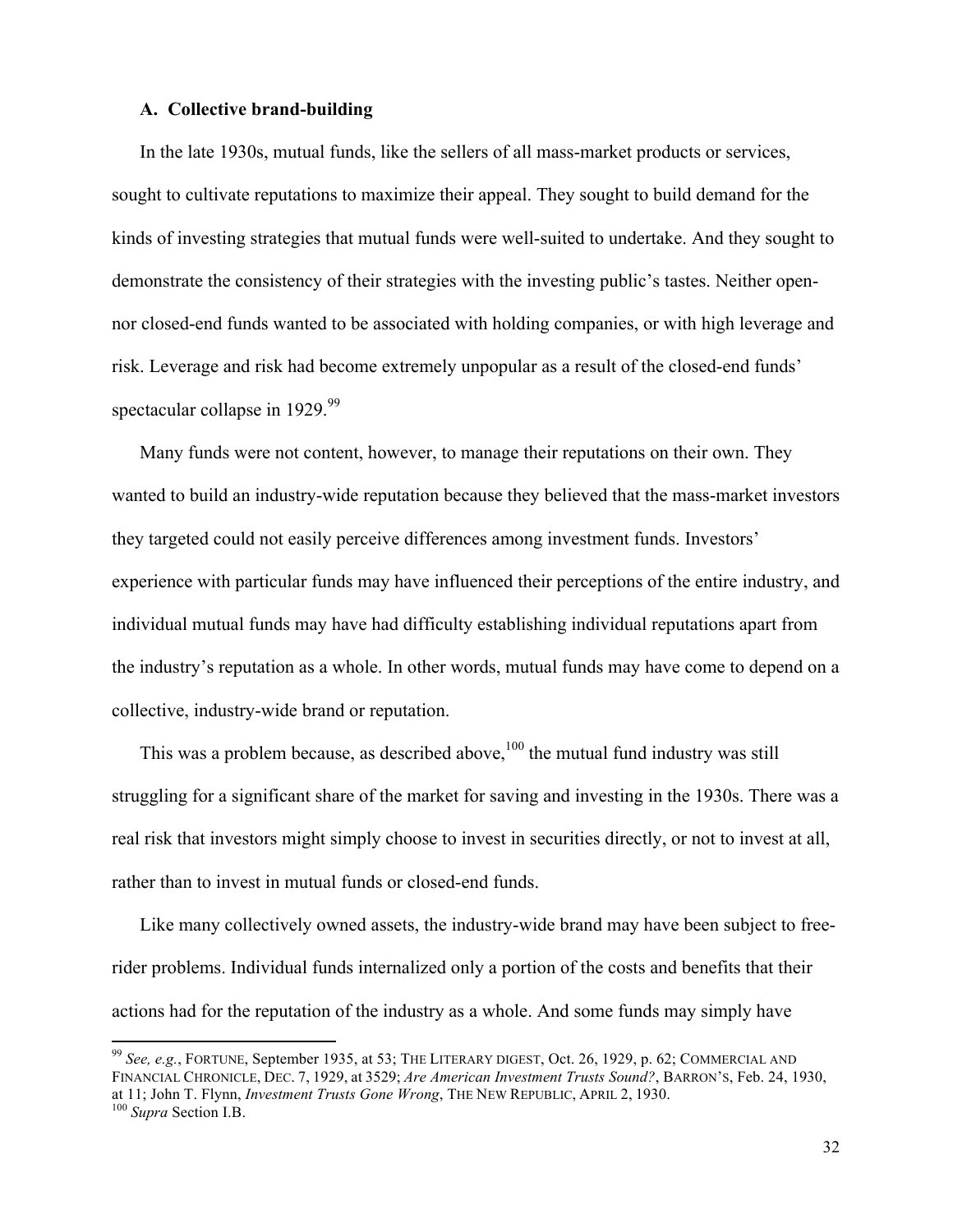desired to cultivate reputations and pursue strategies that were not consistent with the reputation the bulk of the industry was seeking to build.

This branding impulse is different from the bonding-related impulse that arguably underlies ordinary securities regulation.<sup>101</sup> Securities regulation of ordinary operating companies has often been rationalized as a way of helping individual companies to commit to carrying out their promises. Mandatory disclosure is said to enable investors to know what a company has promised to do and assures them that the company will actually do it. The mutual fund industry, in contrast, wanted not so much to assure investors that mutual funds would operate *as they promised*, but to assure investors that mutual funds would operate *in a particular way*.

The goal, in other words, may have been to standardize funds so that investors would not have to spend time and effort reading through prospectuses to figure out what individual funds had promised to do; they could rely instead on regulation to guarantee a certain approach. It is also important to note that unlike the bonding impulse that underlay ordinary securities regulation, the motivation for limiting freedom of contract for mutual funds resided in the need to solve a collective problem, not an individual one.

It is plausible to think that open-end funds, in particular, could have pushed down dissents within the industry during the lobbying process, because in 1940 the open-end fund industry was highly concentrated. The five largest funds, which included the three large Boston funds that sought the Revenue Act of 1936, had more than 50% of the industry's total assets, and the remaining 50% was widely dispersed.<sup>102</sup>

<sup>&</sup>lt;sup>101</sup> For an overview of the rationales for mandatory disclosure in ordinary companies, see ROBERTA ROMANO, THE ADVANTAGES OF COMPETITIVE FEDERALISM FOR SECURITIES REGULATION (2002); Christian Leuz & Peter Wysocki, Economic Consequences of Financial Reporting and Disclosure Regulation: A Review and Suggestions for Future Research (March 2008), *available at http://ssrn.com/abstract=1105398*<br><sup>102</sup>*Supra* notes 44-45 and accompanying text; SEC Study, Part 2 at 56 tbl.6.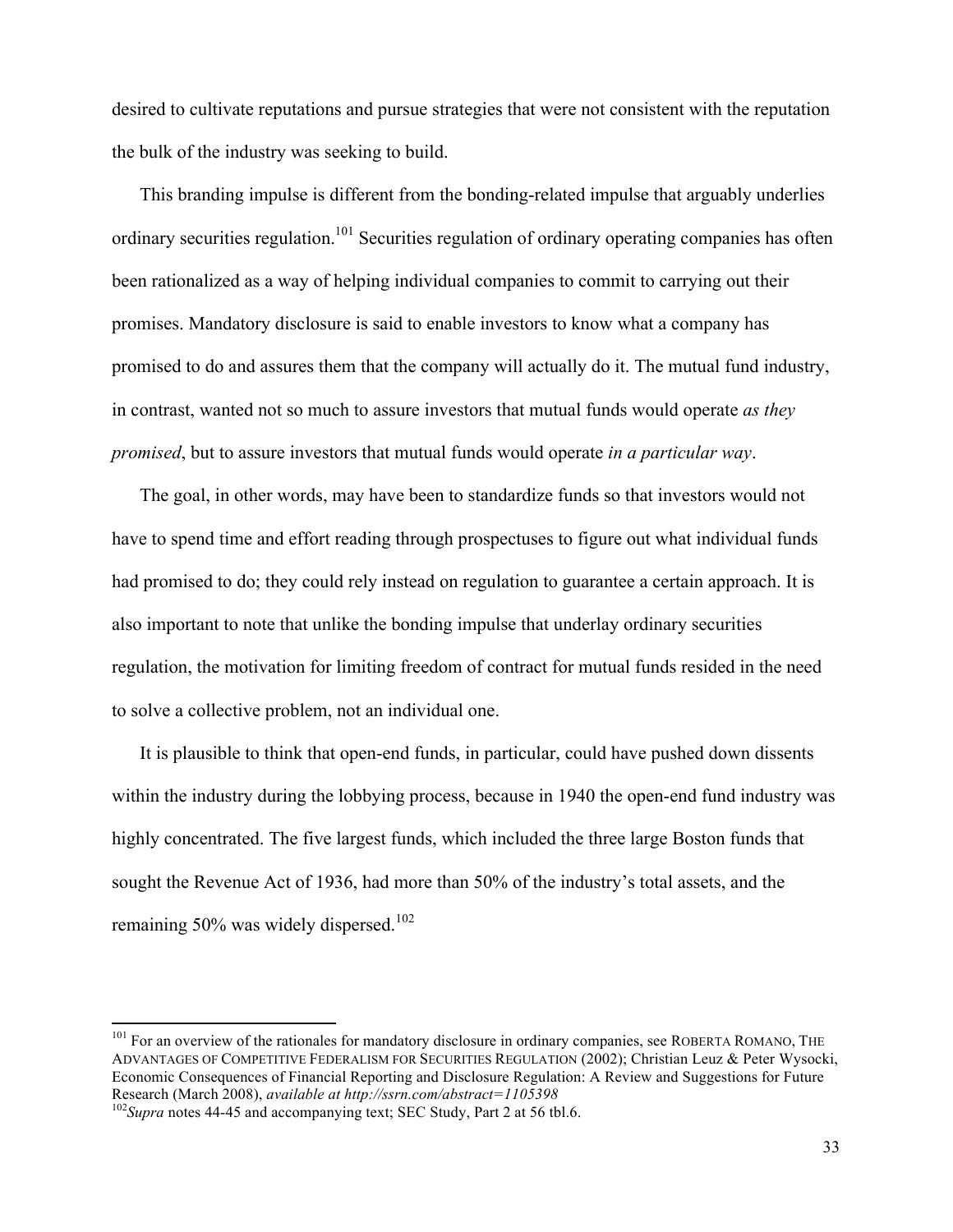It is also plausible to think that mutual funds may have perceived a threat to the industry's reputation from funds that operated inconsistently with industry standards. The open-end fund industry was growing rapidly, beyond its historically narrow confines in Boston, and the closedend fund industry was still struggling in the late 1930s to restore popular confidence after the excesses of 1929.

# **B. The growth of industry support for substantive regulation**

In the early 1930s the growth of support for regulation reaching beyond fraud and disclosure was evident primarily in the reports of the Investment Companies Committee of the Investment Bankers Association of America (IBAA), which served as the closed-end funds' main trade organization since most closed-end funds were organized and managed by investment banks.<sup>103</sup> In a manner consistent with the collective branding problem described above, the Committee saw the public as being incapable of understanding the ways in which the industry had changed, the ways in which it differed from holding companies and the ways individual funds differed from one another. The Committee and its members therefore demonstrated a growing conviction through the 1930s that industry-wide action would be necessary to manage the public's perception.

In 1930, the discount to NAV in closed-end funds was still new and there was still hope that it could be gotten rid of quickly. The report of the IBAA Investment Companies Committee expressed confidence that individual funds could eliminate their discounts by simply following sound disclosure practices and the NYSE's listing rules for closed-end funds.<sup>104</sup> Compliance with the NYSE standards was expected to be "a most important factor in restoring to public favor

<sup>&</sup>lt;sup>103</sup> SEC Study Part 2 at 201-206.<br><sup>104</sup> For an explanation of these rules, see *infra* Subection II.B.1.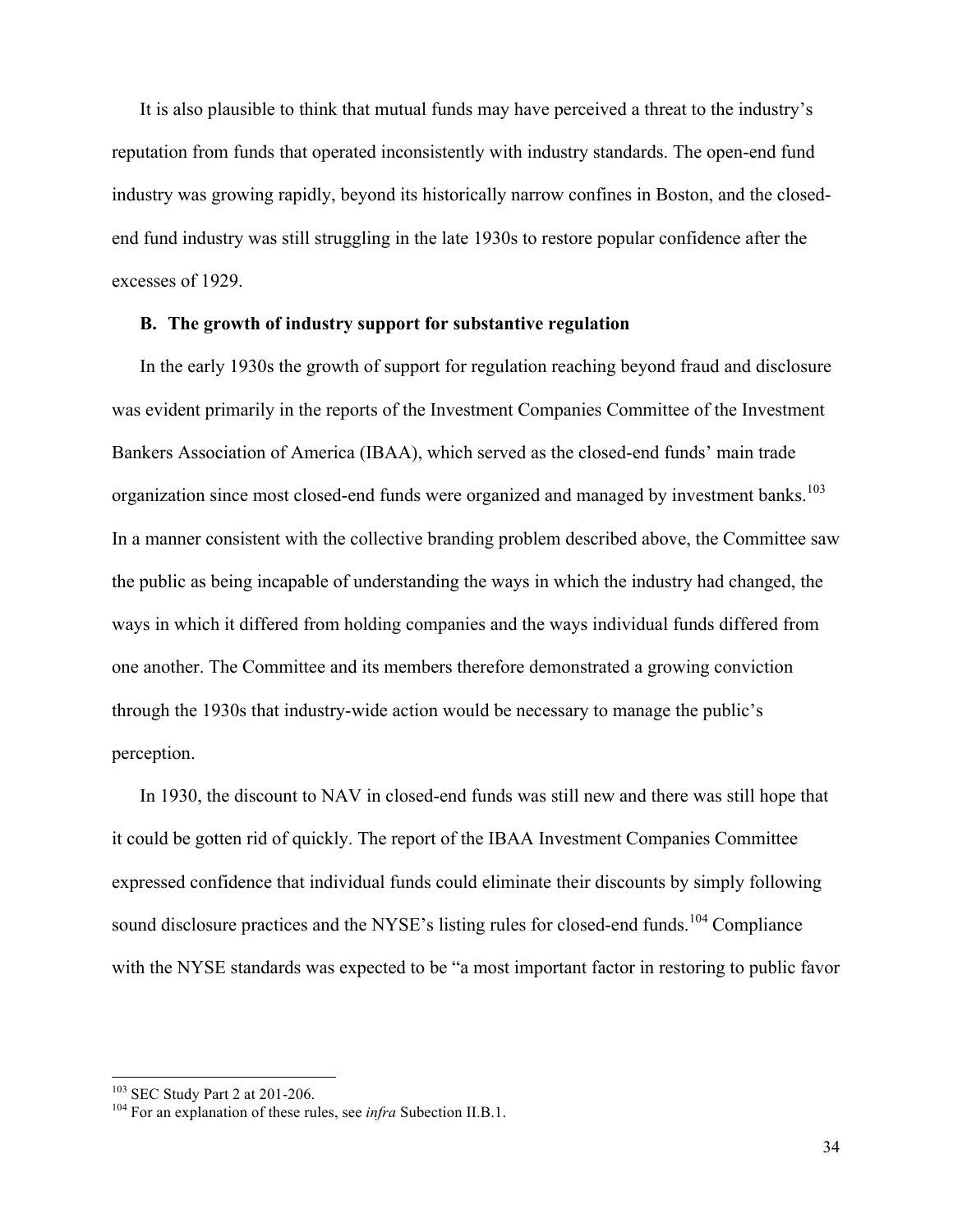many deserving investment companies whose shares are now selling below their liquidating value." $^{105}$ 

By 1931, however, it had become apparent that the discount was not a fleeting phenomenon. Hope remained that it could be eliminated, but its causes and solutions had been recast. The Committee began to see the discount as a product not of individual funds' bad behavior, but of public perception of the industry as a whole. The Committee report's opening paragraphs said

It is desirable that the Investment Bankers Association of America continue to make every effort to bring about a clearer understanding on the part of the investing public of the securities in which its members are interested. The Investment Companies Committee can perform an important service in giving the investing public a full knowledge of the operations of investment trusts, their possibilities and their limitations. If the public is taught to know exactly the sort of thing with which it is dealing when it purchases a certain type of investment trust security, to recognize the advantages and disadvantages of the various types, the danger of faulty management and practices, and the necessity of certain definitely announced policies, it will know more nearly what to expect from its investments and will be better qualified to choose between the good and the poor companies.<sup>106</sup>

The way to eliminate the discount was not for individual funds to make information available

about themselves; it was to improve the public's ability to use the information already available and to draw clearer distinctions among funds. No individual fund could transform the investing public or the entire industry's reputation on its own; industry-level action was required.

In 1932, the Committee had clearly ceased to believe that individual funds could eliminate the discount on their own by complying with the NYSE standards. Therefore, all funds including the many funds not listed on the NYSE—were encouraged to comply with the standards voluntarily. Great emphasis was placed on industry-wide compliance.<sup>107</sup>

In the mid-1930s, the Committee fixated on a slightly different problem, which also called for collective action: the public's inability to distinguish mutual funds from similar vehicles. The

<sup>&</sup>lt;sup>105</sup> *Id.* at 55.<br><sup>106</sup> Proceedings of the Twentieth Annual Convention of the Investment Bankers Association of America, 19 (1931) [hereinafter 1931 IBAA Proceedings].

<sup>107</sup> 1932 IBAA Proceedings, 103-105. For a brief discussion of these standards, see *infra* notes 119-120 and accompanying text.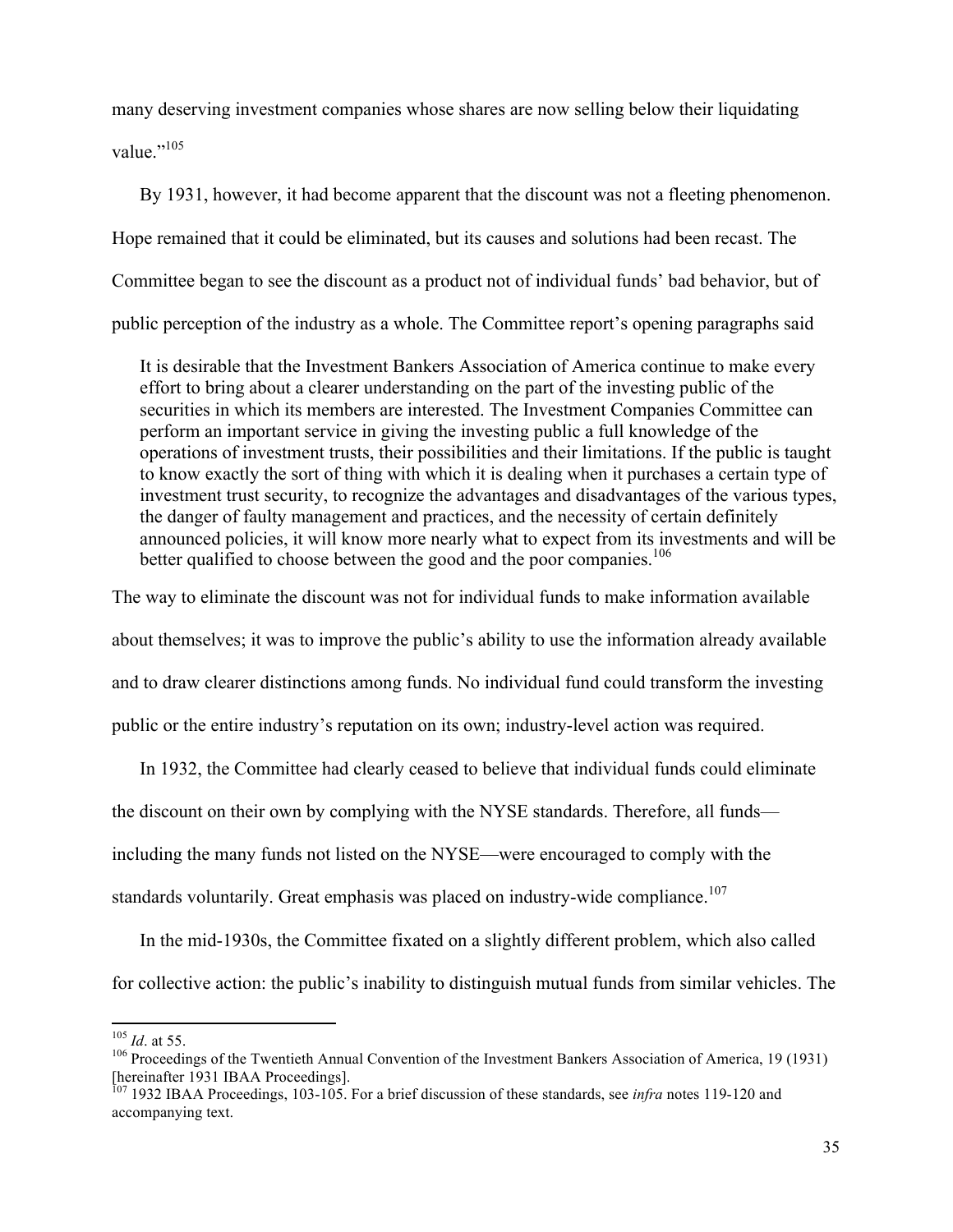chief problem was the "holding company." The 1932 committee report called for "a clearer understanding of the fundamental distinction between true investment companies and the great host of holding, finance, and control corporations."<sup>108</sup> The 1933, 1934 and 1935 reports also expressed frustration with the public's inability to distinguish mutual funds from similar entities including holding companies.<sup>109</sup> The committee further blamed the "lack of an adequate description upon which the investor can readily discriminate between the various types of such companies" for "much of the confusion, loss and subsequent unpopularity of the companies and their sponsoring banking firms."<sup>110</sup>

The closed-end fund industry's belief that the public was incapable of discerning fraudulent and inappropriately risky funds and differentiating mutual funds and holding companies was evident in the many manuals for novice investors published by authors connected to the closedend fund industry in the late 1920s and early 1930s.<sup>111</sup> Just a few weeks prior to the crash of 1929, for example, Paul Cravath, a prominent Wall Street lawyer,  $112$  wrote in the introduction to a popular and authoritative manual on mutual funds that

It is important that [investment trusts] should not be confused with numerous other meritorious enterprises…These enterprises vary in range from those organized to finance or manage associated or subsidiary industrial or public utility undertakings, to certain companies recently organized to take over blocks of securities already assembled….Hovering under the shadow of these meritorious but widely divergent enterprises there are doubtless others masquerading as investment trusts to attract the capital

<sup>&</sup>lt;sup>108</sup> *Id.* at 104.<br><sup>109</sup> 1933 IBAA Proceedings, 152-153; 1934 IBAA Proceedings, 93; 1935 IBAA Proceedings, 227.<br><sup>110</sup> 1933 IBAA at 152.<br><sup>111</sup> *See, e.g.*, WALTER N. DURST, ANALYSIS AND HANDBOOK OF INVESTMENT TRUSTS, 5-6

GRAYSON, INVESTMENT TRUSTS, THEIR ORIGIN, DEVELOPMENT AND OPERATION, 1 (1928); 1 KEANE'S MANUAL OF INVESTMENT TRUSTS, 550, 552-553 (1928); LELAND REX ROBINSON, INVESTMENT TRUST ORGANIZATION AND MANAGEMENT, 14-15 (2d ed. 1929); MARSHALL H. WILLIAMS, INVESTMENT TRUSTS IN AMERICA, 1 (1928); *see also*  Alfred Jaretzki, Jr. The Investment Company Act of 1940, 26 WASH. U. L.Q. 303, 311 (1941); Albert Ottinger, Survey of the Activities and Forms of Investment Trusts with Recommendations for Statutory Regulation by the New York State Department of Law (1927), *reprinted in* 1 KEANE'S MANUAL OF INVESTMENT TRUSTS, 131 (1928).<br><sup>112</sup> *See generally* ROBERT T. SWAINE, 2 THE CRAVATH FIRM AND ITS PREDECESSORS (1948)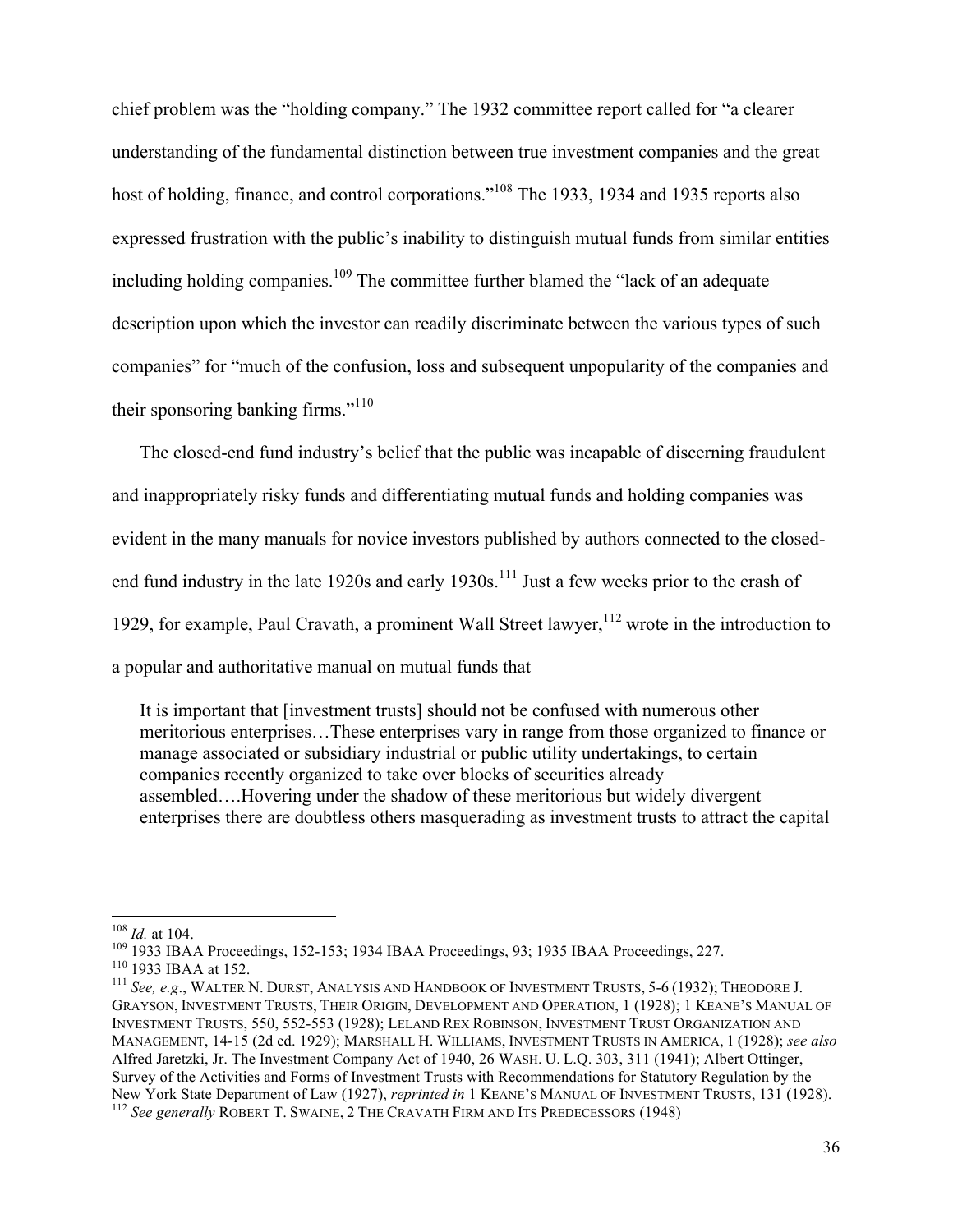of the unwary investor for the purpose of aiding the speculations of the unscrupulous or the promotions of the visionary.<sup>113</sup>

In Cravath's view, choosing the right closed-end fund was not easy. One source of error was the "other meritorious enterprises," such as holding companies, that appeared deceptively similar to closed-end funds. Another was the unscrupulous trust operators "hovering under the shadow" of meritorious enterprises.

The open-end fund industry was so small and kept such a low profile through the mid-1930s that there is relatively little record of any of its leaders voicing opinions about the condition of the industry as a whole. Paul Cabot of State Street Investment Trust, however, garnered public acclaim as a critic of the mutual fund industry and an advocate of the view that funds' individual reputations were tied to the reputation of the industry as a whole. In 1928, Cabot published an article in the Atlantic Monthly attacking many practices then common among closed-end funds and prophesying that the entire industry would be affected if misconduct persisted.<sup>114</sup> "I strongly believe," Cabot wrote, "that unless we avoid these and other errors and false principles we shall inevitably go through a…period of disaster and disgrace. If such a period should come, the wellrun trusts will suffer with the bad."<sup>115</sup> After the crash, Cabot saw his prophecy vindicated, noting that "many now doubt that there are any 'good investment trusts.'"116 In 1930, he attributed the challenges of gaining public acceptance for mutual funds to "the corrupt and unsound practices which have permeated the investment trust field."<sup>117</sup>

<sup>113</sup> *Id.* <sup>114</sup> Paul C. Cabot, *The Investment Trust*, ATLANTIC MONTHLY, 401-408 (March 1929). The SEC submitted the article for the record during hearings on the ICA before the Senate Committee on Banking and Finance. Senate Hearings, 470-475. It must be mentioned that Cabot was initially hostile to the Investment Company Act in the first round of Senate hearings, although he ultimately supported it after the bill had been revised.<br><sup>115</sup> Cabot, *supra* note 114, at 408.

<sup>&</sup>lt;sup>116</sup> State Street Investment Trust, Annual Report, at 7 (Dec. 31, 1929).<br><sup>117</sup> State Street Investment Trust, Annual Report, at 8 (Dec. 31, 1930). Cabot expressed similar sentiments again in 1931. State Street Investment Trust, Annual Report (Dec. 31, 1931).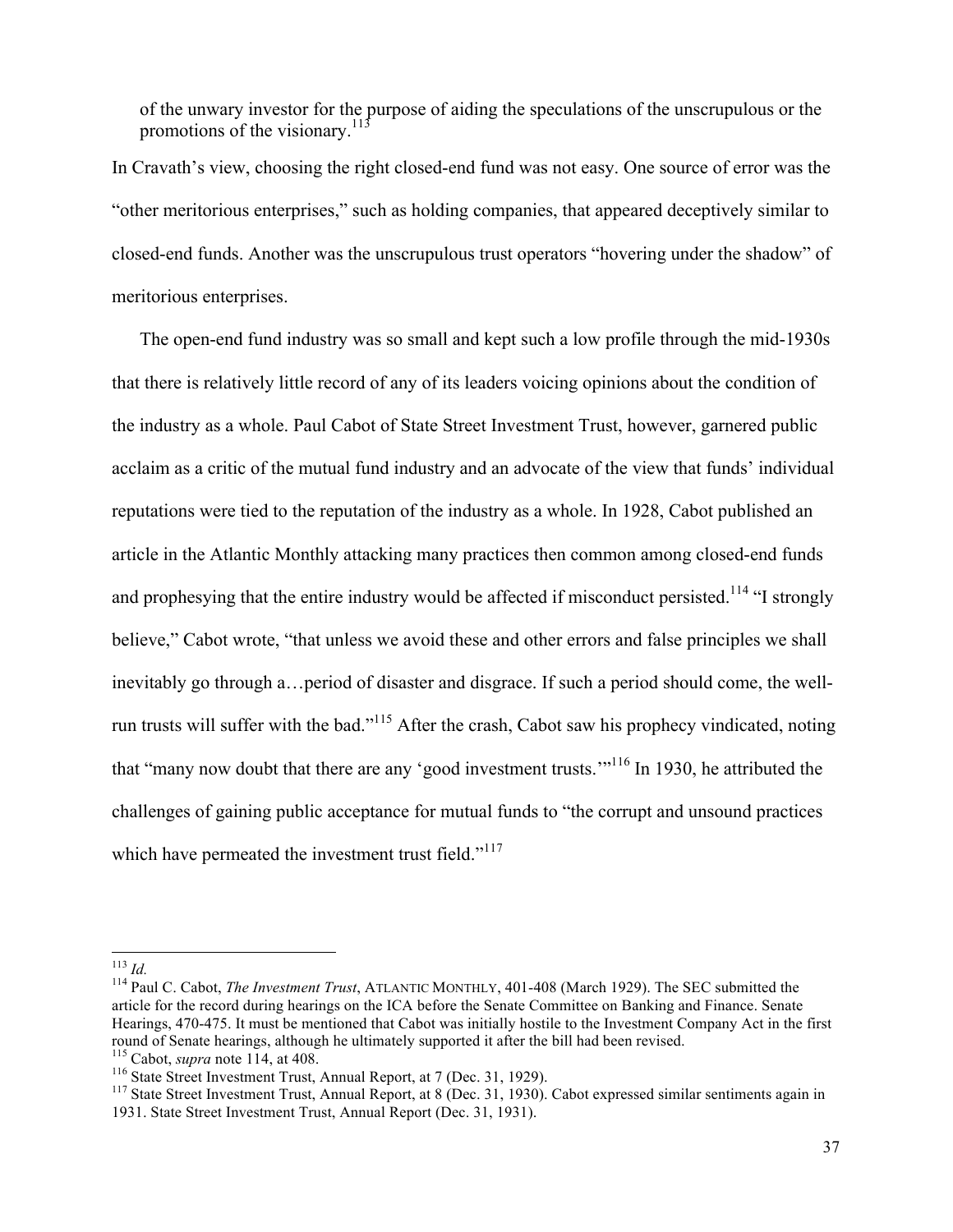The notion that federal regulation was the solution to the industry's problems was slow in coming, but it gained steam in the late 1930s, perhaps partly as a result of the bad press and new information generated by the SEC investigation. As noted above, Arthur Bunker attributed his own conversion from supporting purely disclosure-based regulation to supporting more extensive operational regulation to the new information and publicity generated by the SEC investigation. 118

# **C. The inadequacy of alternative solutions**

Alternatives to federal law were incapable in the late 1930s of achieving the kind of substantive regulation the industry needed to manage its collective image. The chief problem with most of these alternatives was that they were inapplicable to large segments of the industry. Additionally, some of these mechanisms were incapable of reaching beyond disclosure.

The NYSE began listing mutual funds in  $1929^{119}$  and specified accounting standards and a few mild disclosure requirements in 1931 in response to pressure by the IBAA.<sup>120</sup> The problem with the NYSE and other exchanges, however, was that few funds actually listed on them. Openend funds had little reason to list, since their shares were bought and sold only in transactions with the funds themselves or with brokers who sold the funds' shares.<sup>121</sup> And many closed-end funds never listed, trading only over the counter. At the end of 1936, only 54 closed-end companies had even one issue listed on a national securities exchange, while 59 had none.<sup>122</sup>

Industry organizations showed similarly little promise. The open-end funds never had anything approximating an industry organization prior to 1940. The closest thing the closed-end funds had to an industry organization was the IBAA, which promulgated a set of best practices in

<sup>&</sup>lt;sup>118</sup> Senate Hearings, at 326.<br><sup>119</sup> SEC Study Part 3, at 43, 779-799; ROBINSON, *supra* note 111, at 582.<br><sup>120</sup> SEC Study Part 3, at 787.<br><sup>121</sup> Five open-end funds had securities listed on exchanges in 1936, apparently t law exemptions for listed securities. *Id.*, at 280-281. 122 *Id.*, at 280.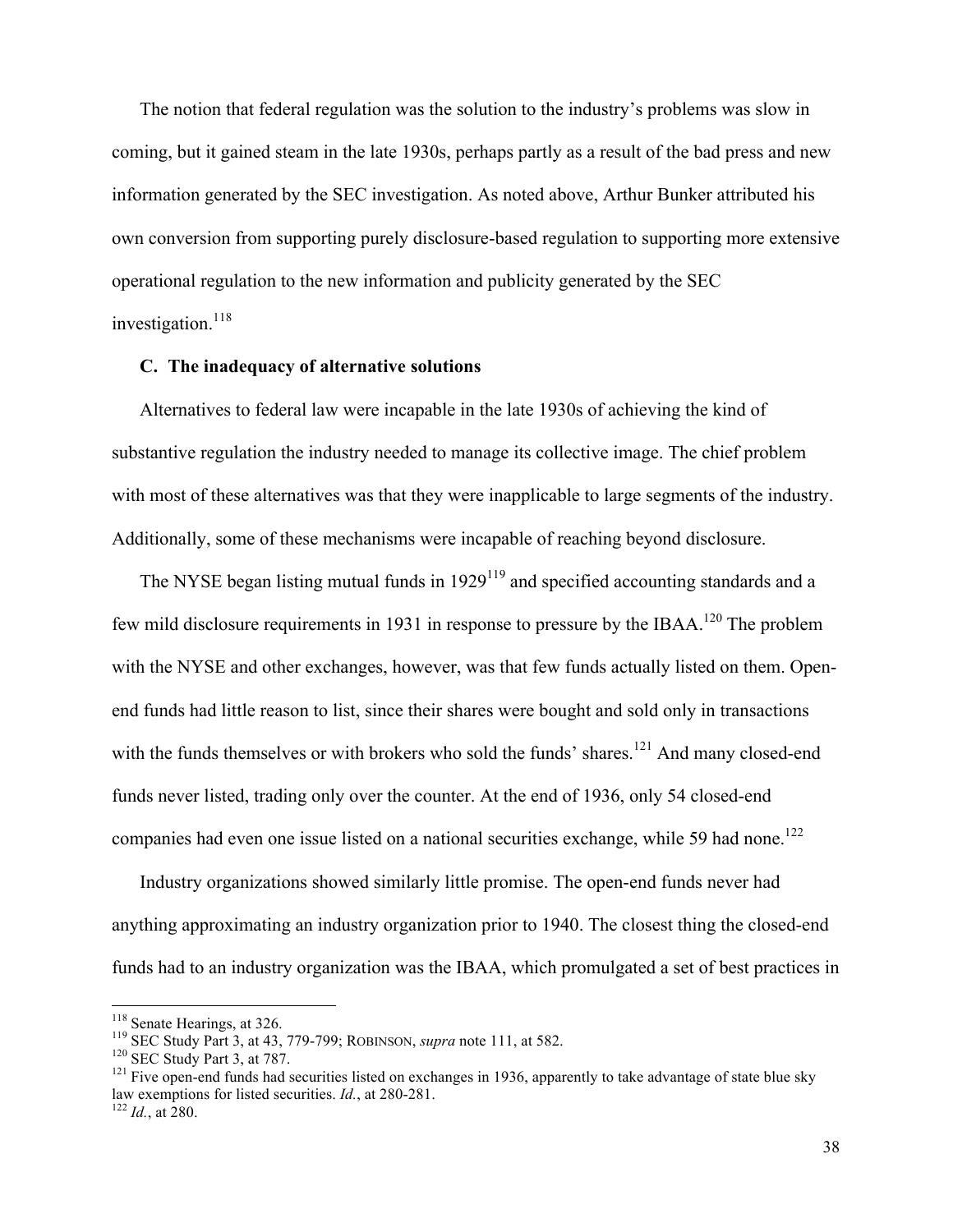1928 and in the early 1930s encouraged compliance with accounting, disclosure and ethical standards. These standards, however, were vague, and the IBAA Investment Companies Committee had little way to enforce them.

The 1933 and 1934 Acts were also inadequate. Few closed-end funds were required to register under the 1933 Act, because closed-end funds had stopped selling securities after 1930.123 Additionally, the '33 and '34 Acts were only disclosure and anti-fraud statutes and offered uncertain authority for administrative creation of the extensive substantive regulatory regime the industry eventually came to desire.

State regulation showed only limited promise. In almost all states prior to 1939, there was no special regulation for mutual funds.<sup>124</sup> Prior to 1929, the National Association of Securities Administrators (the NASA) had promulgated a standard registration form for mutual funds, but it had no standard set of substantive regulations.<sup>125</sup> New York almost became an exception in  $1928$ ,  $126$  but personal and political squabbles among the New York Attorney General, the Speaker of the Assembly and the Senate majority leader killed a bill that would have regulated mutual funds. 127

<sup>123</sup> *See, e.g.*, A Bill to Provide for the Registration and Regulation of Investment Companies and Investment Advisers, and for Other Purposes: Hearing On H.R. 10065 Before A Subcomm. Of the H. Comm. On Interstate and Foreign Commerce, 76th Cong. 59 (1940) [hereinafter House Hearings]; Senate Hearings, at 135.<br><sup>124</sup> Grow, *supra* note 12, at 182; ROBINSON, *supra* note 111, at 525-528.<br><sup>125</sup> ROBINSON, *supra* note 111 at 525-528.<br><sup>126</sup>

and Forms of Investment Trusts with Recommendations for Statutory Regulation by the New York State Department of Law (1927), *reprinted in* KEANE'S INVESTMENT TRUST MANUAL, *supra* note[]. The industry's attitude toward the bill appears to have been mixed. The bill's advocates claimed industry support. *Investment Trusts Face Early Action*, N.Y. TIMES, Jan. 3, 1928, at 32; *Investing Trusts Approve New Bill*, N.Y. TIMES, Feb. 9, 1928, at 39; *Investment Trust Regulation Bills*, WALL ST. J., Feb. 17, 1928, at 8; *Bank Bills Favored at Albany Hearings*, N.Y. TIMES, Feb. 29, 1928, at 36. But the IBAA officially took no position and some news reports suggested that elements in the industry worked behind the scenes to defeat the bill. *Investment Trust Bills*, N.Y. TIMES, Feb. 18, 1928, at 23; *Investment Trusts Cause Albany Clash*, N.Y. TIMES, Feb. 25, 1928, at 25.<br><sup>127</sup> *Major Legislation Doomed at Albany*, N.Y. TIMES, Mar. 5, 1928, at 14; *Investment Bills Doomed to Defeat*, N.Y.

TIMES, Mar. 18, 1928, at 27; *Legislature Ends with a Slaughter of Smith's Bills*, N.Y. TIMES, Mar. 23, 1928, at 1.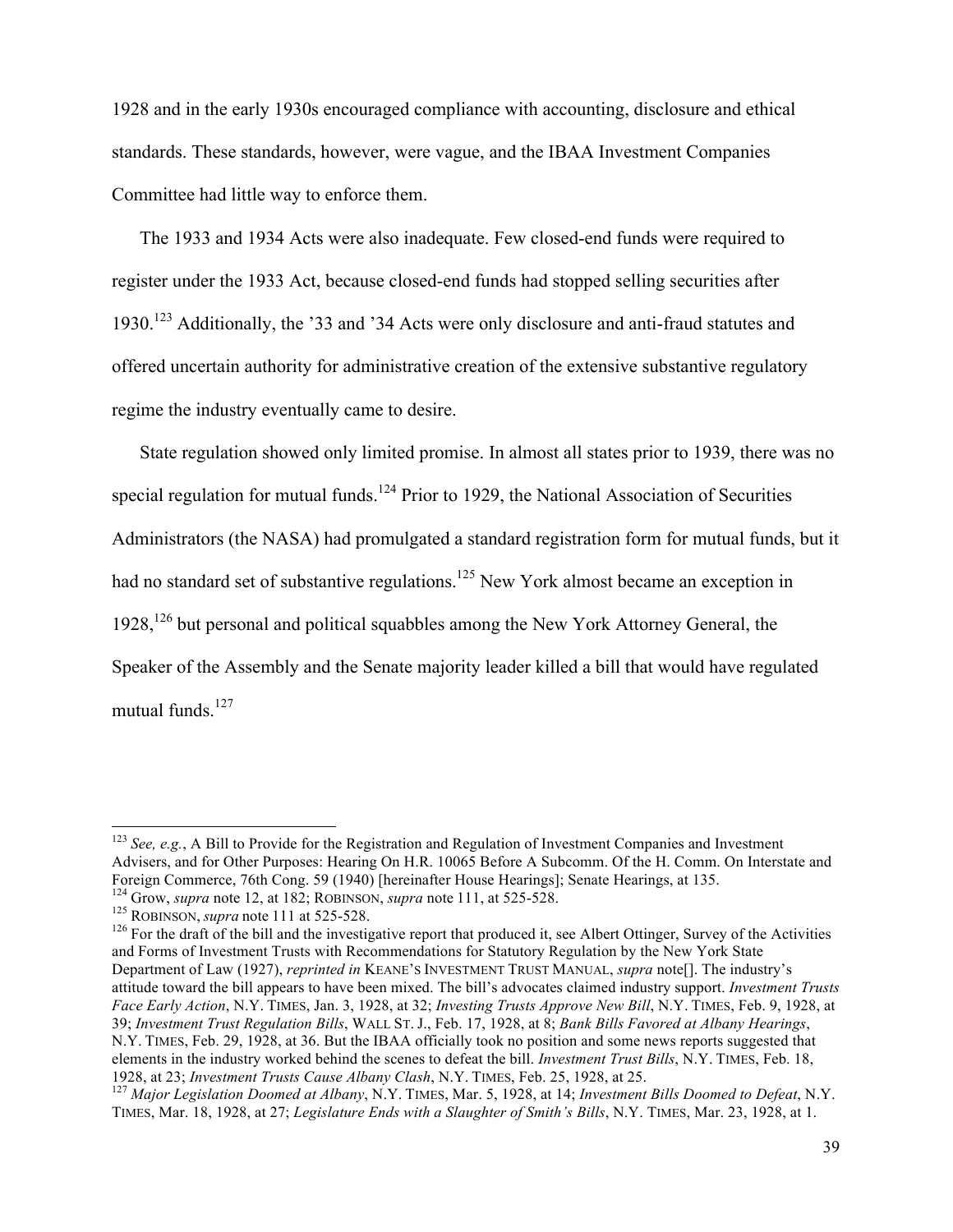Significant state regulation was not to come until 1939 when the Ohio Division of Securities led a number of states that year in adopting a statute called Regulation  $Q-3$ .<sup>128</sup> The NASA adopted a variant of Regulation Q-3 as its model mutual fund statute in  $1939^{129}$  and the open-end funds gladly supported it. $^{130}$  But Q-3 applied only to new issues, and closed-end funds had ceased issuing new shares by 1930 because of the discount. And Q-3 applied only to the subset of open-end funds that registered new issues in states that adopted Q-3. Moreover, state regulators' enforcement capacity was severely limited by resource constraints.

#### **D. Other explanations**

Two general explanations for the industry's support for regulation other than the branding dynamic that I have identified also warrant mention. One was the closed-end fund industry's desire to obtain favorable tax treatment. It had become clear by 1940 that the only way the closed-end fund industry could gain the Administration's and the SEC's support for favorable tax treatment was for these funds to submit to some comprehensive system of regulation. This no doubt partly explains the closed-end funds' willingness to be flexible and to support the ICA's passage in 1940.

The closed-end funds' desire for favorable tax treatment does not, however, explain why open-end funds supported the ICA. Indeed, the possibility that the ICA might enable closed-end funds eventually to obtain favorable tax treatment would have been a reason for open-end funds to *oppose* the ICA. Nor does the tax issue explain why closed-end funds did not attempt to squeeze more concessions out of the SEC. If the closed-end funds had desired regulation purely for the purpose of getting favorable tax treatment, and not did not desire regulation for its own

<sup>&</sup>lt;sup>128</sup> Proceedings of the Annual Meetings of the National Association of Securities Commissioners 1938, at 13 [hereinafter NASC Proceedings]; 1939 NASC Proceedings, at 187.<br><sup>129</sup> 1939 NASC Proceedings, at 187, 275.

 $130$  The President of Fidelity Fund, for example, submitted a copy of Q-3 to the Senate during hearings on the ICA and expressly endorsed Q-3. Senate Hearings, at 548. MIT proudly announced its compliance with Q-3 very soon after Ohio and other states adopted it. Massachusetts Investors Trust, Annual Report, at 4-5 (Dec. 30, 1939).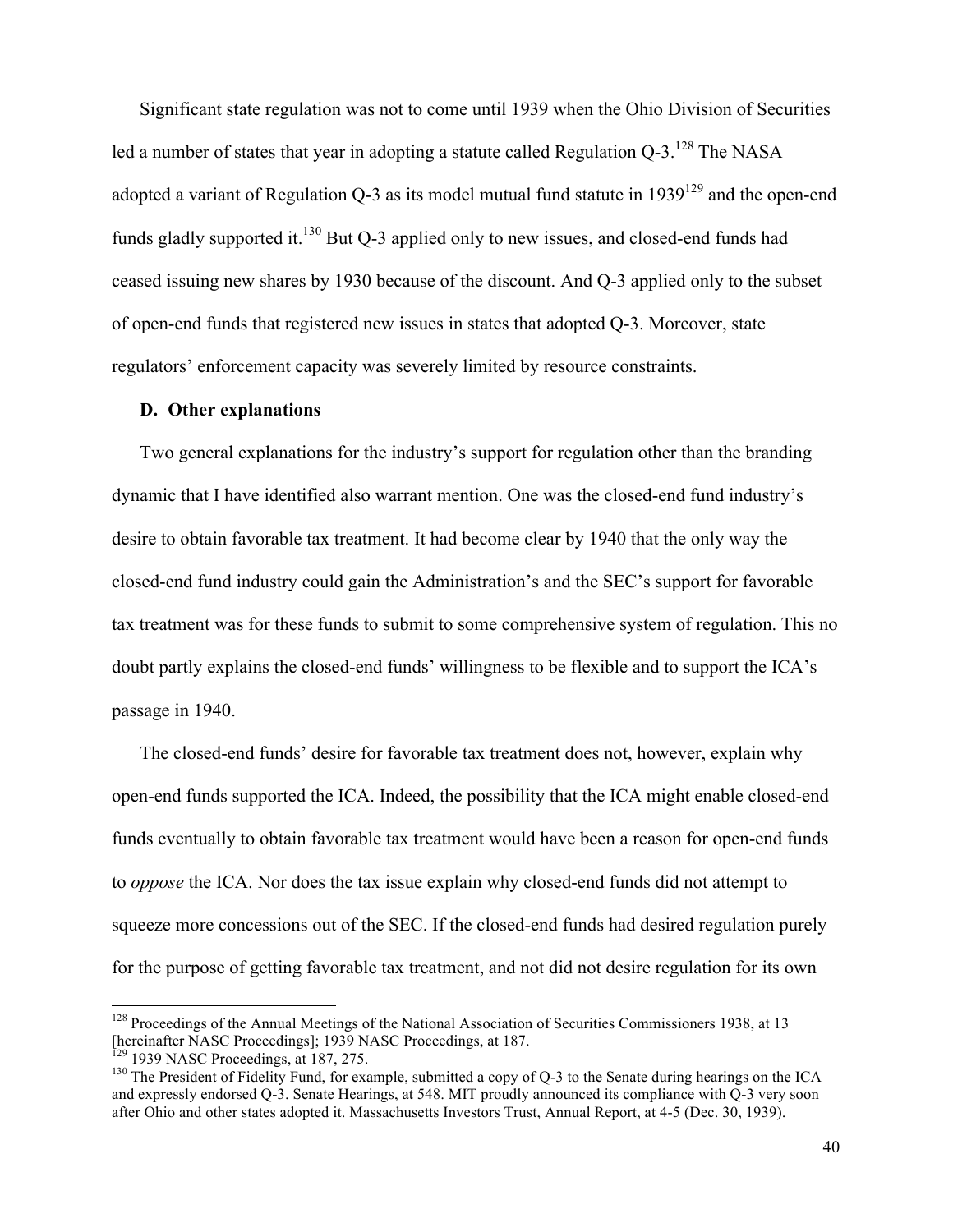sake, they most likely would have tried to weaken the regulation as much as possible. Delaying the ICA for the purpose of weakening it would not necessarily have delayed favorable tax treatment, because the distractions generated by the war prevented closed-end funds from getting favorable tax treatment until 1942—two years after the passage of the ICA.

A second explanation is the retail price maintenance provision in Section 22(d) that prevented brokers from discounting sales fees on open-end fund shares.<sup>131</sup> The open-end funds were clearly responsible for this provision, and they inserted it after the initial round of hearings in the bill on the Senate, when the bill was being redrafted in negotiations between the industry and the SEC.<sup>132</sup> The provision may have been useful in helping open-end funds to recruit brokers to sell their securities. It is unlikely, however, that this provision alone explains the open-end fund industry's support for the myriad other aspects of the ICA. Additionally, the testimony of open-end fund industry representatives before the Senate indicated that the open-end funds were clearly on board with the key aspects of regulation even before § 22(d) was added.

# **IV. The origins of particular provisions**

The key provisions of mutual fund tax law and regulation that separate modern mutual funds from modern hedge funds were influenced heavily by the mutual fund industry.

# **A. Control over portfolio companies**

I make a few claims with respect to restrictions on mutual funds' control over the operating companies whose securities mutual funds hold in their investment portfolios: (1) Both open- and closed-end mutual funds in the 1930s and early 1940s had very little interest in influencing portfolio companies. And what little interest they had was completely accommodated by the ICA and tax law. (2) Mutual funds' passivity towards their portfolio companies grew largely out of the funds' emphasis on sales. (3) Neither the SEC nor the mutual fund industry considered the

<sup>131</sup> ICA § 22(d). <sup>132</sup> Grow, *supra* note 12; *infra* Table 1.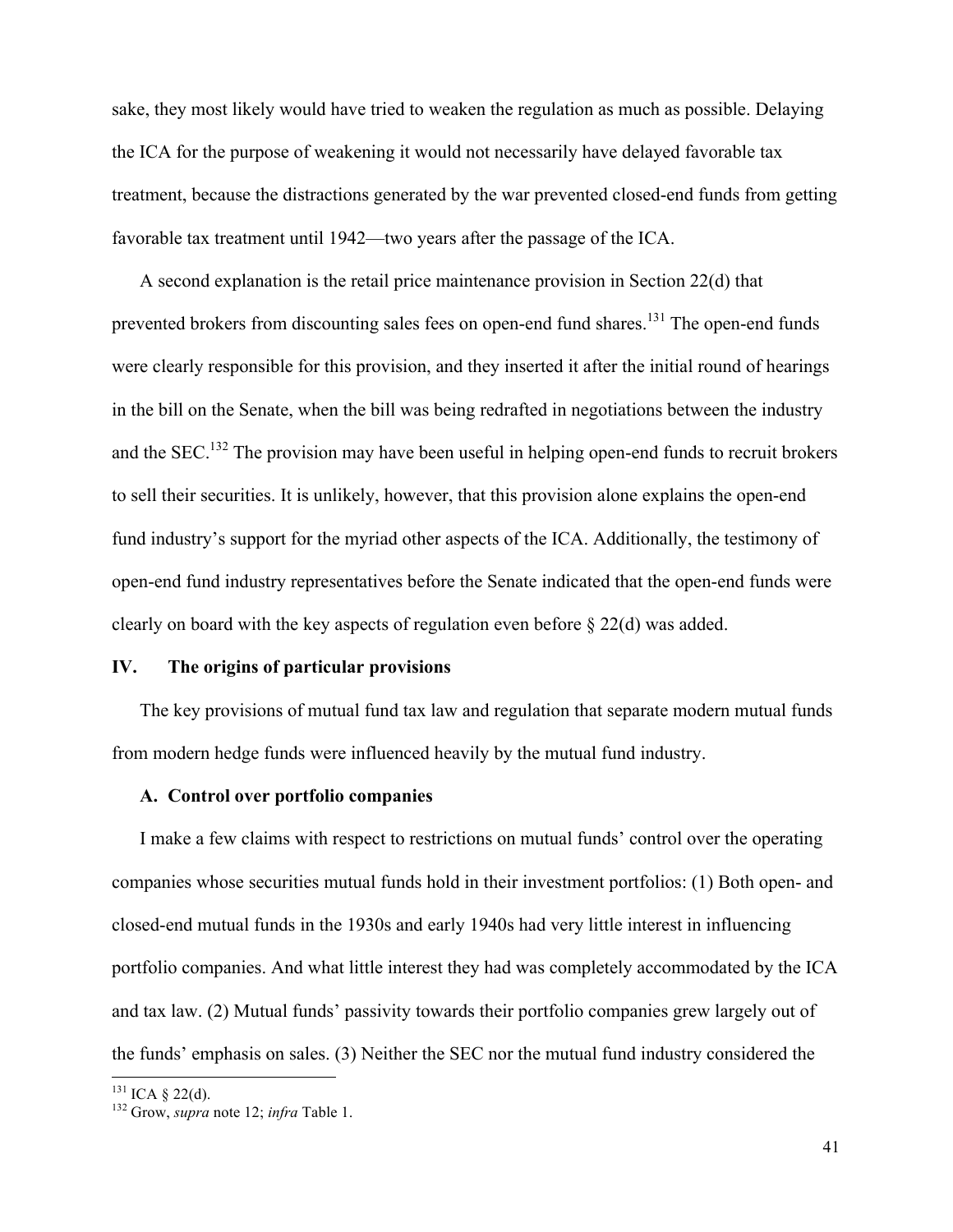control restrictions to be very important, but the industry was accommodating toward the restrictions and had a substantial hand in drafting them. (4) The industry's willingness to accommodate the restrictions can be explained partly by a combination of the collective branding dynamic and a desire to gain competitive advantage over holding companies. (5) There is little evidence that the administration used these restrictions as symbols for populist political purposes or that operating companies sought these restrictions to defend themselves against activist mutual funds.

The ICA contains several indirect limits on mutual funds' influence over portfolio companies.133 The primary restriction on control over operating portfolio companies that concerns me is what I have called the portfolio "depth" limitation. The Revenue Act of 1936, which applied only to open-end funds, prohibited an open-end fund from getting favorable tax treatment if it held more than 10% of the outstanding securities of any one issuer. The ICA then prohibited both open- and closed-end funds from advertising themselves as "diversified" unless they complied with a similar 10% depth limit. This limit, however, applied only to 75% of a fund's portfolio and only to voting securities. The Revenue Act of 1942 replaced the Revenue Act of 1936 and conditioned favorable tax treatment for both closed- and open-end funds on compliance with a similar 10% voting security limit. This limit applied only to 50% of a fund's portfolio. Compliance with the limit in the ICA is effectively optional—the only consequence of a fund's failure to comply is that the fund may not advertise itself as "diversified."134 The most meaningful limit, therefore, is the limit in the Revenue Act of 1942.

<sup>&</sup>lt;sup>133</sup> For an overview of these indirect restrictions, see Gilson & Kraakman, *supra* note 10, at 997-1003.<br><sup>134</sup> Morningstar keeps data on funds' ICA diversified status and it appears based on this data that today a signi minority of funds of all investment objectives are not diversified for ICA purposes.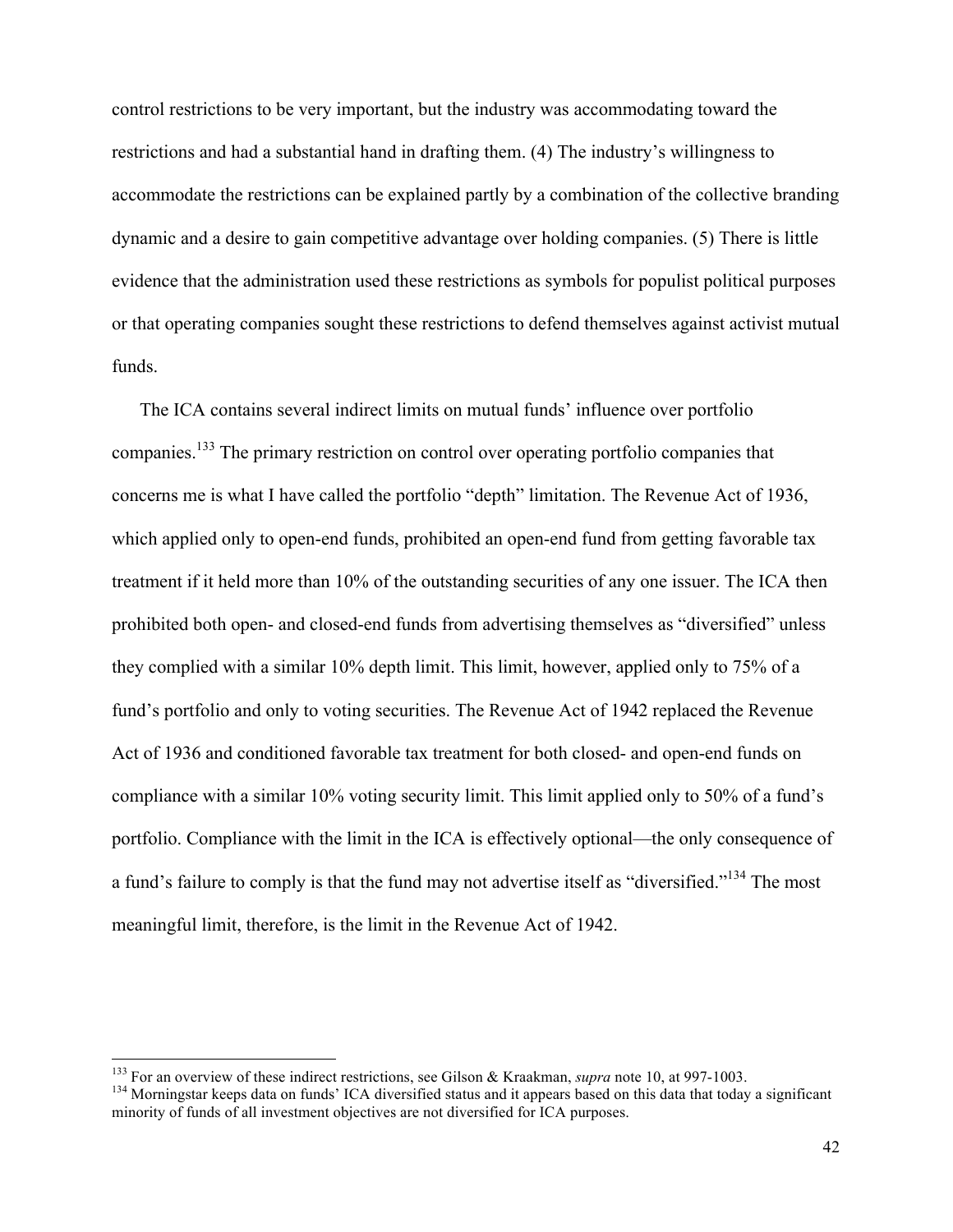#### **1. Minimal control over portfolio companies in the 1930s**

#### **a. Closed-end funds**

Closed-end funds exercised some influence over portfolio companies, but this influence was minimal and was fully accommodated by the mutual fund regulatory and tax regime.<sup>135</sup> Table 1 lists the 22 largest closed-end funds by total assets for which portfolio data is available in Moody's Banks, Insurance, Real Estate and Investment Trusts Manual for 1940.<sup>136</sup> The data in the table reflect balance sheets at the end of 1939 and list total assets calculated using both market and book valuations of portfolio securities. I collected by hand each of these funds' portfolios of common stocks as listed in the Moody's manual for 1940 and matched them to the Center for Research in Securities Prices' (CRSP) database of New York Stock-exchange-listed stocks for December 1939. The Moody's manual lists the number of shares each fund held of each portfolio issuer, the book and market values of each fund's portfolios and the values of each fund's non-portfolio assets. The CRSP data include the share price of each NYSE-listed security at the end of December 1939 and the total number of shares outstanding.

The 22 funds had a total of 1,501 common stocks in their portfolios. Matches to NYSE-listed securities in the CRSP database could be obtained for 1,179, or 79% of these portfolio stocks. The matched stocks account for 90% of the value of securities listed in the portfolios of these 22 funds and 58% of the total assets of these funds as calculated using market values for securities portfolios.

These data indicate that the restrictions in the Revenue Act of 1942 that ultimately applied to closed-end funds were permissive enough that they would have had almost no discernible effect

<sup>&</sup>lt;sup>135</sup> Contemporaneous with the writing of this paper, Armour and Cheffins collected news reports of proxy fights dating to the first half of the  $20<sup>th</sup>$  century. Their data support the findings here. They show that although proxy fights were not unheard of during the first half of the  $20<sup>th</sup>$  century, it was extremely rare for these proxy fights to be initiated by pooled investment vehicles. Armour & Cheffins, *supra* note 12, at 255.<br><sup>136</sup> 1940 MOODY'S MANUAL OF INVESTMENTS: BANKS, INSURANCE REAL ESTATE, INVESTMENT TRUSTS.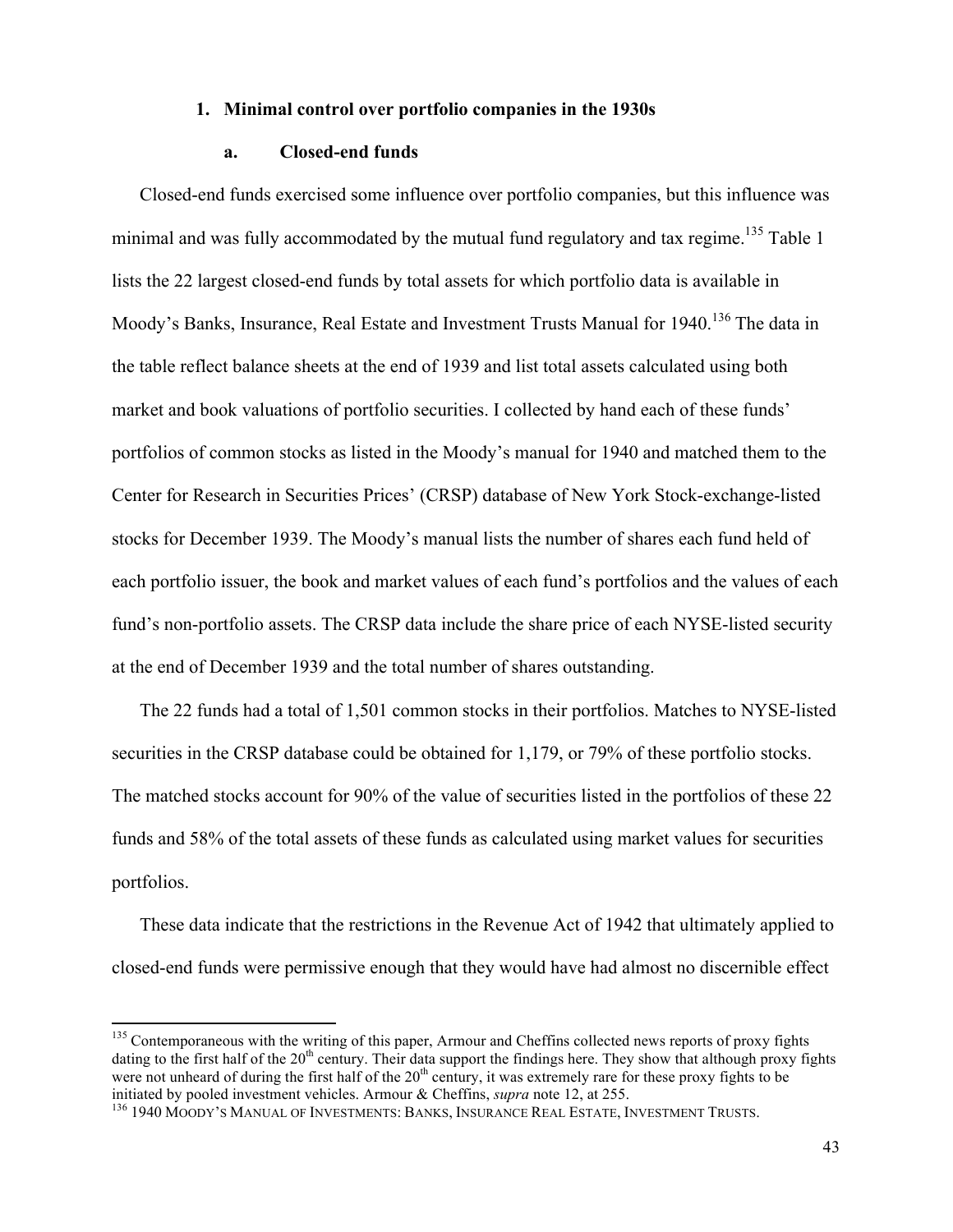on closed-end funds' investments in NYSE-listed companies in 1940. The average percentage of an issuer's outstanding securities held in the 1,179 matched portfolio positions was just 0.6%. The median percentage was less than 0.2%.

Table 2 lists all positions in which the selected mutual funds held more than 5% of an operating company issuer's securities. Investments in other mutual funds are omitted. The table shows that the 22 mutual funds held among them only 18 positions that comprised more than 5% of a portfolio issuer's securities and only 5 positions that comprised more than 10%.

The Revenue Act of 1942 would not have directly restricted any of the positions in Table 2. Recall that the Revenue Act of 1942 restricted positions in excess of 10% of an issuer's securities only if these positions, together with positions that comprised more than 5% of a fund's total assets, made up more than half of a fund's portfolio.

Table 3 lists the total assets of each fund that violated the 5% breadth or 10% depth restrictions and shows that because the Revenue Act of 1942 applied the restrictions only to 50% of funds' portfolios, only one fund, Petroleum Corp., would have been affected by these restrictions based on its holdings of NYSE-listed securities. The only portfolio fragmentation restriction that would have had any significant bite was the separate prohibition in the Revenue Act of 1942 on investing more than 25% of a mutual fund's assets in the securities of one issuer or two or more issuers which the fund controls.<sup>137</sup>

The ICA's definition of "diversified," with which compliance was required only for funds that wish to call themselves "diversified," did not have any more effect on these portfolio positions than the Revenue Act of 1942 did. Table 3 shows that only two funds (Pennsylvania Industries and Petroleum Corp.) would have violated the ICA's provision, which applies the breadth and depth restrictions to 75% of funds' portfolios.

 $137$  I did not attempt to code for this "two or more controlled issuers" problem. I treat a fund as having violated the 25% breadth limit only if it had more than 25% of its assets invested in the securities of one issuer.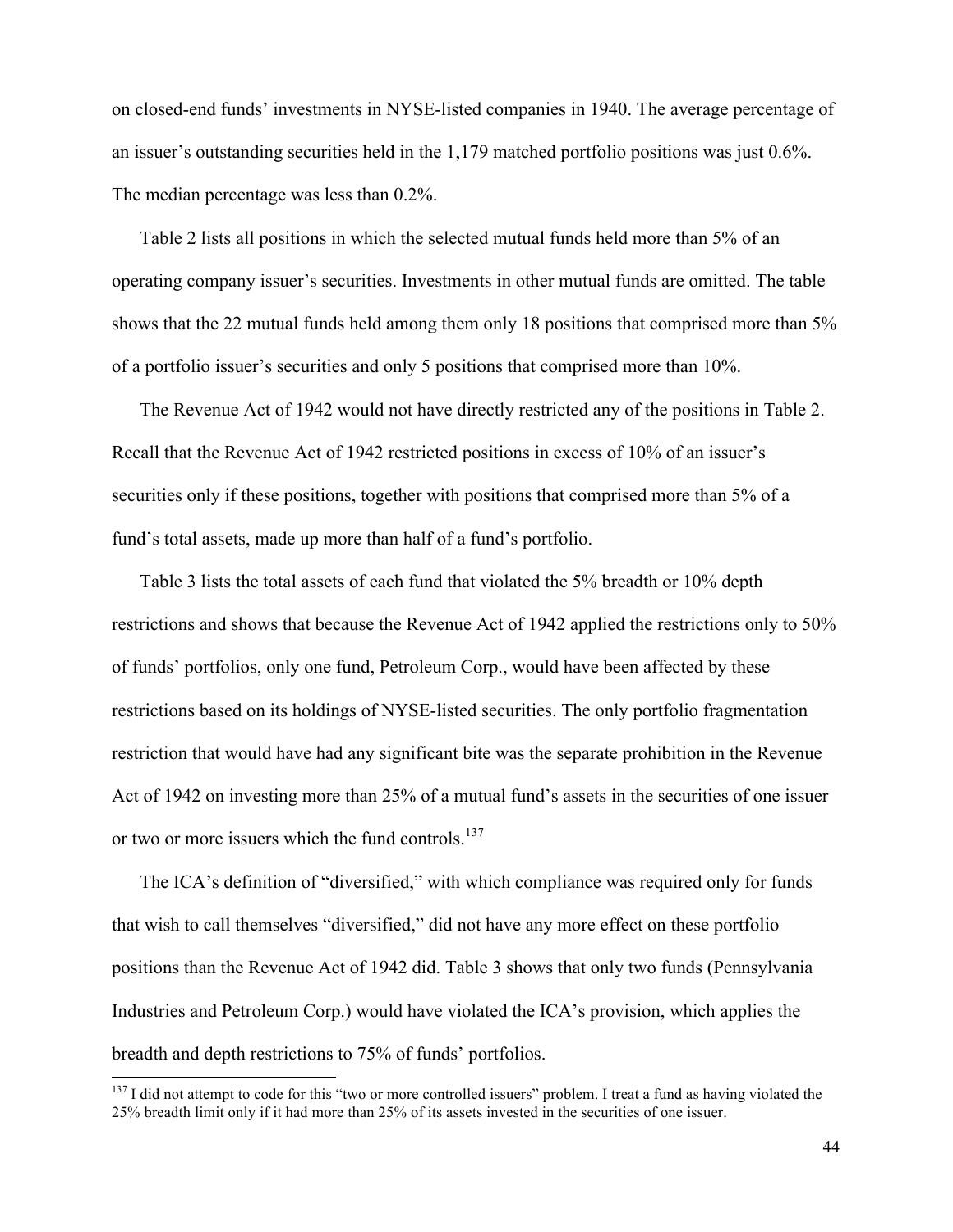Anecdotal evidence supports the claim that closed-end funds had no serious interest in influencing operating companies. Nearly all of the many manuals published in the late 1920s and early 1930s for novice mutual fund investors distinguished mutual funds from holding companies based primarily on mutual funds' passivity towards their portfolio companies.<sup>138</sup>

Although closed-end funds operating close to the core of the industry were unaffected by the fragmentation requirements, the requirements may have had some impact on a small number of companies operating on the margins of the mutual fund industry. The SEC study listed a total of 56 closed-end companies that held at least 10% or more of the outstanding voting securities of at least one issuer at the end of 1935.<sup>139</sup> These 56 companies held such stakes in 187 portfolio companies.

At first glance, these numbers would appear to provide solid evidence that many closed-end companies were affected by the 10% depth restriction in the 1942 Revenue Act. Indeed, this is precisely how Roe interprets these numbers, and he draws the additional inference that open-end companies were affected by the restrictions as well.<sup>140</sup>

A careful reading, however, tells a more complicated story. The SEC divided the 56 companies in the list into two categories: thirty-four "investment companies proper" and twentytwo "investment holding companies." By the definition in the SEC's study, none of the 34 "investment companies proper" would have violated restrictions on control over portfolio companies in the Revenue Act of 1942, although some of the 22 "investment holding companies" might have. <sup>141</sup> There was ambiguity about where some of these "investment holding companies"

<sup>138</sup> *See, e.g*., WALTER N. DURST, ANALYSIS AND HANDBOOK OF INVESTMENT TRUSTS, 5-6 (1932); THEODORE J. GRAYSON, INVESTMENT TRUSTS, THEIR ORIGIN, DEVELOPMENT AND OPERATION, 1 (1928); 1 KEANE'S MANUAL OF INVESTMENT TRUSTS, 550, 552-553 (1928); ROBINSON, *supra* note 111, at 14-15 (2d ed. 1929); MARSHALL H. WILLIAMS, INVESTMENT TRUSTS IN AMERICA, 1 (1928).<br><sup>139</sup> SEC Study Part 4, at 7 tbl.1.<br><sup>140</sup> Roe at 1473 n.13 and accompanying text. Roe says the list included 65 investment companies. *Id.* This is

incorrect.

<sup>&</sup>lt;sup>141</sup> SEC Study Part 4, at 3.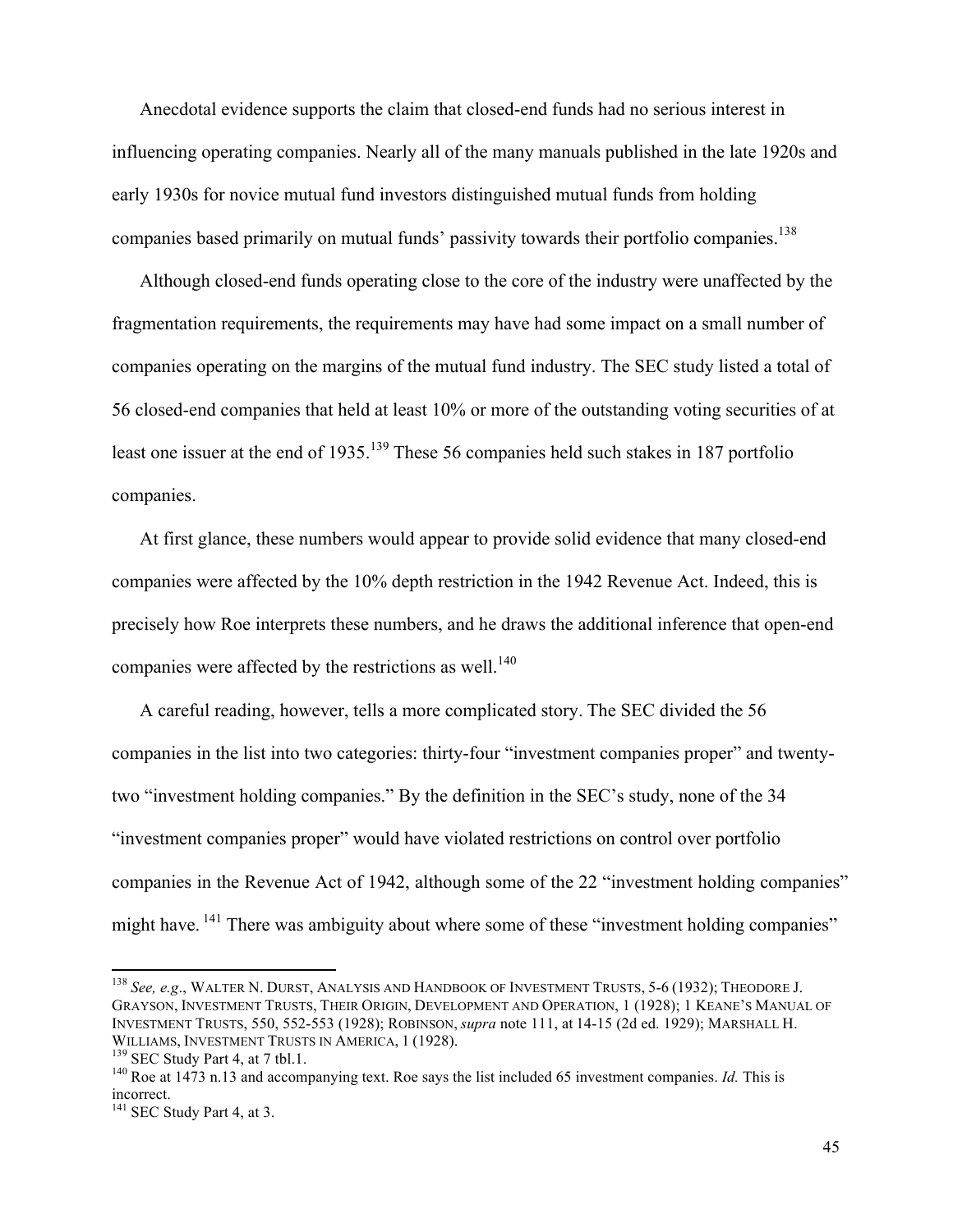fell on the holding company-mutual fund divide,  $142$  but it appears that most of them would have been well outside the boundary of any plausible definition of an "investment company." We cannot say precisely how these companies operated, because the SEC study does not present detailed data, but the available data in the study suggests that the great majority of the investment holding companies had portfolios that were extraordinarily concentrated—so concentrated that they would not have counted as investment companies under any plausible definition of an investment company, including the one that was eventually adopted in the Investment Company Act.<sup>143</sup> Unlike closed-end funds, which were generally promoted by salespeople and investment banks with separate corporate existences from the funds and which actively traded stocks, it appears that the investment holding companies employed their managers directly and had no interest in active trading or in seeking out activism opportunities in portfolio companies. They were essentially conglomerates.

Perhaps the best indication of just how clear the distinction between investment holding companies and closed-end funds had become is the simple fact that no representative from any of the investment holding companies listed in the SEC's study appeared at any Congressional hearing on any bill related to mutual fund regulation or taxation. This is because mutual funds were a clearly distinct industry by 1940 and the investment holding companies faced neither the

<sup>&</sup>lt;sup>142</sup> Of these 22 investment holding companies, Moody's recognized 18 as still being in existence in its 1940 investment manuals series. Fourteen of these were listed as investment trusts in the Moody's manual and the other four were listed as railroad, finance or industrial companies. Five of the funds listed as investment companies were large enough to make it into my list of the 25 largest closed-end investment companies, although two were excluded—one because 99% of its portfolio was invested in a minority share of E.I. Du Pont De Nemours & Co. and the other because the Moody's manual did not list its portfolio. The three that appear in my list—Niagara Share Corp., Petroleum Corp. of America and Utility and Industrial Corp.—show only a moderate interest in control. Only Petroleum Corp. of America would have violated the Revenue Act of 1942 based on its investments in NYSE-listed companies.

<sup>&</sup>lt;sup>143</sup> In an earlier portion of its study, the SEC used a slightly more expansive definition of "investment holding company" than it used in the later portion described above and came up with 37 investment holding companies. See SEC Study Part 2, at 8-9, 92. There is more data available on these 37 companies than on the companies included in the narrower definition of investment holding company, although the SEC did not break out data by individual funds. At the end of 1935, 14 of these 37 companies held only five or fewer issues, and a single issue accounted for more than half of the total value of the portfolios of 21 of these companies. *Id.* at 92*.* All but 18 of these companies had fewer than \$20 million in assets.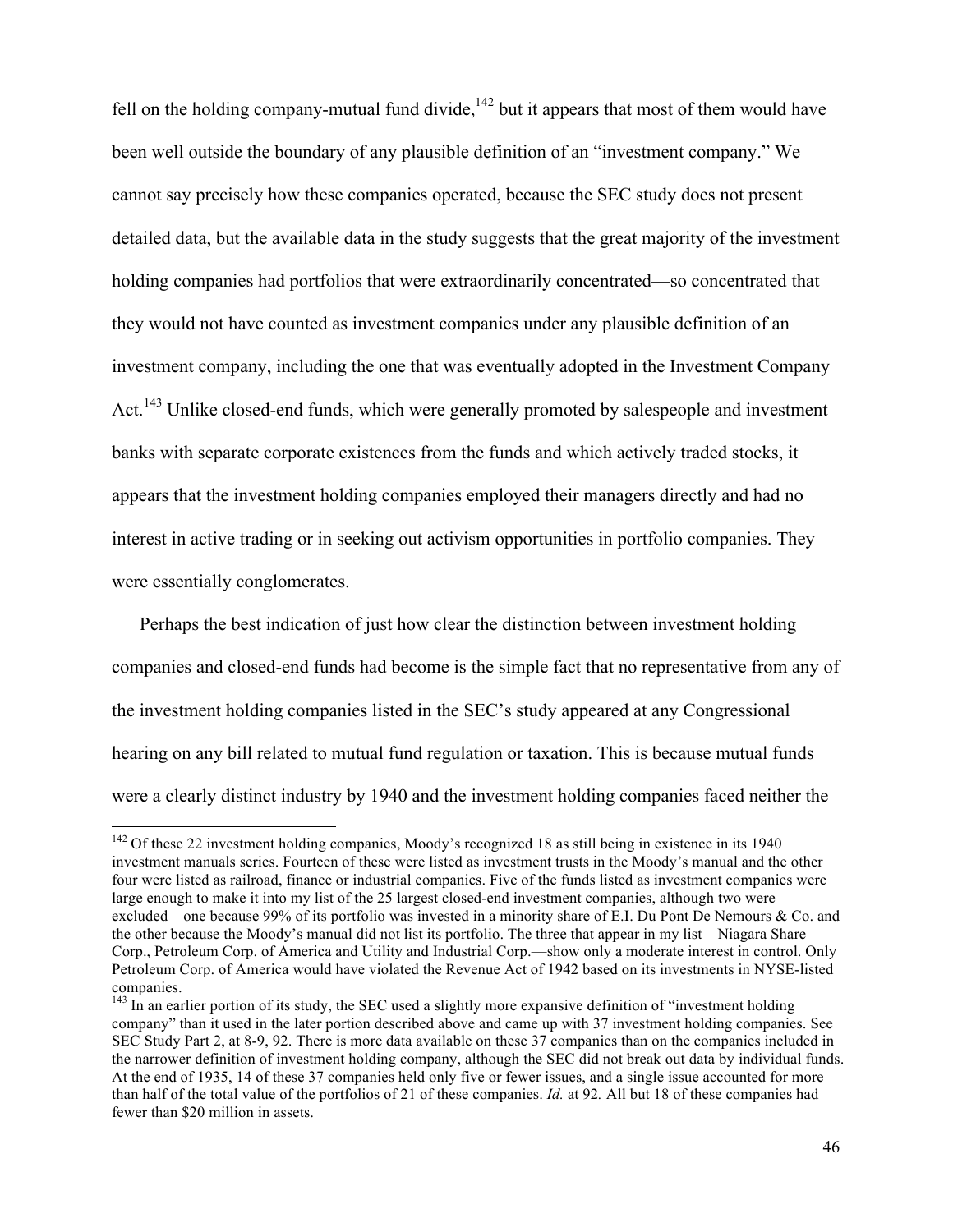opportunity nor the threat of being covered by the mutual fund tax and regulatory regime. Although the public may have been confused, there was little uncertainty on the part of the SEC and informed industry observers about what a mutual fund was. If we think of mutual funds and holding companies as inhabiting different points on a continuum of diversification and control over portfolio companies, the continuum would have had a barbell distribution, with mutual funds clustered at one extreme, holding companies clustered at the other, and very few businesses in between.

# **b. Open-end funds**

The case is even clearer with respect to open-end funds. It is not an exaggeration to say that everyone simply knew in the 1930s that these funds had no interest in controlling portfolio companies. This was why open-end funds were excluded entirely from the portion of the SEC study that examined control over portfolio companies.<sup>144</sup>

At the end of 1935, just prior to when the 1936 Act applied a 10% depth restriction to openend funds' entire portfolios, no open-end company held 10% or more of the voting securities of any portfolio company.<sup>145</sup> MIT, the largest open-end fund at the time, had only one position in 1935 that comprised more than 3% of the issuer's outstanding securities, and that position was only  $3.3\%$ <sup>146</sup>

The portfolio restrictions in the 1936 Act and the looser restrictions that came later gave open-end funds considerably more freedom than they wanted or needed. Merrill Griswold of MIT wrote a letter to the SEC in 1940 explaining that if the three large Boston open-end companies' portfolios were combined into a single portfolio, they would own more than four percent of the outstanding securities of only three companies, and the largest of these three

<sup>&</sup>lt;sup>144</sup> SEC Study, Part 4.

<sup>&</sup>lt;sup>145</sup> *Id.*, at 2, 5-6. 146 *Id.*, at 2, 5-6. 146 Massachusetts Investors Trust, Annual Report (Dec. 31, 1935). MIT held 3.3% of Chrysler's common stock.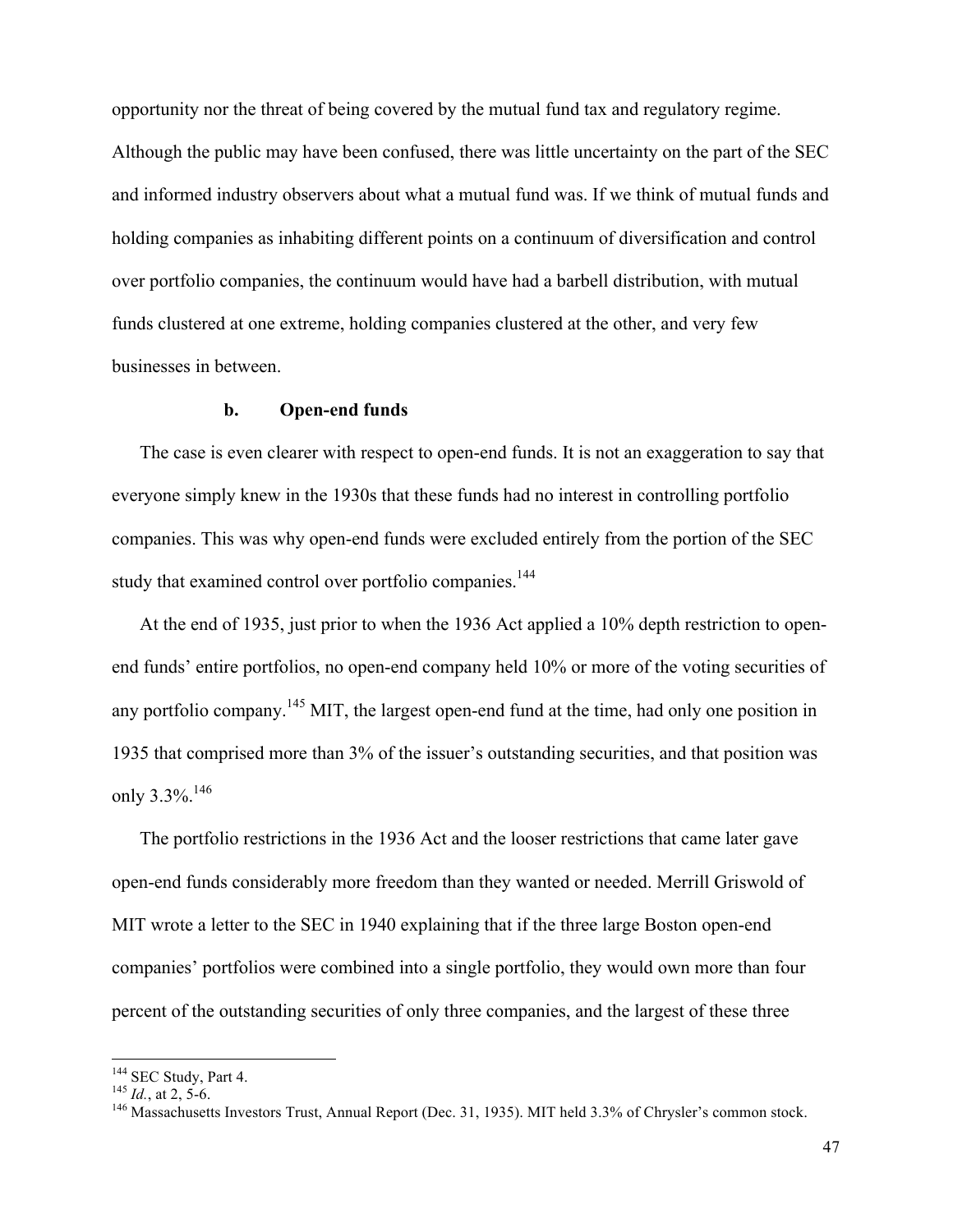combined positions would have been only seven percent.147 Indeed, Griswold *expressly invited* the SEC to impose mandatory restrictions in the ICA on the percentage of an issuer's securities a mutual fund could hold.<sup>148</sup> Griswold even offered the SEC advice on how to craft portfolio composition requirements most effectively to discourage control.<sup>149</sup> The SEC tellingly declined this invitation.

On rare occasions prior to 1942, open-end funds led proxy fights over high-level corporate governance issues.<sup>150</sup> But this kind of activism did not reflect ownership of large control stakes, and it would not have violated any provision in the modern versions of the Revenue Acts of 1936 or 1942 or the ICA. Indeed, the type and frequency of open-end funds' activism prior to the advent of regulation appears to be roughly similar to the type and frequency of open-end fund activism in the modern era.

#### **2. Emphasis on sales**

The primary explanation for early mutual funds' passivity towards their portfolio companies centers on the skills of the people who promoted these funds. As explained above,<sup>151</sup> the great majority of closed-end funds were established during the popular investing boom of the late 1920s and underwritten by the investment banking or brokerage houses that actually managed the funds. The sponsors of these funds maintained a separate corporate existence and a separate set of owners from the funds. Closed-end funds were thus essentially invented by brokers and underwriters as a way of making use of these professionals' expertise in sales, rather than by

<sup>&</sup>lt;sup>147</sup> Letter from Merrill Griswold to R.W. Goldschmidt (Feb. 13, 1940), at 3-4 (on file with author and with MFS Investment Management).

<sup>&</sup>lt;sup>148</sup> Griswold suggested the restrictions could substitute for restrictions on investment company size, which he opposed (and which the final draft of the ICA eliminated). *Id.*, at 3-4.<br><sup>149</sup> Griswold advised the SEC that restrictions on individual companies would be ineffective at preventing control

and observed, "[I]n the case of two or more investment companies under the same management, there should be some limitation to prevent control by said several investment companies jointly." *Id.* at 3.

<sup>&</sup>lt;sup>150</sup> For example, MIT and an affiliated fund led a proxy fight as a shareholder of Curtiss-Wright Corp. to prevent a merger between Curtiss-Wright and Atlas Corp. *Two Trusts Oppose Curtiss-Wright's Merger With Atlas ,* WALL ST. J., April 16, 1940, at 2; *see also* Massachusetts Investors Trust, Annual Report, 4 (December 31, 1941). 151 *Supra* note 24 and accompanying text.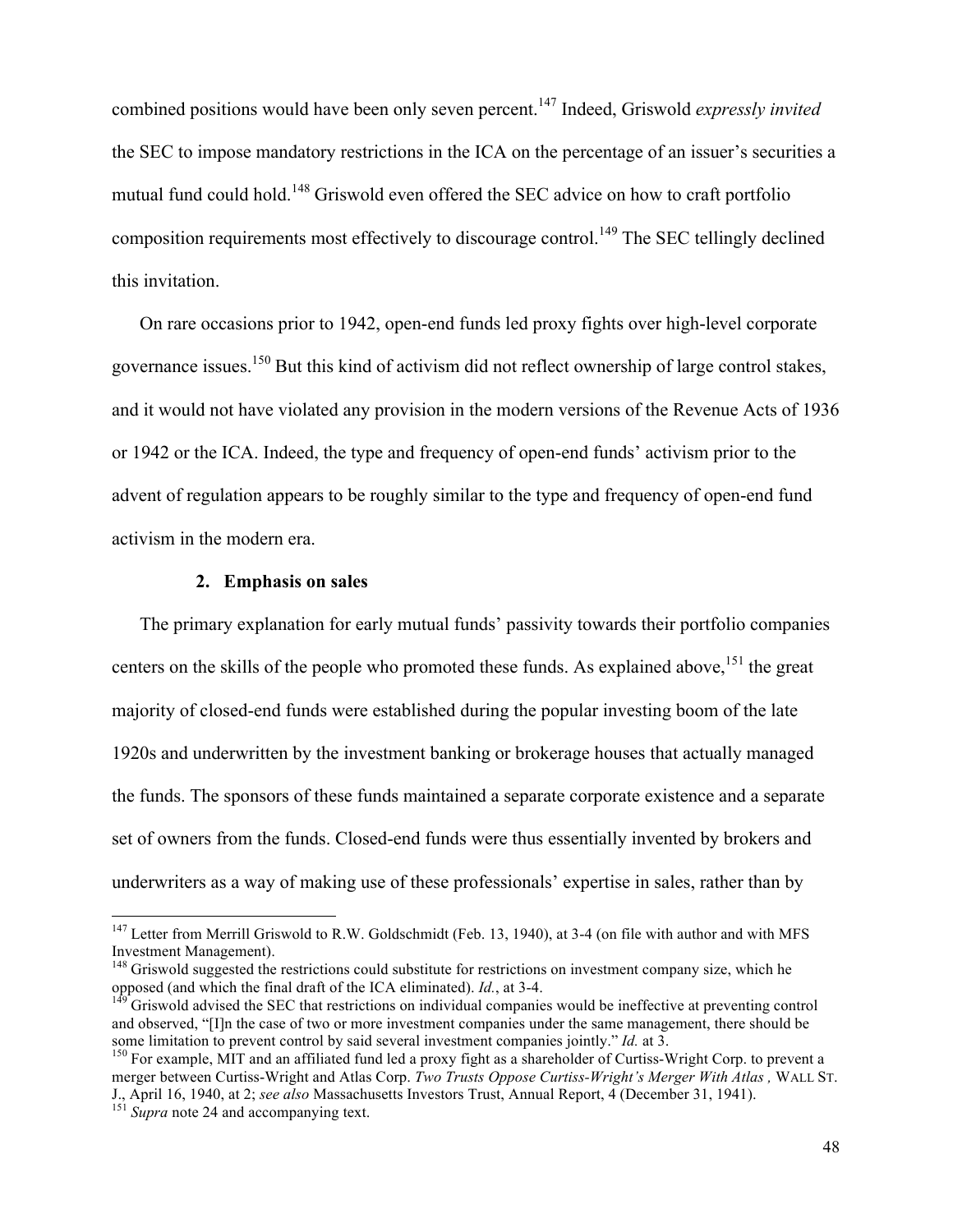business leaders with expertise in operations management.<sup>152</sup> As explained above, the business models of early mutual funds were built accordingly, with nearly all profits coming directly or indirectly from the sale of new shares, rather than from profits on existing funds.<sup>153</sup>

Because they had already invested in sales outfits and had developed expertise in sales, mutual fund sponsors may have found that they could generate revenue more cheaply by devoting their limited resources to sales than by devoting those resources to the construction of complicated portfolio positions involving control over operating companies and the sustained monitoring necessary to generate value from them. Once a minimally thoughtful portfolio had been constructed, the marginal returns to additional marketing and sales may very well have been higher for mutual fund promoters than the marginal returns to more thoughtful portfolio construction.

It is also possible, of course, that mutual funds' desire to distinguish themselves from holding companies was driven partly by popular tastes. Holding companies were highly unpopular in the 1930s, and mutual funds would have wanted to avoid being associated with holding companies both because such an association might have attracted unwanted political attention and because it might have reduced demand.

Whatever the explanation for mutual funds' passivity, mutual fund marketing in the 1930s had clearly developed to rationalize and promote this kind of passive investing. Marketing heavily emphasized diversification and expertise, and both of these concepts became synonymous with passivity. Theodore Grayson, a professor at the Wharton School, for example, described investment companies this way:

An investment trust…is…a piece of financial machinery capable of many variations as to type, with many features giving it similarity to other well-recognized investment devices, as, for instance, the 'holding company,' but with two distinguishing characteristics which are

<sup>&</sup>lt;sup>152</sup> SEC Study Part 2, at 57-58.<br><sup>153</sup> *Supra* notes 40-43 and accompanying text.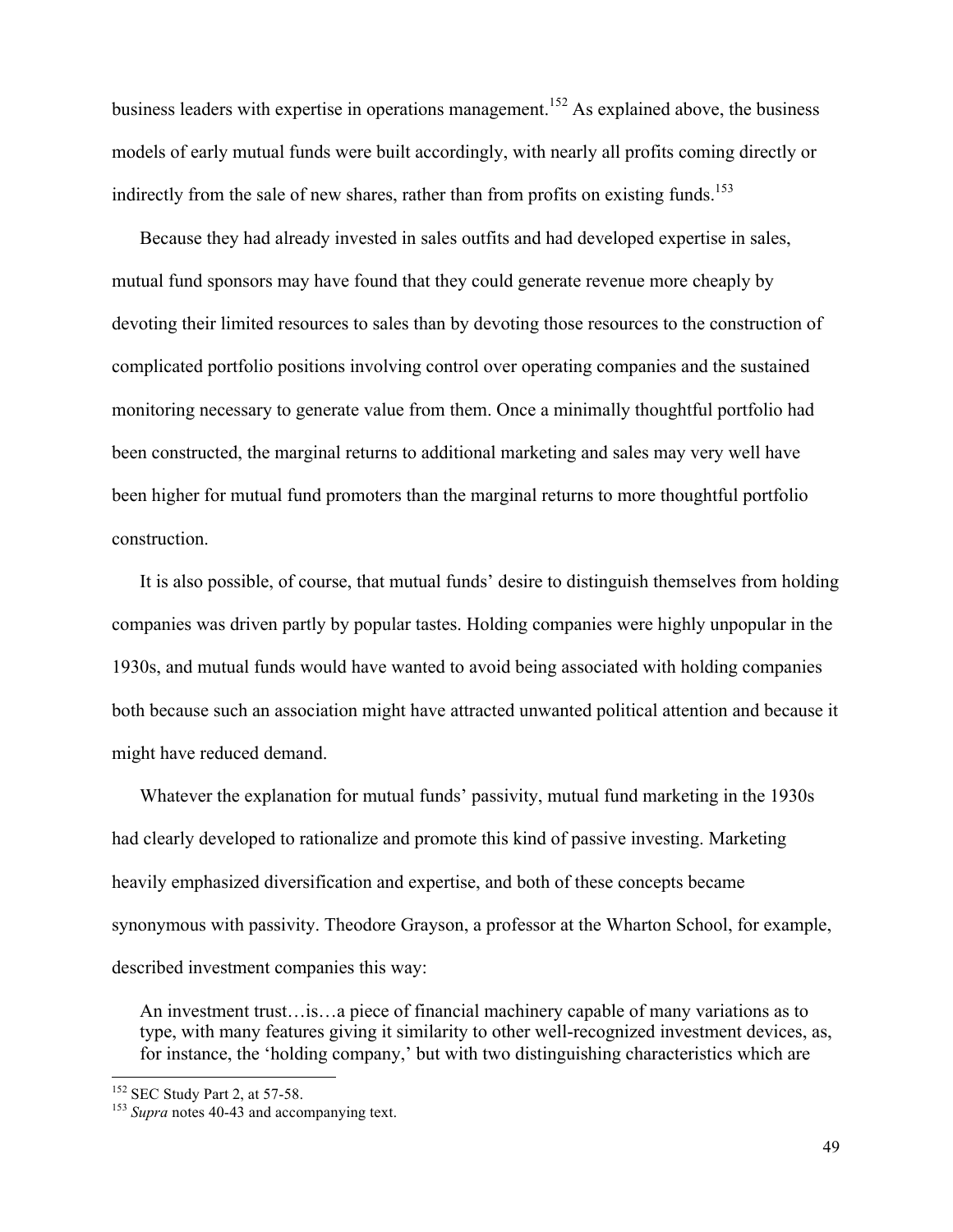peculiarly its own and which should exist in every type of true investment trust. These features are diversification of the securities held by the trust, with consequent spreading of the risk involved…and expert management of the trust's securities by the managers of the trust. <sup>154</sup>

Expertise evolved to mean passive portfolio management. Expertise was cast in scientific terms, and said to be best practiced in the careful evaluation of stocks, rather than in entanglements in portfolio companies' actual operations.<sup>155</sup>

Diversification also evolved to mean passivity and not merely investment in a wide array of stocks. In an influential manual on investment trusts, Leland Rex Robinson, an investment trust consultant, explained that a holding company differed from a mutual fund because "no matter how widely the securities in its general investment portfolio may be diversified, the holding or financing company is intimately concerned with the success or failure of a comparatively few companies in which it has acquired substantial interests."156

# **3. Motivations for seeking legal restrictions on control**

The mutual fund industry's lack of interest in controlling portfolio companies meant that the restrictions on control rights were mostly a sideshow. Neither the industry nor the administration ever cared a great deal about them. Nevertheless, the industry and administration both exerted some effort in shaping the restrictions and a clear understanding of their motivations for doing so provides some support to my branding hypothesis.

The industry's primary goal in influencing the portfolio restrictions was very likely to make sure that the most influential mutual funds were unaffected by the restrictions. But the industry may have had other goals as well. Mutual funds may have perceived some anti-competitive benefit to keeping the handful of companies that may have sat on the border between mutual

<sup>&</sup>lt;sup>154</sup> GRAYSON, *supra* note 154, at 1; *see also* State Street Investment Corporation, Annual Report, at 8 (1928).<br><sup>155</sup> PARKER CORPORATION, PROFITS THROUGH SCIENTIFIC INVESTING (date uncertain); Massachusetts Investors

Trust, Annual Report, 4 (December 31, 1941). <sup>156</sup> *Id.*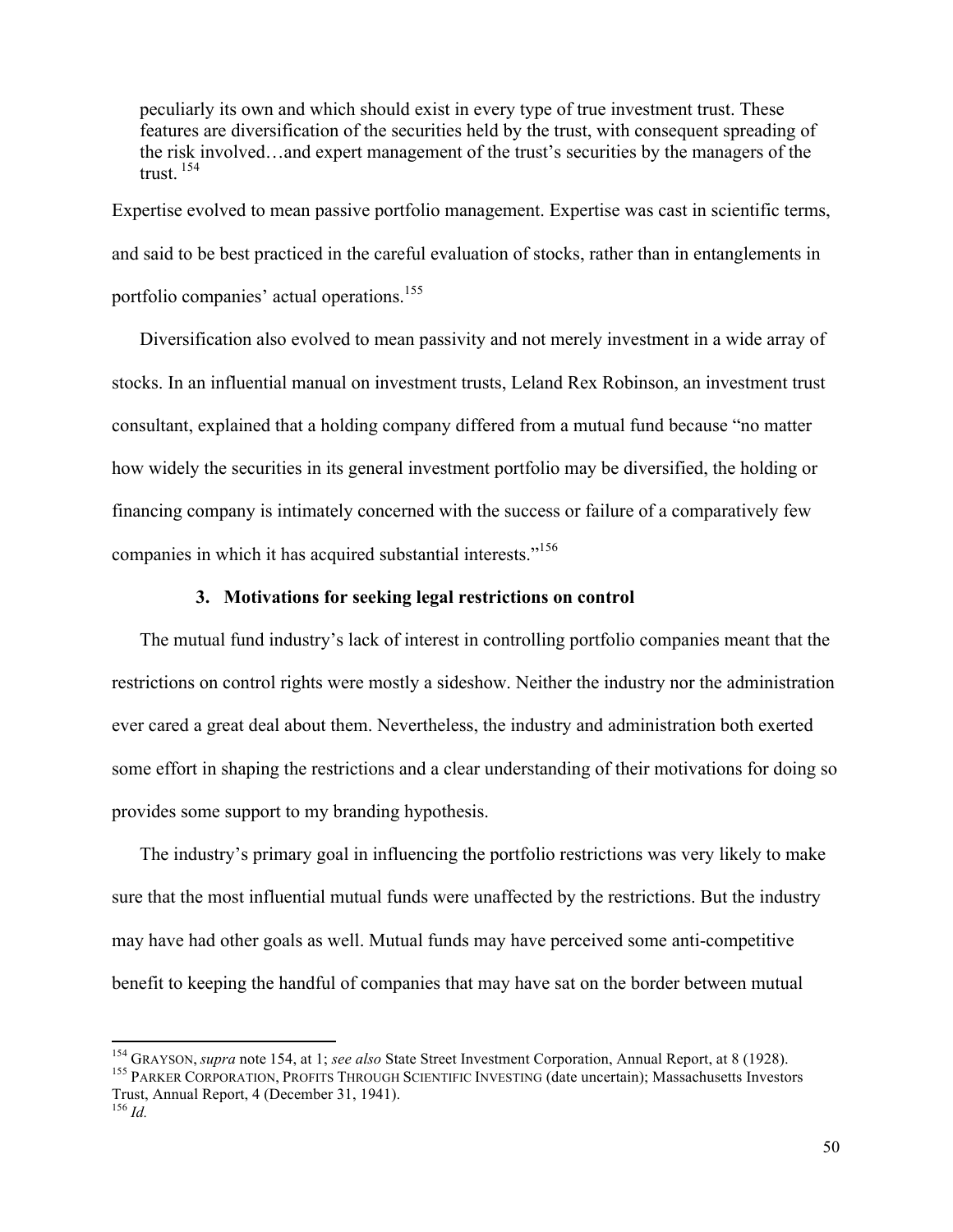funds and holding companies out of the mutual fund regulatory and tax regime. The primary benefit to keeping holding companies out of the investment management regulatory regime was most likely that holding companies would not have favorable tax treatment on the same terms as regulated mutual funds.

Another benefit of putting these companies outside the boundary of the mutual fund industry may relate to the collective branding problem described above. Recall that closed-end fund leaders expressed concern in the meetings of the IBAA Investment Companies Committee in the early and mid-1930s about investors' inability to distinguish mutual funds and holding companies.157 Forcibly distinguishing holding companies and mutual funds through tax law may have helped to dispel the public's confusion.

# **4. Evidence of industry involvement**

Regardless of what explanation we accept for mutual funds' influence on the portfolio breadth and depth limits, it is quite clear that the mutual fund industry's influence was strong. (The industry's influence on the depth and breadth restrictions in the Revenue Acts of 1936 and 1942 is described above in Part IV.) Mutual fund industry leaders either drafted or heavily influenced the language in both the Revenue Acts of 1936 and 1940 that restricted mutual funds from owning more than 10% of the outstanding voting securities of individual issuers.

Additionally, the definition of a "diversified investment company" in the ICA reflects exactly the suggestions Arthur Bunker made for it in his definitive statement of the industry's requests.158 This is especially telling given that Bunker chose to keep the diversification standard even as he requested and obtained the deletion of two other classifications ("securities trading company" and "securities finance company") that appeared next to the "diversified"

<sup>&</sup>lt;sup>157</sup> *Supra Section II.A.* 158 Senate Hearings, at 1054. *Cf. S. 3580, 76th Cong., §* 5(b)(1) (1940) *and Investment Company Act §* 5(b)(1).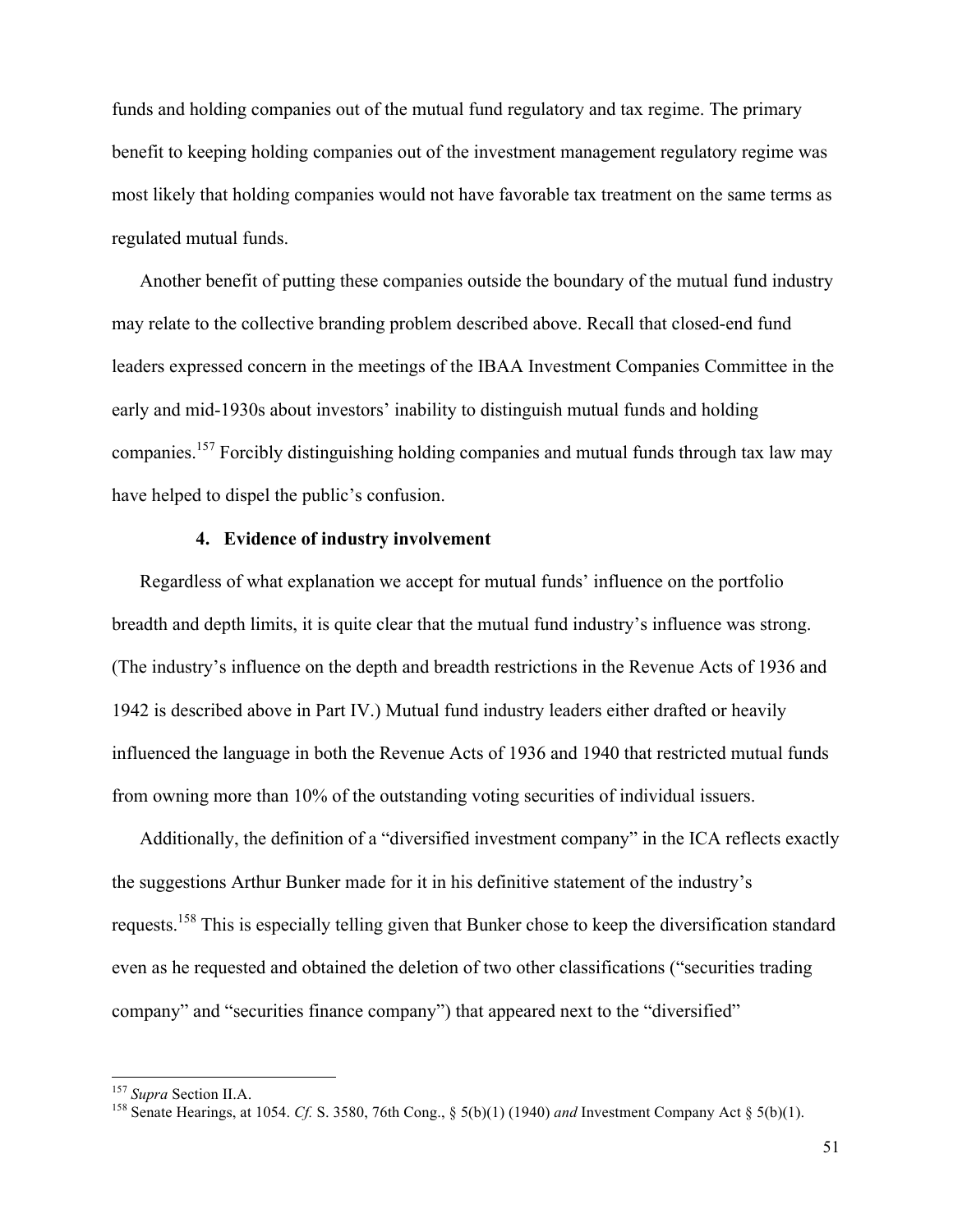classification in the original draft of the bill.<sup>159</sup> Moreover, MIT expressly invited the SEC to draw the breadth and depth restrictions more tightly than the final draft of the ICA did, and to make it mandatory rather than merely optional.<sup>160</sup>

# **5. Limits of populist influence**

Mark Roe has influentially argued that the portfolio depth restrictions reflect the influence of populist political forces and that the administration used these restrictions as symbols of its populist politics.161 There may be some room for populism in the story of how the control restrictions originated, but populism's role seems to have been different in important ways from the one ascribed to it by Roe. Evidence indicates very strongly that the administration's purposes in seeking the control restrictions were mainly technical and bureaucratic and that the administration never imbued the control restrictions with symbolic political meaning. The industry, too, had only weak convictions about the control restrictions. To the extent that populism influenced the control restrictions, it did so only through the efforts of the mutual fund industry itself, which may have used the control restrictions to deepen the public's awareness that the mutual fund industry was already avoiding control restrictions and operating in a manner distinct from holding companies.

It is clear that the administration understood by 1940 that mutual funds and holding companies had become distinct as a result of market forces, and that the administration had no desire to affect directly the way the mutual fund industry then did business. This is evident in the fact that the portfolio depth restrictions were only ever attached to tax statutes. The ICA—the main regulatory statute—conspicuously omitted any mandatory portfolio depth restrictions, even though it was passed at a time when tax law placed no restrictions on closed-end funds' ability to

<sup>&</sup>lt;sup>159</sup> Senate Hearings, at 1054. *Cf.* S. 3580, 76th Cong., § 5(b)(2), (3) (1940) *and* Investment Company Act § 5(b).<br><sup>160</sup> Griswold suggested the restrictions could substitute for restrictions on investment company size, opposed (and which the final draft of the ICA eliminated). *Id.*, at 3-4. 161 Roe, *supra* note 5.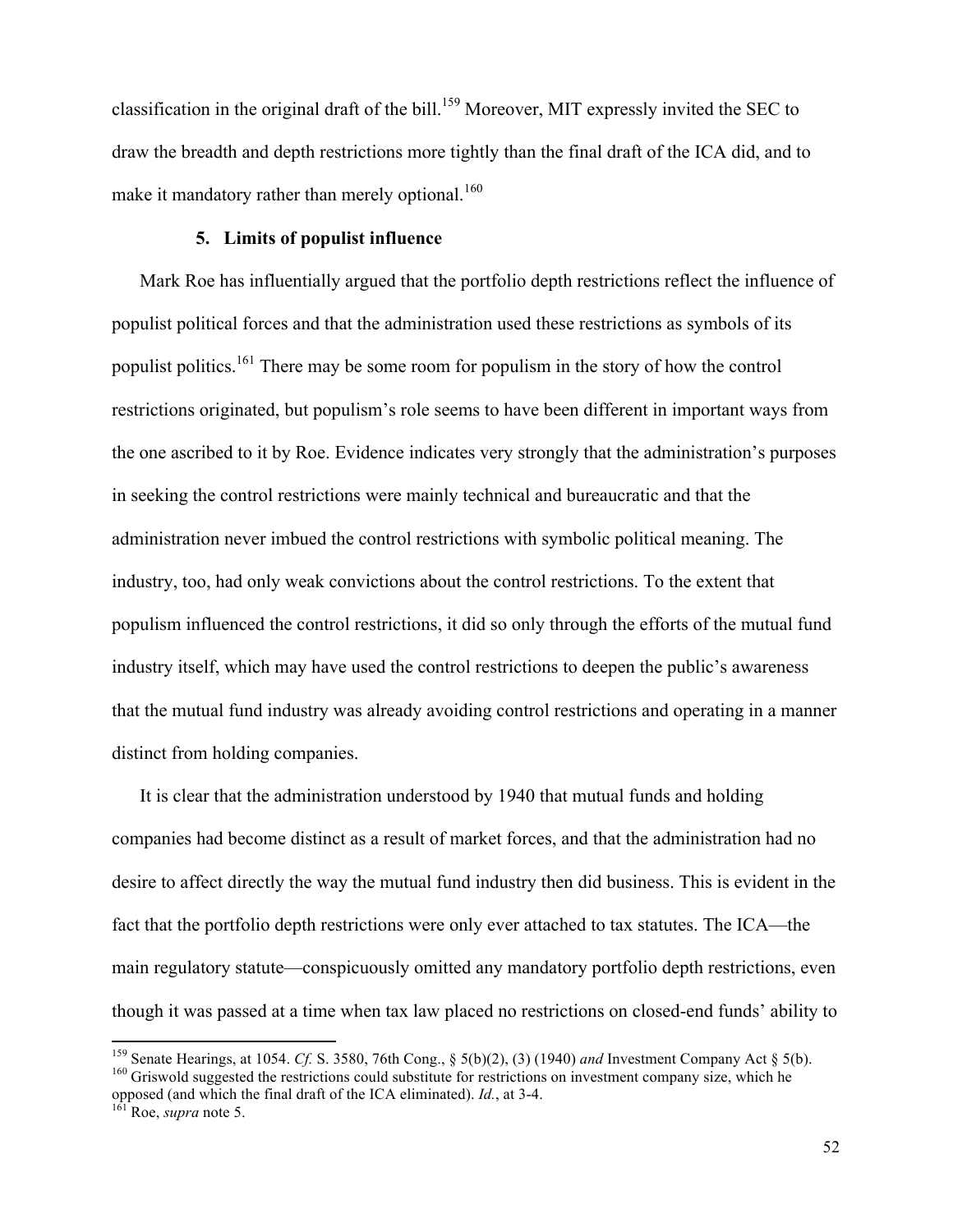take control stakes. Additionally, the portion of the SEC study devoted to mutual funds' control over portfolio companies was not published until June 1941—about a year after the ICA had been passed. Further, no part of the statement of policy in either draft of the ICA mentioned mutual funds' control over portfolio companies.<sup>162</sup>

There is also no evidence that the portfolio depth restrictions had any significant degree of public visibility or that politicians used the restrictions as a "symbol" in public discourse.<sup>163</sup> As Part IV indicated, the provisions in the Revenue Act of 1936 that originated the depth restrictions were initiated by open-end funds and were passed so stealthily that neither David Schenker, the SEC's chief mutual fund official, nor the closed-end fund industry—let alone the voting public even knew the restrictions had been proposed.<sup>164</sup> There were no contemporary news reports or public comments by any administration official about the mutual fund tax provisions in the Revenue Acts of 1936 while the provisions were being debated.<sup>165</sup> The depth restrictions in the ICA and the Revenue Act of 1942 similarly attracted no press attention and only dry bits of legislative testimony from administration officials explaining their mechanical operation and wording.

Additionally, the populist political movement had waned by the time mutual fund regulation became publicly visible in 1940. In the late 1930s, the country had settled into a conservative mood.<sup>166</sup> By 1937 the New Deal had ended and the President's popularity and political clout had

<sup>&</sup>lt;sup>162</sup> The SEC's original draft of the ICA said that investors were adversely affected "when investment companies…attain such great size as to preclude efficient investment management and to have excessive influence in the national economy." Senate Hearings, at  $2 \frac{8}{2}(8)$ . But this passage referred to size, not to control over portfolio

companies, and it was deleted from the final draft of the bill, along with the restrictions on investment company size.<br>
<sup>163</sup> *Id.*<br>
<sup>164</sup> See *supra* note 74 and accompanying text.<br>
<sup>165</sup> Kent made his comments in an ex DORIS KEARNS GOODWIN, NO ORDINARY TIME: FRANKLIN AND ELEANOR ROOSEVELT: THE HOME FRONT IN WORLD WAR II (1994), WILLIAM E. LEUCHTENBURG, FRANKLIN D. ROOSEVELT AND THE NEW DEAL, 1932–1940 (1963); Phil Nicholas, Jr., *The Agency That Kept Going: The Late New Deal SEC and Shareholder Democracy*, 16 J. POL'Y HIST. 212 (2004).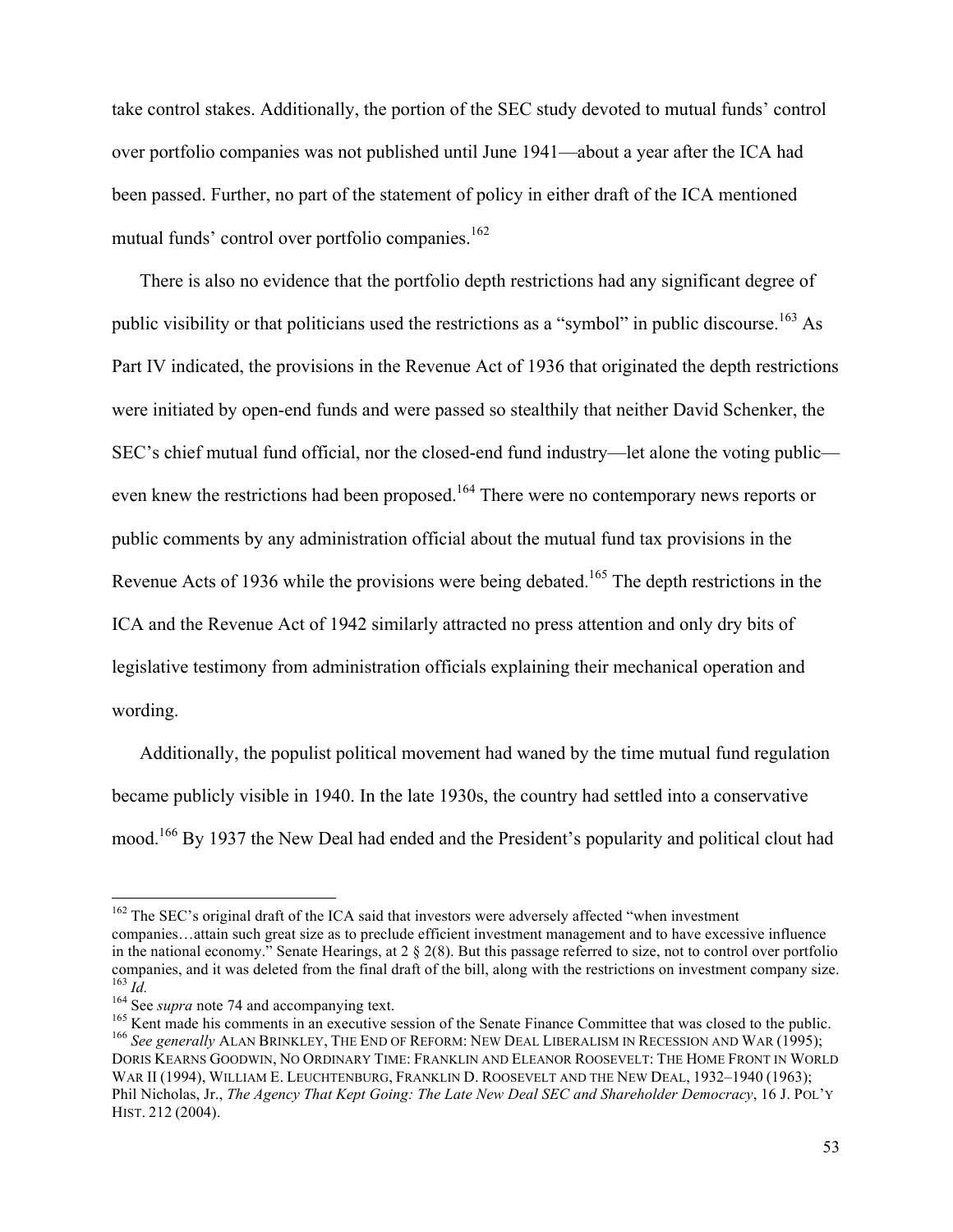greatly diminished. The war had taken over much of Congress' and the public's attention by the middle of 1940, when the ICA was passed, and the war continued its hold on the public's attention through 1942, when the Revenue Act of 1942 was passed.

This is why Roe's argument for populist influence relies almost entirely on conjecture about how populist forces in the *early* 1930s *might* have influenced mutual fund regulation, rather than on evidence that they *did* influence regulation in the *late* 1930s and early 1940s. Roe writes about Roosevelt's fear of Huey Long and Father Coughlin, for example, and he suggests that William O. Douglas was "a key player" in the ICA.<sup>167</sup> But Long was assassinated in 1935 and Douglas was appointed to the Supreme Court in early 1939, before the ICA was drafted and before the Revenue Act of 1942 and its portfolio depth restrictions became an issue. And in any event, Douglas remained very quiet on the issue of mutual funds' influence over operating companies throughout his tenure at the  $SEC.168$ 

It is true that the administration had its own purposes for seeking the portfolio depth restrictions, but these purposes appear to have had more to do with preventing simple abuses than with some ideological program. The only published statement by any administration official about the portfolio depth restrictions in any of the legislative history of the Revenue Acts of 1936 and 1942 is a bit of testimony by Arthur Kent, acting Chief Counsel of the Bureau of Internal Revenue, when he introduced the first draft of the mutual fund provisions in the Revenue Act of 1936. Kent said,

<sup>!!!!!!!!!!!!!!!!!!!!!!!!!!!!!!!!!!!!!!!!!!!!!!!!!!!!!!!!!!!!</sup>

<sup>&</sup>lt;sup>167</sup> Roe, *supra* note 5, at 1484-1487.<br><sup>168</sup> Douglas appears to have made no significant public statement of any important on the topic of mutual funds, and he passed up many opportunities to do so. When he testified before Congress about the taxation of public utility holding companies in 1938, for example, closed-end funds were simultaneously lobbying for favorable tax treatment and claiming the SEC's support. Douglas, however, mentioned nothing about the closed-end funds. Revenue Act of 1938: Hearing Before Sen. Committee on Finance, 75th Cong. 71-87 (1938) (Statement of William O. Douglas). And Roe makes much of Douglas' famous "Bond Club" speech, in which Douglas told a group of investment bankers that their power over industry would be curtailed. Roe, *supra* note 5, at 1471. But in the speech, Douglas mentioned mutual funds only to say that conflicted transactions between funds and their sponsors should be prohibited. Douglas said nothing about mutual funds' control over industry. William O. Douglas, Democracy in Industry and Finance, Address to the Bond Club of New York (Mar. 24, 1937).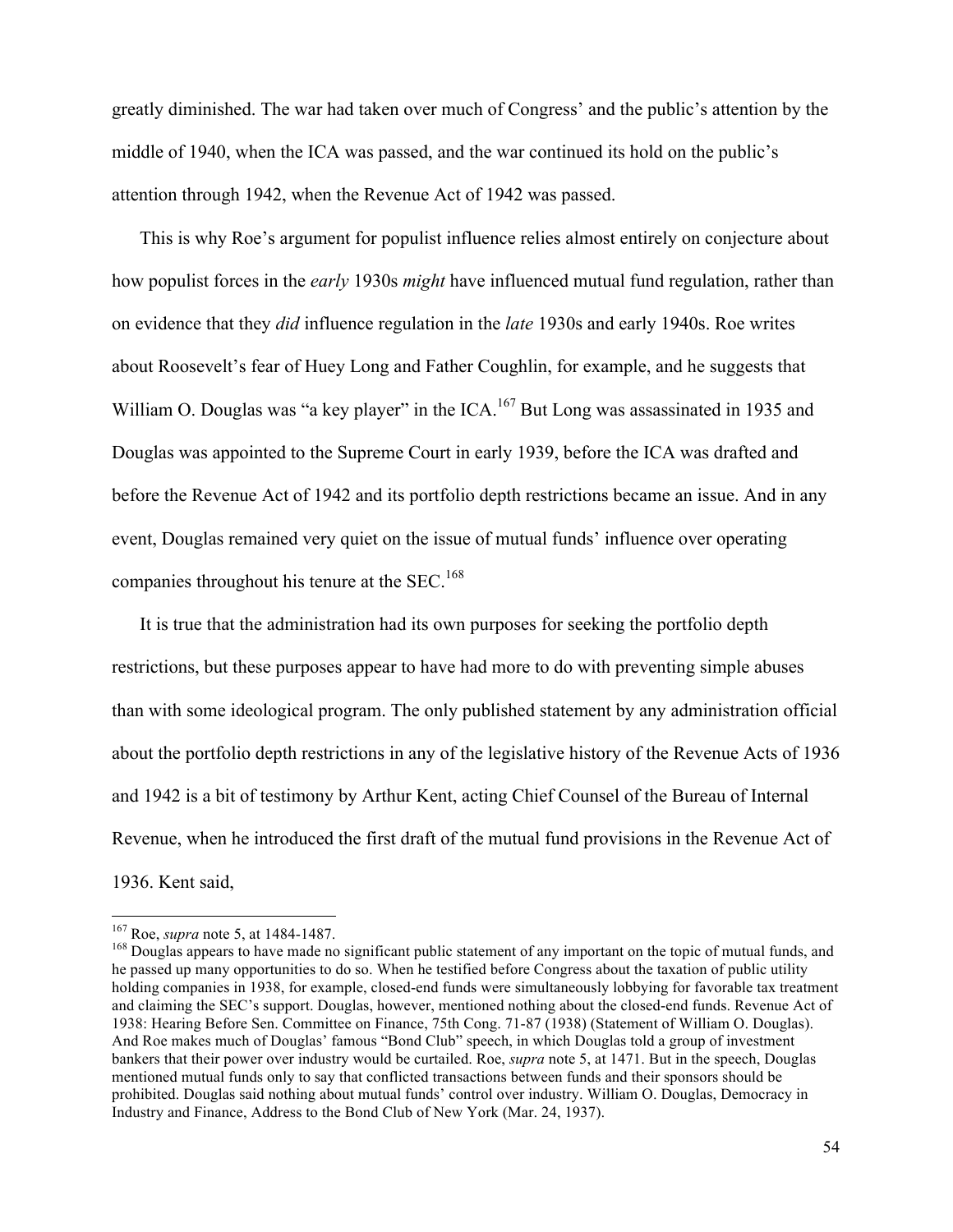[The bill] does contain the safeguard that the trust or the corporation cannot be made the personal instrument of any one individual, because if an attempt to do that is made, it would be excluded by this 10-percent provision.

….

There is another safeguard that the amendment contains, and that is to prevent an investment trust or investment corporation being set up to obtain the control of some corporation and to manipulate its affairs.<sup>169</sup>

The second paragraph can be read to suggest a fear about the accumulation of power on Wall Street, but the first paragraph suggests a purely technical concern that the mutual fund tax provision might become an abusive tax shelter for individuals or operating companies. The concern in the second paragraph seems unlikely to have played an important role, given the total absence of any other evidence in debates about mutual fund regulation and tax policy that would indicate a desire on the part of the administration to limit investment companies' ability to control their portfolio companies.

The legitimacy of the technical concern expressed in the first paragraph is evident in Canada's recent experience with mutual fund taxation.<sup>170</sup> Until 2007 a number of ordinary operating companies in Canada took advantage of a tax provision that was designed for mutual funds and was similar to the U.S. provision, except that it lacked a portfolio depth restriction. A large number of Canadian operating companies put their operating businesses into fully owned subsidiaries of newly created trusts that qualified as mutual funds. The operating businesses then paid dividends in the form of interest on subordinated debt to the trusts and then deducted that interest from their taxable income. The trusts distributed the "interest" to investors as dividends and thereby avoided corporate tax, in the same way that American mutual funds can avoid tax by

<sup>169</sup> *An Act to Provide Revenue, Equalize Taxation and for Other Purposes: Hearings Before the S. Comm. on Finance*, pt. 11, 74th Cong. 11 (1938).<br><sup>170</sup> *See* Anita I. Anand & Edward Iacobucci, An Empirical Analysis of the Governance Choices of Income Trusts

<sup>(2008),</sup> *available at http://ssrn.com/abstract=1126426*; Benjamin Alarie and Edward M. Iacobucci, *Tax Policy, Capital Structure and Income Trusts*, 45 CAN. BUS. L.J. 1 (2007).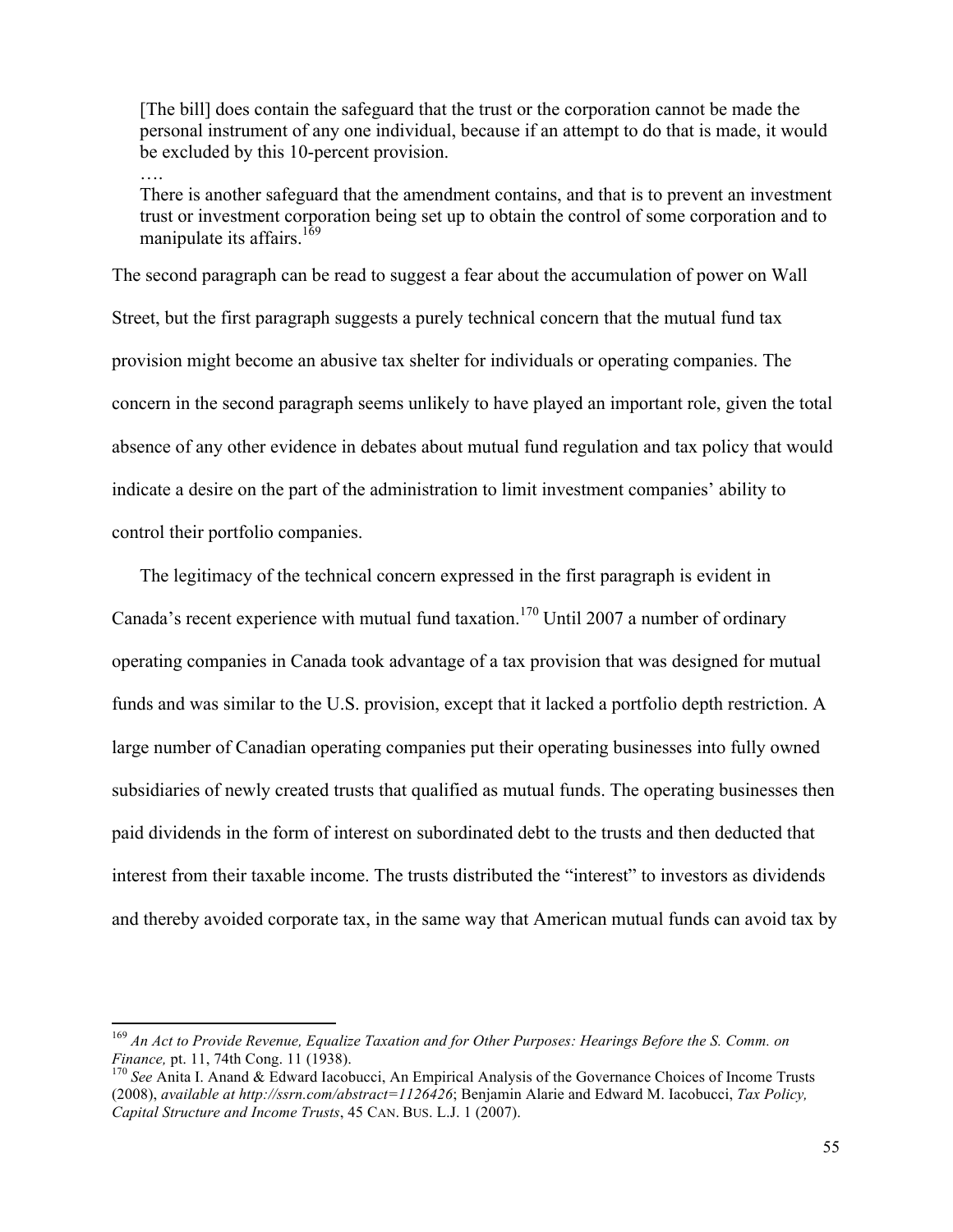paying out income to investors. In the end, the operating companies used this device to reduce their tax liabilities significantly.

Of course, it is possible to imagine alternative ways of addressing this problem that would be less invasive than the portfolio depth restrictions. But mutual funds in the mid-1930s and early 1940s had so little interest in controlling operating companies that it probably was just not worth anyone's time to try to devise some subtler method of solving the technical problem.

If there was an ideological motive for the portfolio depth restrictions, it would have concerned mutual funds only indirectly: perhaps the administration wanted to prevent the holding companies from distorting themselves to take advantage of the mutual fund tax provision and thereby avoiding the intercorporate dividend tax that the Roosevelt administration had designed in 1935 for the purpose of breaking up holding companies. There is no direct evidence that this was the administration's intent, but we could easily imagine why the Administration would have acted for this reason and this would indeed suggest an indirect role for populism in the story about the control restrictions' origins.

Additionally, populism might also have affected the shape of the mutual fund industry indirectly. Populist fear of holding companies and a taste among the public for mutual funds that exercised no control over portfolio companies might have strengthened mutual funds' inherent tendency to avoid such control activities.

It is important, however, to keep these indirect forms of populist influence in perspective. The restrictions did not "create" the mutual fund industry, as Roe has argued.<sup>171</sup> The boundaries between mutual funds and holding companies grew spontaneously in the era before regulation as a response to market forces. This is why the portfolio depth restrictions were never the subject of

<sup>171</sup> *See* Roe, *supra* note 5, at 1484 ("[P]oliticians were operating at the symbolic level. They were *creating* a mutual fund industry. Through regulation and taxation, politicians created a framework for mutual funds based on their concept of what a legitimate mutual fund ought to be. *Thereafter*, mutual funds had to grow up within that framework.") (emphasis in original).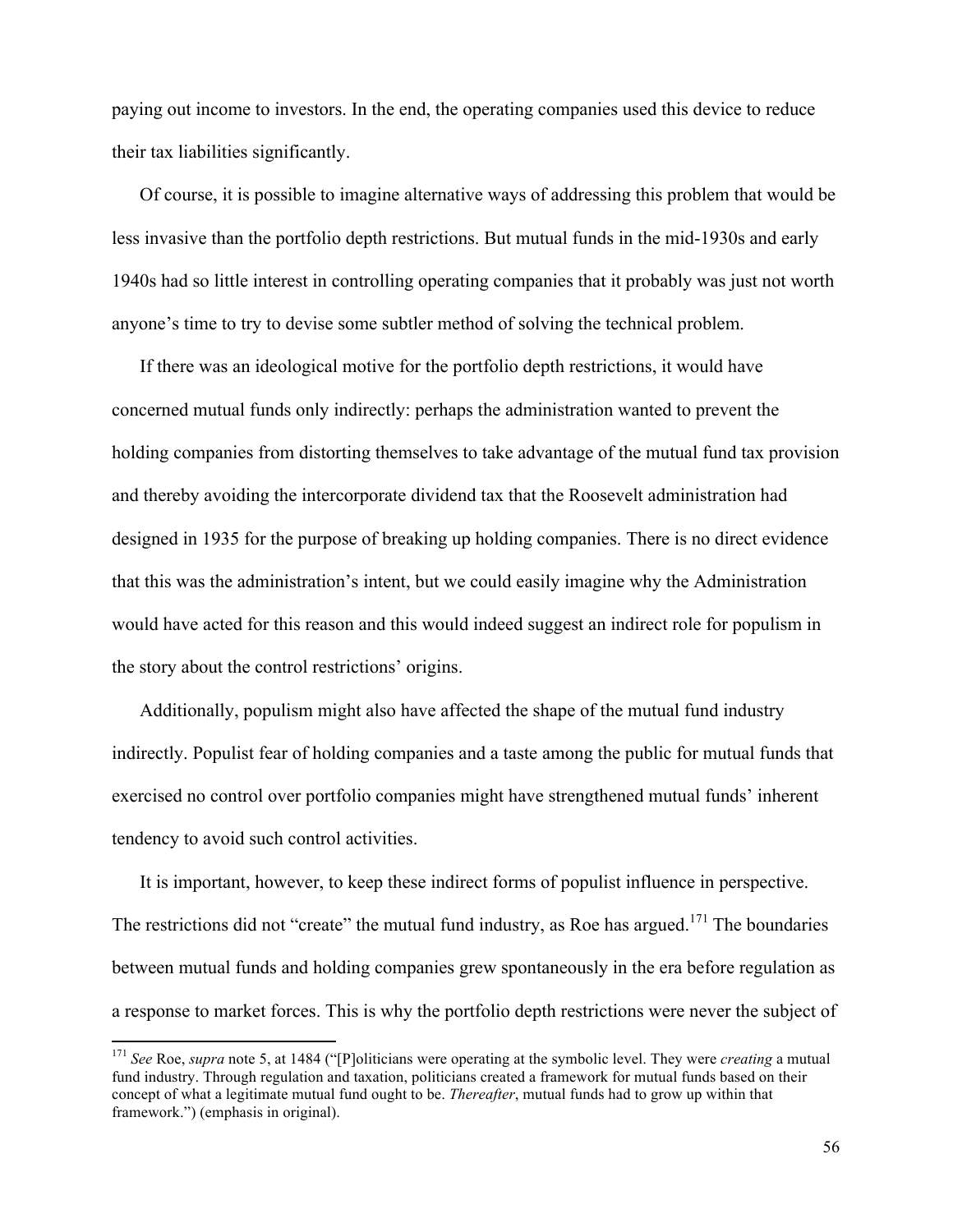any serious controversy and it is also why no holding companies ever showed up at the hearings on the ICA to protest or try to prevent their inclusion in the mutual fund regulatory regime; the mutual fund industry's boundaries had already been defined by circumstance before they were defined by law. And although the market forces that drove the distinctions between mutual funds and holding companies may have included the public's distaste for holding companies, they also included mutual funds' entrepreneurial origins among salespeople, who very likely could not and would not have satisfied any public demand for investment entities that controlled portfolio companies even if such demand had existed.

Perhaps the most provocative part of Roe's thesis is the suggestion that operating company managers somehow played a role in the development of the control restrictions because they desired (or at least did not oppose) the insulation that the restrictions may have offered from potential takeovers and control efforts by mutual funds.<sup>172</sup> To be clear, Roe does not claim that operating company managers affirmatively sought these restrictions, only that they failed to lobby against the restrictions.<sup>173</sup> Roe's argumentative strategy here is wise, because there is simply no direct evidence—no legislative testimony, no news reports, no commentary in private letters or archives—that operating company managers cared at all about the portfolio depth restrictions.

Rather than interpreting operating company managers' silence regarding the control restrictions as evidence that they liked or supported the restrictions, I would interpret it as evidence that they simply did not care about the restrictions; the restrictions were just plain irrelevant. This seems like a more plausible interpretation because holding companies were just as silent as managers of operating companies were, and because mutual funds had never had any ambitions to control operating companies. Moreover, the control restrictions that Congress

<sup>172</sup> *Id.* at 1470. <sup>173</sup> *Id.*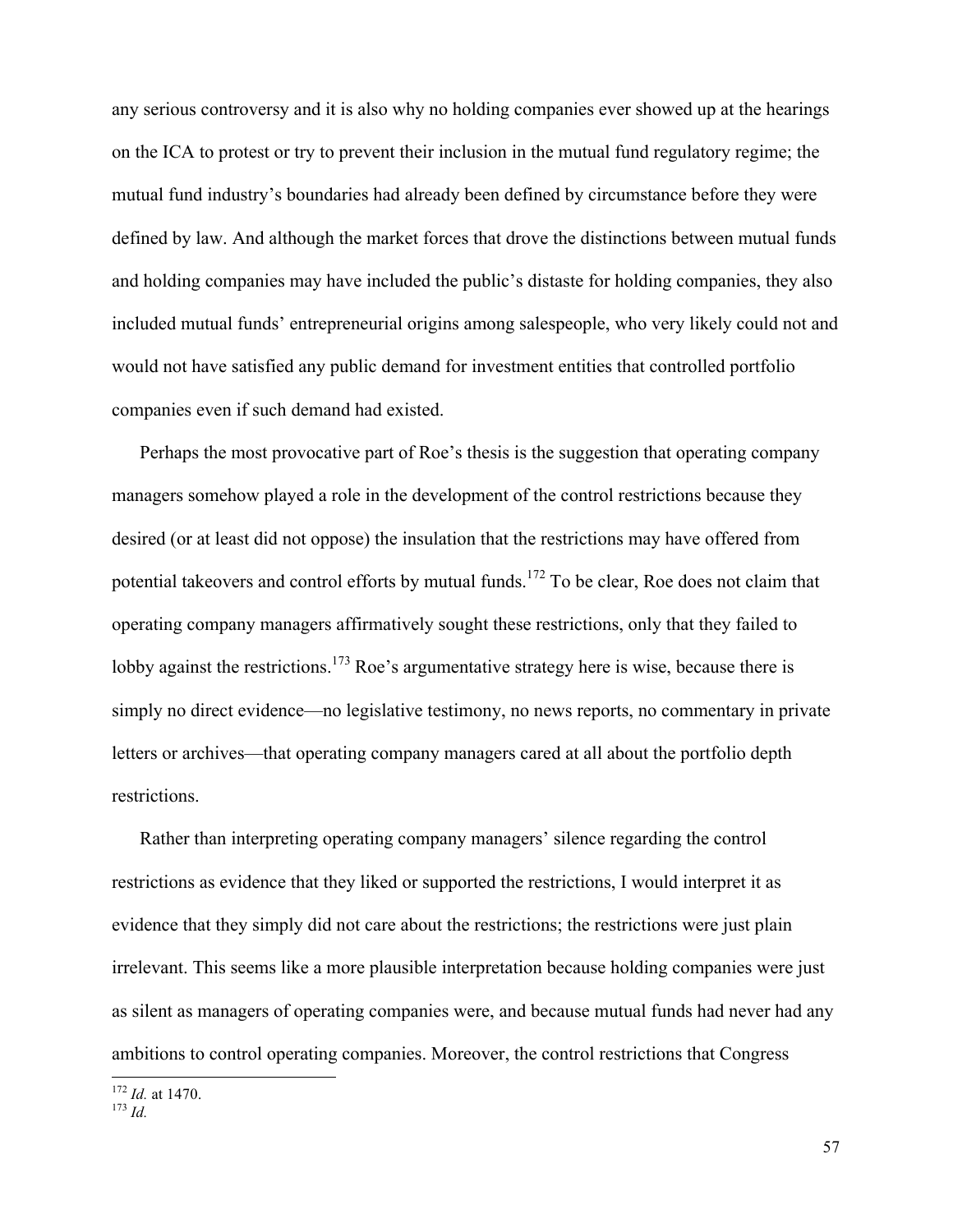ultimately adopted were permissive enough to allow a good deal of activism by mutual funds. Rather than using operating company managers' silence to draw the inference Roe has drawn, therefore, we could just as easily use it to draw the opposite inference: operating company managers' failure to seek even stronger control restrictions could suggest that these managers actually welcomed investment and control by mutual funds.

# **B. Leverage and capital structure**

The mutual fund industry may also have sought or at least accepted restrictions on capital structure and leverage as part of an industry-wide brand-building project. The SEC originally proposed to prohibit all forms of borrowing by both open- and closed-end funds.<sup>174</sup> The industry's definitive statement of requests for changes to the bill asked for a provision allowing both open- and closed-end funds to borrow from banks with the requirement that the funds had to have 300% asset coverage at the time the loans were incurred.<sup>175</sup> The industry accepted, however, the complete prohibition on issuance of senior securities by open-end funds and asked for relatively conservative limits on senior securities issuance by closed-end funds.<sup>176</sup>

In the end, the ICA as enacted followed the industry's proposal exactly.<sup>177</sup> Closed-end funds were allowed to issue debentures and preferred stock with minimum asset coverage of 300% and 200%, respectively, and open-end funds were prohibited from issuing senior securities.<sup>178</sup>

Perhaps the most intriguing aspect of the leverage restrictions is the complete ban on senior securities issuance by open-end funds. It seems entirely plausible that open-end funds could have at least gotten the SEC to accept reasonable limits on senior securities, rather than a complete

<sup>&</sup>lt;sup>174</sup> S. 3580 76th Cong. § 18(a) (1940); Senate Hearings, at 1025.<br><sup>175</sup> Senate Hearings, at 1056.<br><sup>176</sup> Senate Hearings, at 1056.<br><sup>176</sup> ICA § 18(f). <sup>178</sup> ICA § 18(a).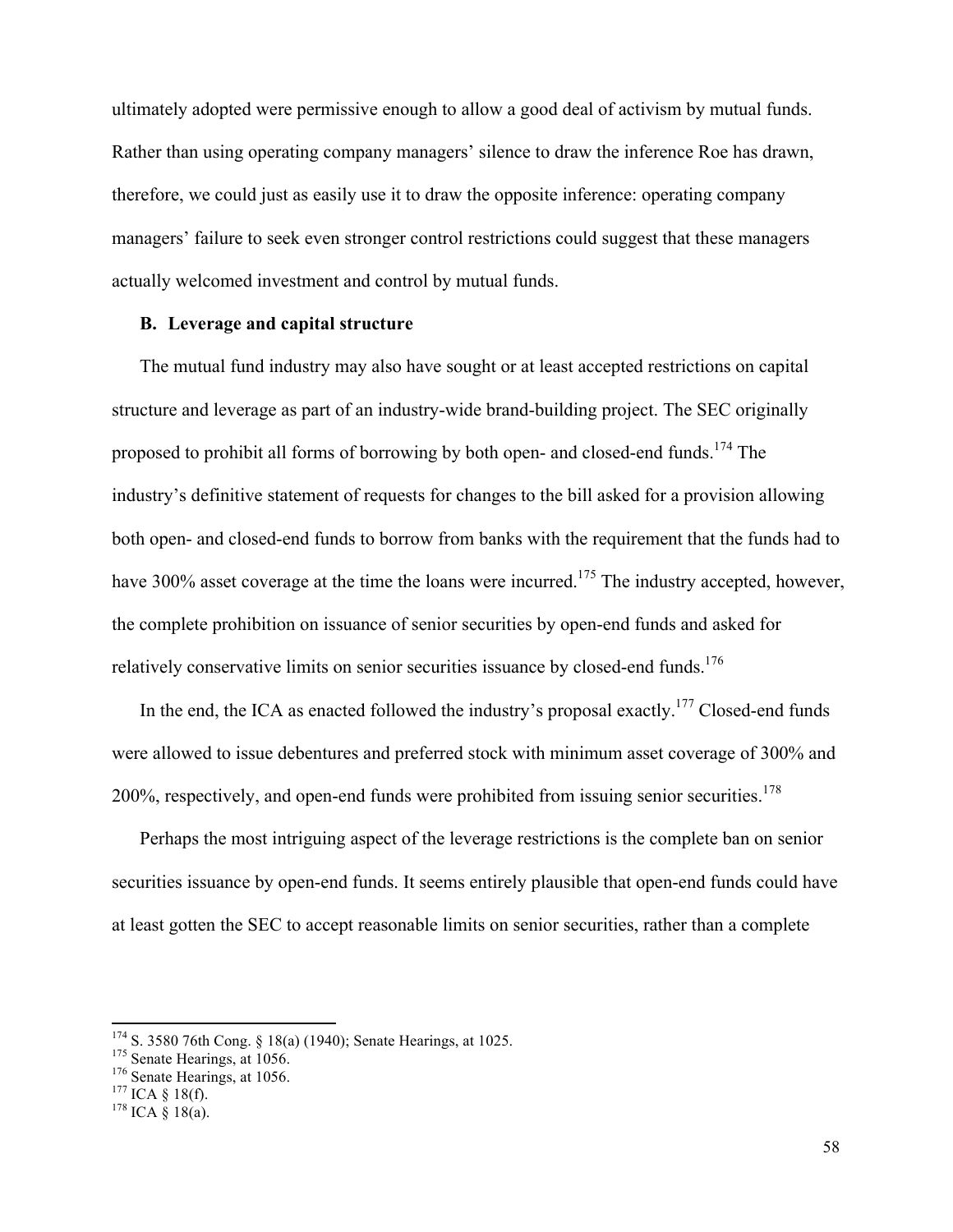ban, given the open-end funds' political power and the SEC's evident willingness to accept reasonable limits for borrowing by closed-end funds.

The ban on senior securities may have appealed to open-end funds, however, because up through 1940, the great majority of open-end funds issued only common stock. In the 1920s, the simplicity of these funds' capital structures was the primary and often the only difference that these funds emphasized between themselves and closed-end funds.<sup>179</sup> In time, redemption would become the defining feature of open-end funds, but even up through the late 1930s, capital structure simplicity remained an important part of the open-end sales pitch.<sup>180</sup> This heavy emphasis on capital structure simplicity was probably a reaction to the complexity of closed-end capital structures in the late 1920s. Incorporated Investors, for example, published ads emphasizing that open-end funds did *not* have bond holders, preferred stock holders, or management shares, and their "entire assets" belonged "wholly and entirely to the holders of the common stock."<sup>181</sup>

A few funds, however, had begun to chip away at the uniformity of simple capital structures by 1940. Of the approximately 80 funds in existence in 1940, at least five, including two funds with assets in excess of \$20 million, issued senior securities.<sup>182</sup> This was a late 1930s phenomenon. Of the two large funds with senior securities in 1940, only one had senior securities in 1936, and that one had been very small in  $1936$ <sup>183</sup>

<sup>179</sup> Grow, *supra* note 12, at 25, 184; *see also, e.g.,* PARKER CORPORATION, PROFITS THROUGH SCIENTIFIC INVESTING (date uncertain) (describing the differences between Incorporated Investors and other investment trusts and emphasizing only the simplicity of Incorporated Investors' capital structure without mentioning redemption rights.)

<sup>&</sup>lt;sup>180</sup> SEC Study Part 2, at 241.<br><sup>181</sup> Grow, *supra* note 12, at 187.<br><sup>182</sup> Senate Hearings, at 459-61.<br><sup>182</sup> Quarterly Income Shares, Inc. had no senior securities in 1936, but did in 1940. Affiliated Fund, Inc. had senior securities in both years, but had less than \$1.5 million in assets in 1936. 1936 MOODY'S MANUAL OF INVESTMENTS: BANKS, INSURANCE COMPANIES, INVESTMENT TRUSTS, REAL ESTATE, FINANCE AND CREDIT COMPANIES, 977-978, 1855-56 (1936); 1940 MOODY'S MANUAL OF INVESTMENTS: BANKS, INSURANCE COMPANIES, INVESTMENT TRUSTS, REAL ESTATE, FINANCE AND CREDIT COMPANIES 640-641, 1518-1519 (1940)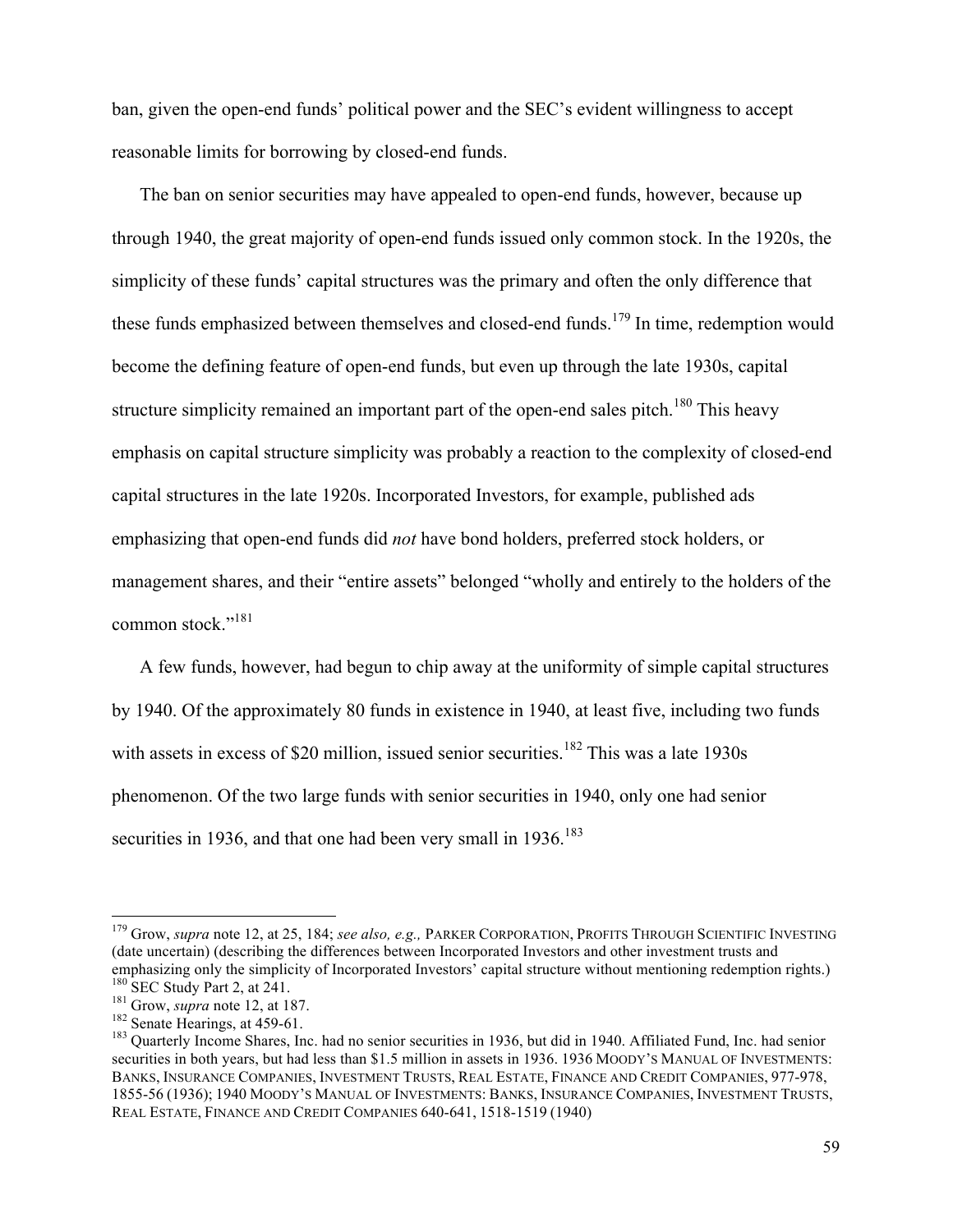The borrowing regime created by the ICA may have helped open-end funds to maintain the integrity of the reputation they had created for simple capital structures against this possible threat. The permission for bank borrowing gave the open-end funds significant room for leverage, but the restriction on senior securities prevented any open-end funds from marketing complicated debt securities to the public and thereby creating confusion among the public about the kinds of securities open-end funds offered. Much of the appeal of a share of open-end fund common stock was that a potential buyer did not have to spend time and effort making sure that he or she was indeed getting a share of common stock instead of some more exotic security. The ICA standardized this simplicity.

# **C. Redemption**

The restrictions on redemption rights were clearly drafted by open-end funds. Section 22(e) of the ICA requires any fund that redeems its shares to do so within seven days of the time a share is tendered for redemption, except in a limited set of emergency circumstances or by order of the SEC. The SEC's first draft of the ICA merely authorized the Commission to issue rules preventing the suspension of redemption, specifying nothing about the circumstances or time limitations. Bunker requested the seven-day limit and the restriction to certain emergency situations, along with the authorization for exemption by SEC order.<sup>184</sup>

It is easily possible to imagine less frequent redemptions. Modern hedge funds often allow redemptions with substantial delays ranging from a few weeks to a quarter, and they often place significant restrictions on the exercise of redemption rights.<sup>185</sup>

Starting in the late 1920s and continuing through 1940, however, redemptions in the great majority of open-end funds were processed daily or within a few days.<sup>186</sup> As redemption rights

<sup>&</sup>lt;sup>184</sup> Senate Hearings, at 1057.<br><sup>185</sup> The section on redemption privileges in the SEC investment trust study mentioned nothing about the timing of redemptions, presumably because it was widely known and understood that most open-end funds redeemed on a daily or near-daily basis. SEC Study Part 2, at 241-244.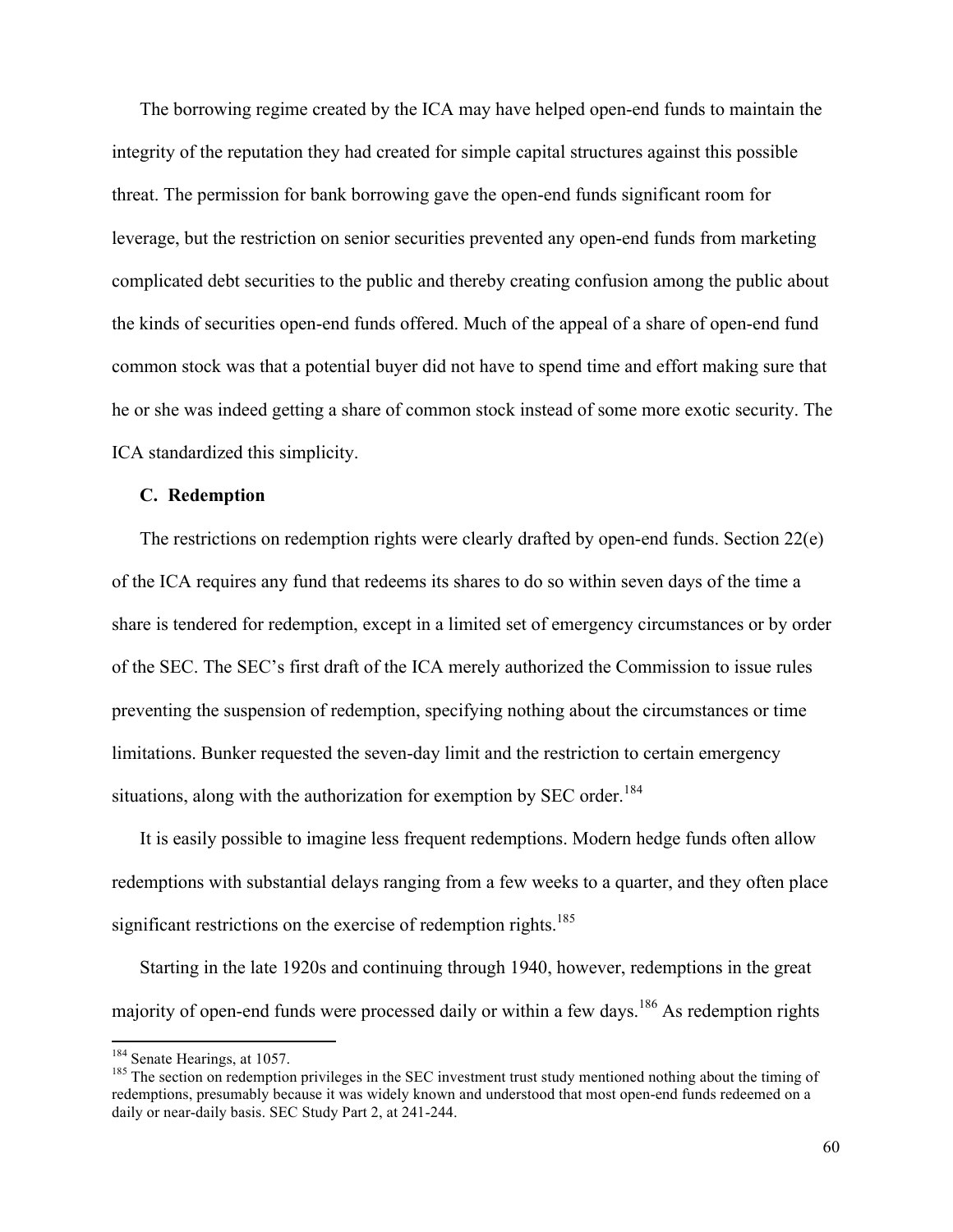became increasingly central to open-end fund marketing, the frequency of redemptions and funds' commitments not to prevent or curtail them gained prominence. For example, while the ICA was being redrafted, Incorporated Investors sent its shareholders a letter insisting, "Nothing can compromise the shareholder's fundamental claim on a pro-rata share of the assets of Incorporated Investors, or of any other 'open-end' investment trust."<sup>187</sup> Redemption was said to be the most important protection investors had.

The redemption regime may therefore have been a product of the collective branding impulse described above. The prospect of a few open-end funds offering complicated redemption schemes may have caused the large funds at the core of the open-end fund industry to fear that their reputation for simple and reliable redemption would be harmed. It does not appear that many open-end funds had begun offering more complicated redemption schemes by 1940, but the possibility that some funds might offer such schemes was certainly imaginable.

# **D. Income distribution requirement to avoid corporate income tax**

The requirement that mutual funds distribute their income each year to avoid corporate income tax may have been both a historical accident and the product of rent-seeking. As Part III indicated, the initial suggestion for the distribution requirement came from the open-end funds that lobbied for the Revenue Act of 1936. There were, however, alternatives other than distribution for giving open-end funds pass-through tax treatment. One would have been to treat mutual funds as partnerships, requiring them to pass through gains and losses on a notional basis but not requiring actual distribution of income to shareholders. Another would have been to abolish some portion of corporate-level tax for mutual funds. There were significant administrative and practical obstacles to each of these other alternatives, but political circumstances may have done as much to kill them as practical obstacles did.

!!!!!!!!!!!!!!!!!!!!!!!!!!!!!!!!!!!!!!!!!!!!!!!!!!!!!!!!!!!!!!!!!!!!!!!!!!!!!!!!!!!!!!!!!!!!!!!!!!!!!!!!!!!!!!!!!!!!!!!!!!!!!!!!!!!!!!!!!!!!!!!!!!!!!!!!!!!!!!!!!!!!!!!!!!!!!!!!!!!!!!!!!!!!!!!!!!!

<sup>&</sup>lt;sup>186</sup> Grow, *supra* note 12, at 389.<br><sup>187</sup> Letter to the Shareholders of Incorporated Investors, May 20, 1940.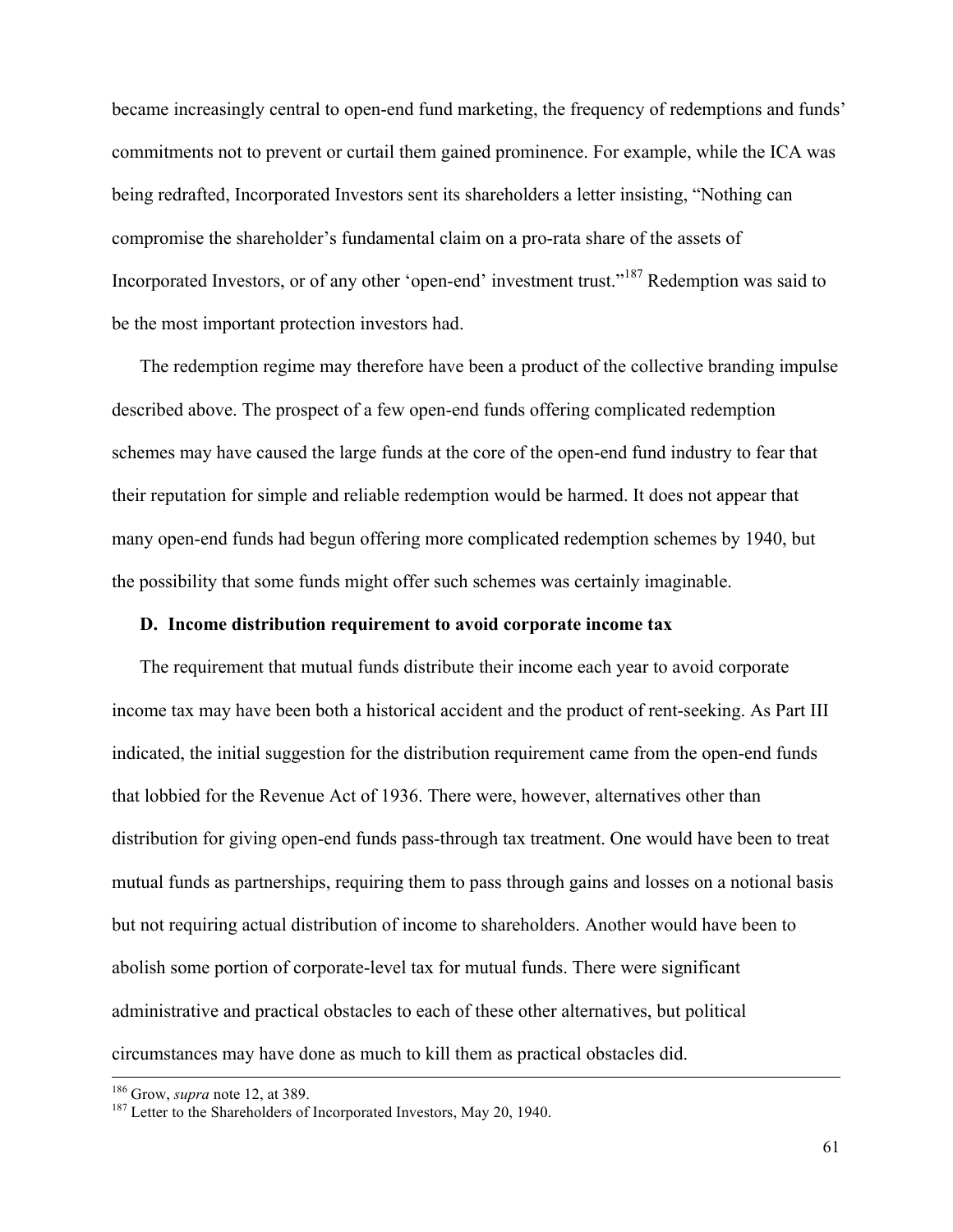Recall that the open-end funds first proposed the distribution system after the Roosevelt Administration's and the House's proposal to apply the same system to all corporations had collapsed in the Senate. When the Administration's proposal collapsed, the open-end funds probably saw the distribution system as the most politically feasible of the various options for getting pass-through tax treatment because the Administration and the House had already accepted the idea. Only the Senate would have to be convinced. In his memo proposing the distribution system to the Senate Finance Committee, Paul Cabot said the system would involve merely "reverting…to the theory of the House bill for investment corporations" and observed that he was "maintaining the original principles as laid down by the President in his message to Congress."<sup>188</sup>

Additionally, the open-end funds may have perceived in the distribution requirement a source of competitive advantage over closed-end funds. There is no direct evidence for this hypothesis, but its intuitive appeal is strong. Recall that closed-end funds could no longer sell new securities in 1936 because of the discount to net asset value at which they traded. An annual income distribution requirement would therefore have slowly bled away these funds' assets, since they could not be recovered through the issuance of new shares. Distributions received by investors in these funds would have to be reinvested elsewhere—perhaps in open-end funds.

At the time Cabot first proposed the distribution requirement, it was still uncertain whether the Revenue Act of 1936 would allow favorable tax treatment for closed-end funds (it ultimately restricted favorable tax treatment to open-end funds). Cabot may therefore have chosen the distribution requirement from among the various alternatives for pass-through tax treatment as a way of hedging his bets—if he could not completely limit closed-end funds' ability to get tax relief, he could at least make it unattractive to them.

<sup>&</sup>lt;sup>188</sup> Senate Hearings, at 1081.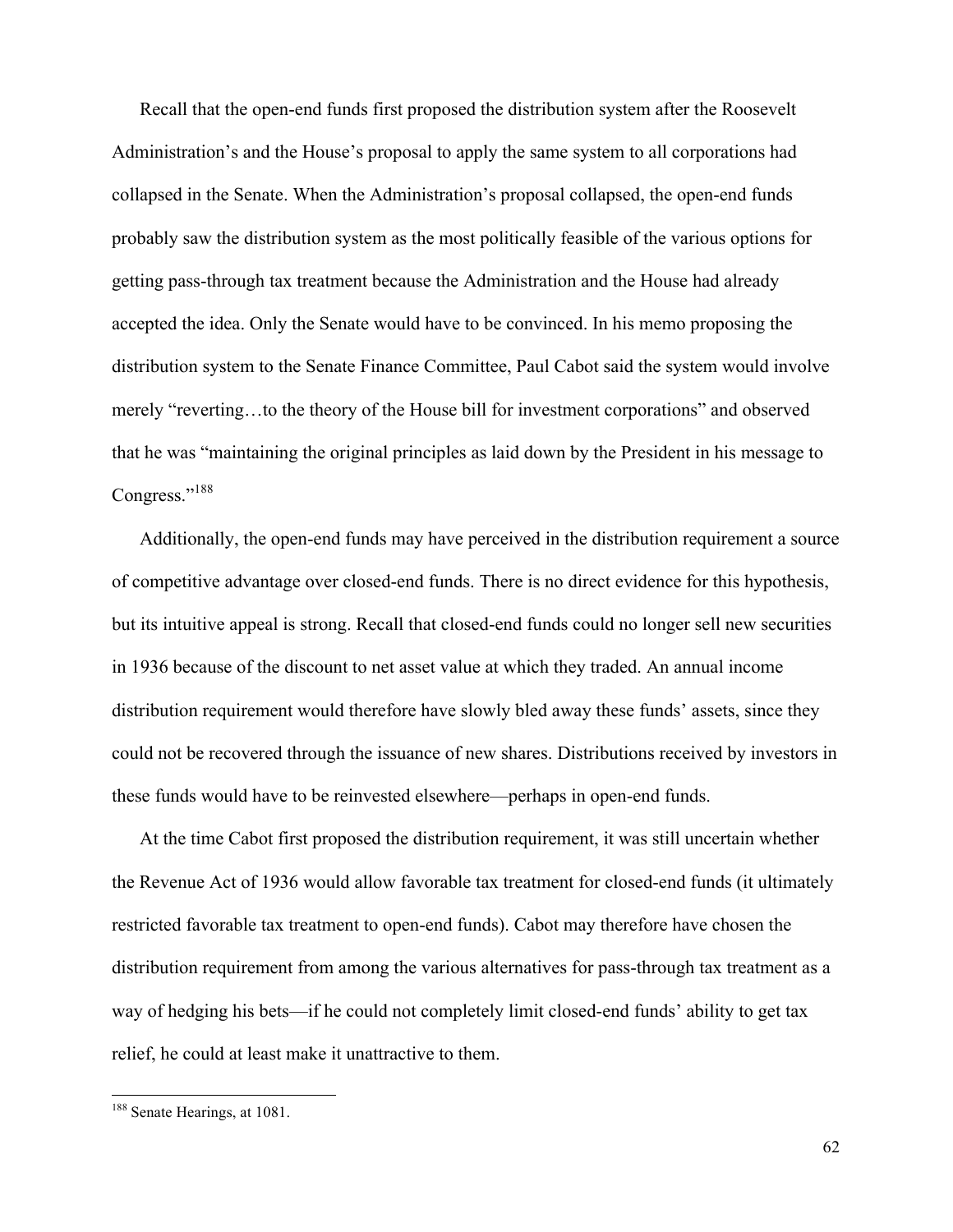The closed-end funds clearly understood that the distribution requirement would harm them. In 1940, one speaker at the IBAA conference said that extending the distribution requirement to closed-end funds "would in effect result in [their] gradual liquidation."189 Closed-end funds sought to soften a minimum distribution requirement with respect to capital gains in the Revenue Act of 1942 for precisely this reason.<sup>190</sup>

The closed-end funds' inability to end the distribution requirement in 1942 may be attributable, at least in part, to the open-end funds' support for this requirement and desire to use it to harm closed-end funds. The intuitive appeal of this theory is strong, since closed-end funds were able to revise other elements of the Revenue Act of 1942 on which their interests were more closely aligned with those of open-end funds, such as the portfolio depth restrictions.

To be clear, the discount and forced income distribution have not killed the closed-end fund industry. The closed-end fund industry is small in comparison to the open-end fund industry,<sup>191</sup> but a few closed-end funds nevertheless survive because many funds that originated in the late 1920s have managed to stay afloat by occasionally issuing new shares and because a few funds have been able to sell IPOs in the years since.<sup>192</sup>

<sup>!!!!!!!!!!!!!!!!!!!!!!!!!!!!!!!!!!!!!!!!!!!!!!!!!!!!!!!!!!!!</sup>

<sup>&</sup>lt;sup>189</sup> IBAA Proceedings 1940, at 193.<br><sup>190</sup> Revenue Revision 1938, *Hearings Before the H. Comm. on Ways & Means, 75th Cong. 842-843 (1938).* IBAA Proceedings 1940, at 192. In the original draft of the bill, in order to deduct *any* capital gains, a fund had to distribute *almost all* of its capital gains. There was no option to distribute and take a deduction on some portion of gains and to retain the remainder and pay tax on it. The closed-end funds succeeded in obtaining this option with respect to capital gains in the final version of the bill, but they did not ask for and did not receive this option with respect to ordinary income. 26 U.S.C. § 852(a)(1). In practice, modern closed- and open-end funds almost always distribute all of their income of both capital and ordinary types each year to avoid paying taxes. BNA Tax Management Portfolio, Taxation of Regulated Investment Companies, No. 740-2nd, at VII.B. <sup>191</sup> At the end of 2008 there were 646 closed-end funds collectively holding \$188 billion in assets, in contrast to

more than 8,000 open-end funds holding \$9.6 trillion. INVESTMENT COMPANY INSTITUTE, *supra* note 1, at 9 fig. 1.1, 54 fig. 4.4 (2009).

<sup>192</sup> *See* Kathleen Weiss, *The Post-Offering Price Performance of Closed-End Funds*, 18 FIN. MANAGEMENT 57 (1989); INVESTMENT COMPANY INSTITUTE, *supra* note 1, at 53 fig. 4.3 (2009).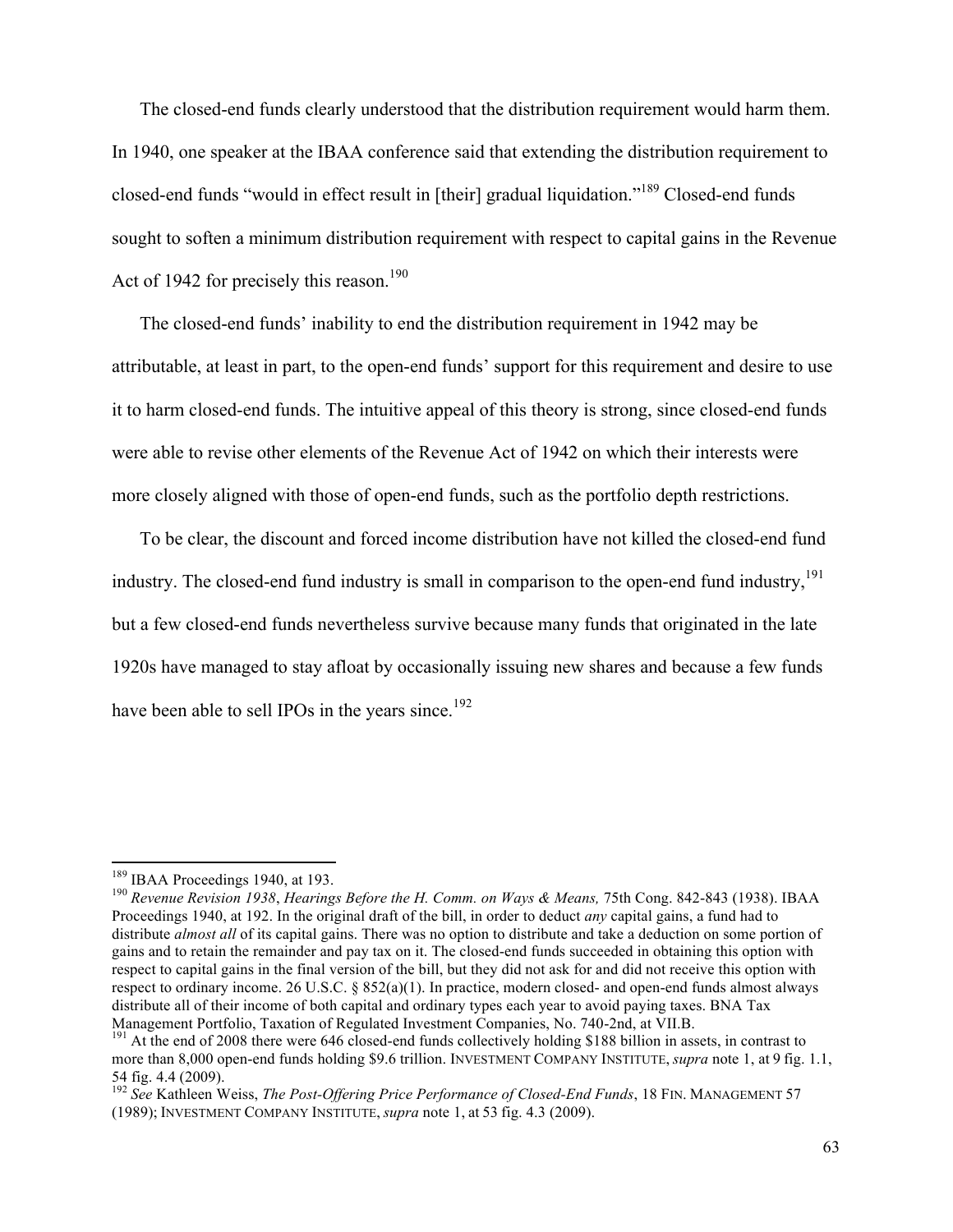# **V. Conclusion: implications for modern policy**

The standardization and branding dynamic that underlay many aspects of mutual fund regulation has relevance to modern readers for several reasons. One is that the dynamic has ambiguous consequences for investors and poses a kind of optimization problem.

Standardization benefits investors who prefer funds that operate consistently with mandatory standards. By eliminating funds that do not suit these investors' preferences, standardizing regulation reduces the time and effort that these investors must spend to sift appealing funds from unappealing funds. This benefit is distinct from the benefit that comes from bonding. Standardization benefits investors not by assuring them that funds will operate *as they promise*, but by assuring them that funds will operate *in particular ways* and that reading through prospectuses to figure out how funds have promised to operate is unnecessary.

However, the branding dynamic harms investors who prefer funds that do not conform to regulation. Branding-related regulation reaches beyond conduct such as fraud that no investor would prefer and prohibits conduct that many investors rationally might prefer, such as high leverage and infrequent share redemptions. Investors who rationally prefer prohibited investing styles cannot invest in mutual funds that suit their preferences.

Balancing the costs and benefits of branding-related regulation thus involves a kind of optimization problem: reductions in search costs must be balanced against the cost of preventing many investors from obtaining what they desire. It is unclear whether the balance was struck optimally in the late 1930s and early 1940s, and since much has changed since then, it is surely worth considering whether the balance remains optimal in the present.

The branding and standardization dynamic is also interesting because it may be possible to achieve some of the benefits of branding and standardization with fewer of the costs than under current regulation. Perhaps the generally applicable restrictions on borrowing, redemption and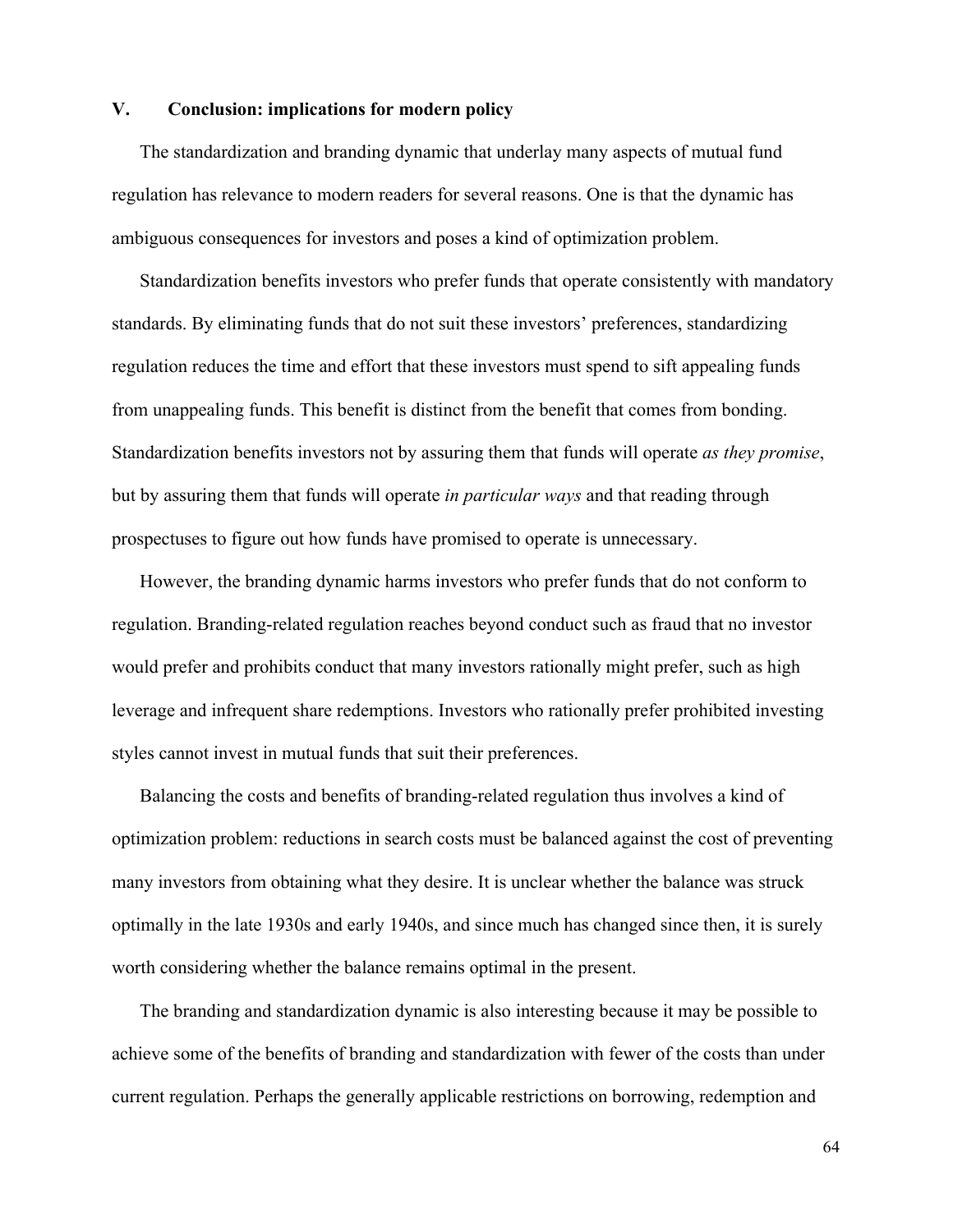other matters could be loosened and tighter restrictions could be devised that apply only to funds that opt into various special regulatory regimes.<sup>193</sup> Money market fund rules are an example of one such regime, since they apply only to funds that opt into the rules by marketing themselves as "money market funds" or by maintaining constant share prices. Setting the boundaries and number of other optional categories would involve an optimization problem of its own. Too many categories would create the very complexity that standardization seeks to avoid.

Consider as an example of this optimization problem the restrictions on redemption rights in the ICA. Daily redemption rights benefit investors by giving them exceptional liquidity. But the need to meet frequent redemptions forces funds to maintain large cash reserves that could otherwise be invested and to sell their portfolio securities earlier than they otherwise might, generating premature capital gains tax liabilities. This is why most hedge funds redeem only once per month or quarter. Perhaps the benefits of standardization could be achieved at lower cost by devising different regulatory classes with different redemption regimes. Similar considerations apply, for example, to restrictions on leverage.

A clear understanding of the branding dynamic's historical role is also useful because a version of this dynamic may continue to affect regulatory politics in the present. Money market fund regulation, for example, was largely written in the 1970s by the mutual fund industry. This regulation is enormously important: money market funds today hold almost four trillion dollars in assets and are widely thought of as a "shadow banking industry."194

Regulation forces money market funds into highly conservative investments. But this regulation is probably less about "protecting" investors from risky investments than it is about magnifying the value of branding and standardization in a narrow context. Investors are not

<sup>&</sup>lt;sup>193</sup> SEC DIVISION OF INVESTMENT MANAGEMENT, PROTECTING INVESTORS: A HALF-CENTURY OF INVESTMENT COMPANY REGULATION, <sup>283</sup> (1992) *available at* http://www.sec.gov/divisions/investment/guidance/icreg50-92.pdf <sup>194</sup> INVESTMENT COMPANY INSTITUTE, *supra* note 1, at 146 tbl.37.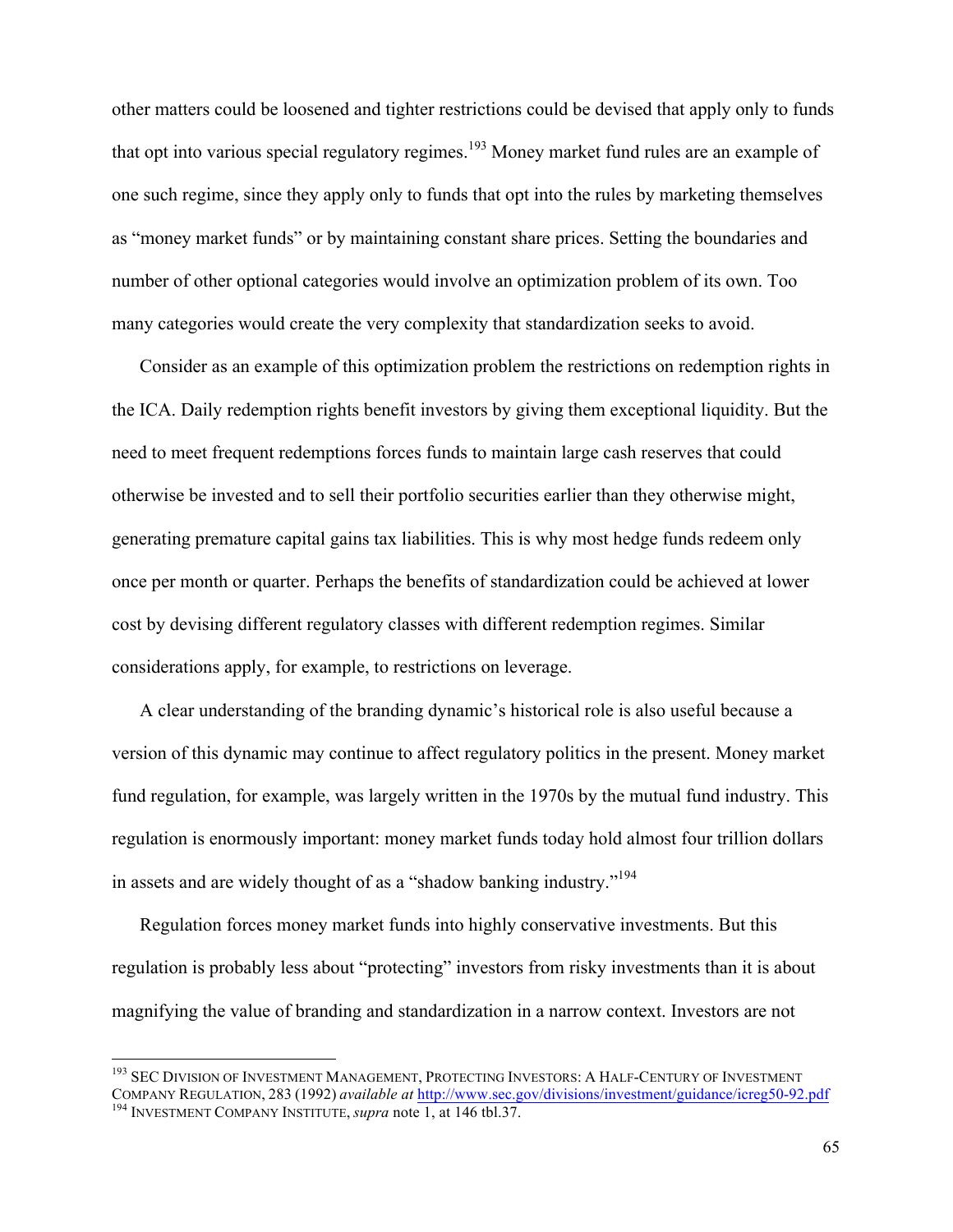"protected" from risk by the money market fund rules, because investors remain free to invest in penny stocks, lottery tickets and other risky assets if they so desire. And although money market funds are highly conservative, there are many types of short-term bond funds that are just as conservative or even more conservative than money market funds but nevertheless do not opt into the money market fund regulatory regime.

Rather than serving an investor protection function, the money market fund rules serve primarily a branding function: they relieve investors of the burden of reading prospectuses. The rules standardize money market funds and assure investors that all money market funds operate in essentially the same ways, making the process of choosing a money market fund much easier. This is why the mutual fund industry has strongly supported these rules over the years.

The branding dynamic that originally underlay investment management regulation suggests that the mutual fund industry will alternately fight and advance reforms of the money market fund rules in ways that reflect the industry's priorities for defining its brand. Money market funds' most unique element is the pricing of their shares: they maintain a constant price of \$1 per share, even when their actual NAVs deviate from \$1 per share. It is widely understood that constant pricing destabilizes money market funds and makes them vulnerable to runs, because if a fund's NAV declines to less than \$1 and the fund's ability to continue redeeming at \$1 is in doubt, shareholders have an incentive to get out quickly, before the fund starts redeeming at less than \$1.<sup>195</sup> The constant pricing feature is an important element of money market funds' branding, however, because it creates the illusion that these funds offer fixed claims similar to bank accounts, even though they technically offer only equity shares.

<sup>&</sup>lt;sup>195</sup> For an explanation and a proposal for reform, see Jeffrey N. Gordon, Letter to the SEC on Money Market Fund Reform (Columbia Law School Center for Law and Economic Studies Working Paper No. 352, 2009), available at http://ssrn.com/abstract=1473275.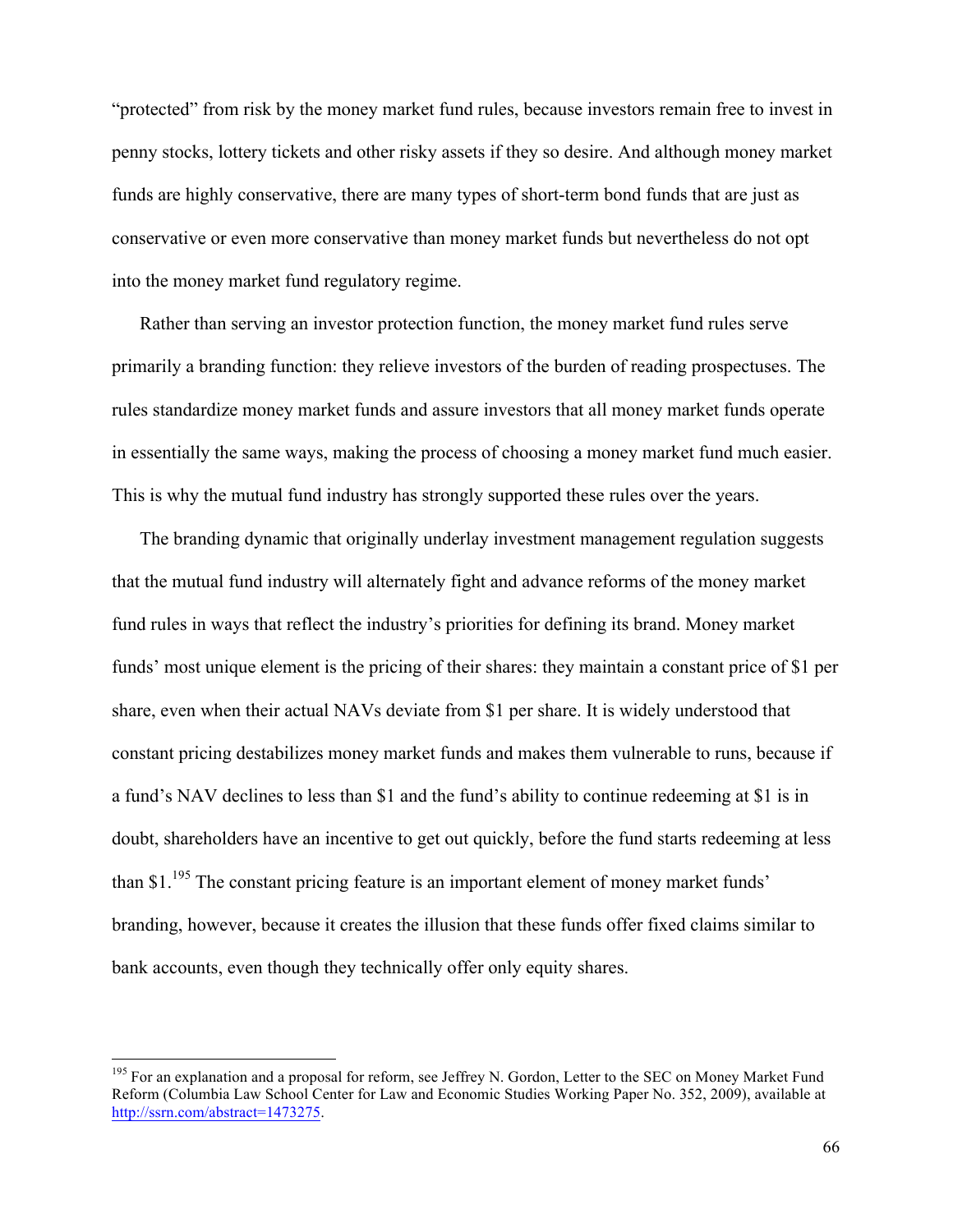In response to several money market funds' inability to maintain their constant pricing during the recent financial crisis, the SEC adopted rule changes that forced money market funds into even more conservative investments.<sup>196</sup> Prior to the rule changes, the SEC had also called for comments on eliminating the constant pricing system and there was a great deal of public discussion about eliminating the constant pricing system.<sup>197</sup> Since the constant share pricing is an important element of these funds' branding, the industry fought vigorously to maintain it. The industry generally supported, however, the SEC's efforts to require more conservative investing strategies.<sup>198</sup> The enforcement of conservative investing strategies is more appealing to the industry because it helps to prevent damage to money market funds' collective reputation for conservatism, which is another important element of their branding. We can expect a similar dynamic in the current fight about target-date funds, for which the SEC has recently proposed a special set of rules to help standardize the marketing of these funds.<sup>199</sup>

This paper also has something to say about mutual fund tax policy. The value and necessity of the annual income distribution system have often been criticized.<sup>200</sup> The only question is whether some less destructive alternative is workable in practice, given mutual funds' enormous size and number of shareholders. My contribution here is to observe that the annual income distribution came into being long before mutual funds attained their present size and widely dispersed ownership and to show that the annual distribution requirement had its origins largely in a historical accident and rent-seeking.

<sup>&</sup>lt;sup>196</sup> Money Market Fund Reform Final Rule, 75 Fed. Reg. 10,060 (Mar. 4, 2010) (to be codified at 17 C.F.R. pts. 270, 274). For a thoughtful assessment of the new rules, see William A. Birdthistle, *Breaking Bucks in Money Market Funds*, 2010 WISC. L. REV. 1155 (2010).<br><sup>197</sup> Money Market Fund Reform, 74 Fed. Reg. 32,688 (July 8, 2009), available at

http://www.sec.gov/rules/proposed/2009/ic-28807fr.pdf.<br><sup>198</sup> *See, e.g.*, Comment Letter from Goldman Sachs & Co. Re: Money Market Fund Reform (File Number S-7-11-<br>09), *available at http://www.sec.gov/comments/s7-11-09/s7* 

<sup>&</sup>lt;sup>199</sup> Investment Company Advertising: Target Date Retirement Fund Names and Marketing, Release No. IC-29301, 75 Fed. Reg. 35920 (proposed June 23, 2010)

<sup>200</sup> *See, e.g.,* Coates, *supra* note 9.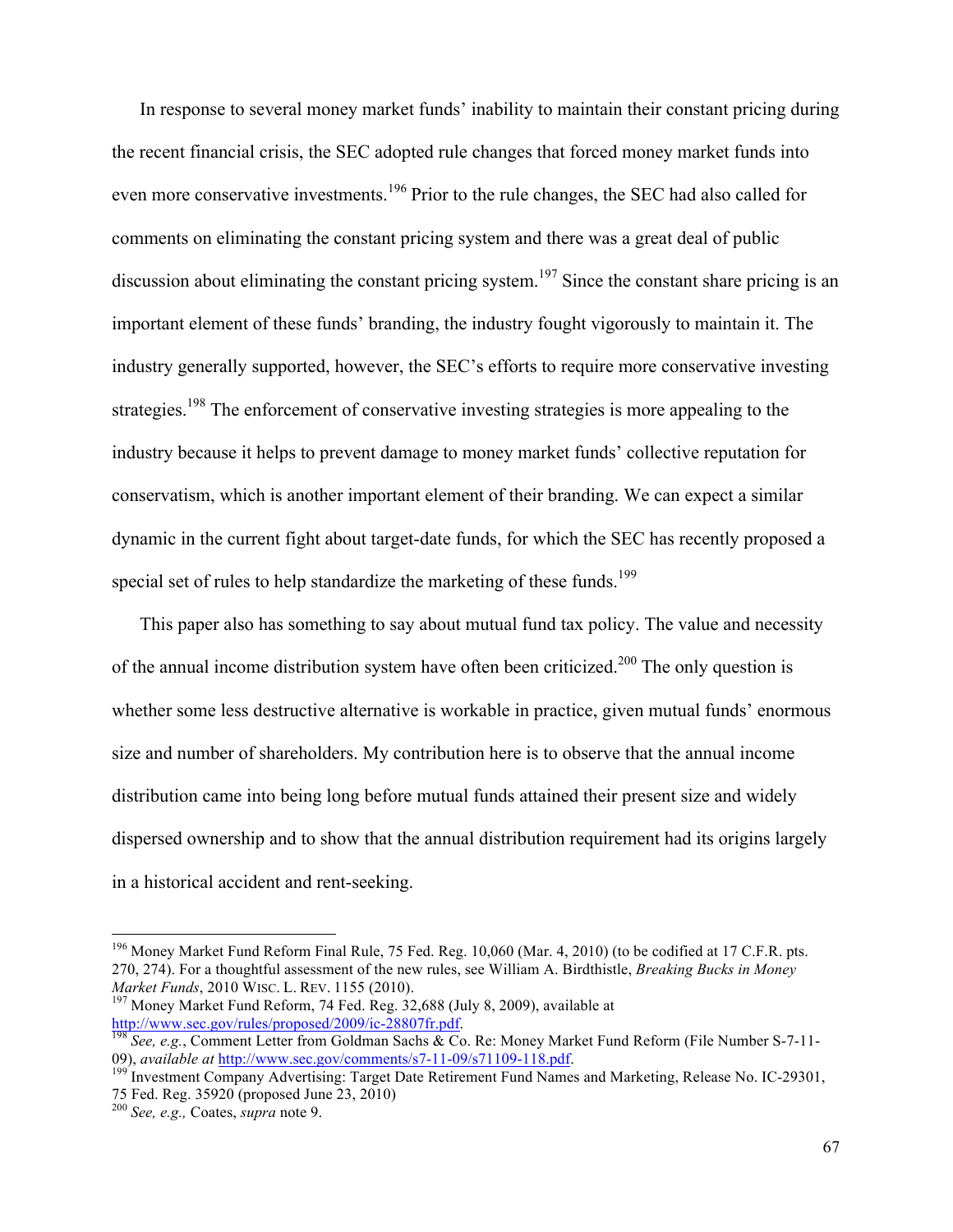# **Appendix Tables**

# **Table 1. Largest Closed-End Investment Companies in Moody's Investment Trusts Manual, 1940**

| <b>Fund Name</b>                               | <b>Total Assets with Portfolio</b><br><b>Securities Valued at Cost</b><br>(Millions of Dollars) | <b>Total Assets</b><br>with<br><b>Portfolio</b><br><b>Securities</b><br><b>Valued at</b><br><b>Market</b> | <b>Total Portfolio</b><br><b>Securities</b><br><b>Valued at</b><br><b>Market</b> |
|------------------------------------------------|-------------------------------------------------------------------------------------------------|-----------------------------------------------------------------------------------------------------------|----------------------------------------------------------------------------------|
| <b>Atlas Corporation</b>                       | 74.47                                                                                           | 63.08                                                                                                     | 51.22                                                                            |
| Lehman Corporation                             | 67.47                                                                                           | 68.62                                                                                                     | 64.88                                                                            |
| Niagara Share Corp. of Maryland                | 59.06                                                                                           | 30.06                                                                                                     | 28.53                                                                            |
| Empire Power Corp.                             | 51.38                                                                                           | 36.92                                                                                                     | 22.91                                                                            |
| Adams Express Co.                              | 44.27                                                                                           | 29.13                                                                                                     | 25.00                                                                            |
| Tri-Continental                                | 43.79                                                                                           | 38.56                                                                                                     | 30.53                                                                            |
| United States & International Securities Corp. | 43.70                                                                                           | 29.96                                                                                                     | 29.56                                                                            |
| Blue Ridge Corp.                               | 37.50                                                                                           | 36.29                                                                                                     | 34.96                                                                            |
| United Gas & Electric Corp.                    | 37.20                                                                                           | 24.31                                                                                                     | 21.64                                                                            |
| <b>Selected Industries</b>                     | 35.64                                                                                           | 33.85                                                                                                     | 30.95                                                                            |
| United States & Foreign Securities Corp.       | 33.81                                                                                           | 36.31                                                                                                     | 35.07                                                                            |
| Chicago Corp.                                  | 31.39                                                                                           | 31.98                                                                                                     | 25.63                                                                            |
| Petroleum Corp.                                | 31.29                                                                                           | 22.18                                                                                                     | 21.21                                                                            |
| <b>General American Investors</b>              | 26.48                                                                                           | 30.32                                                                                                     | 28.48                                                                            |
| American General Corp.                         | 25.77                                                                                           | 23.96                                                                                                     |                                                                                  |
| General Shareholdings Corp.                    | 21.33                                                                                           | 16.43                                                                                                     | 14.70                                                                            |
| American International Corp.                   | 20.20                                                                                           | 18.73                                                                                                     | 15.69                                                                            |
| Amoskeag Co.                                   | 15.76                                                                                           | 12.55                                                                                                     | 11.33                                                                            |
| American European Securities Co.               | 13.86                                                                                           | 11.16                                                                                                     | 10.91                                                                            |
| <b>Consolidated Investment Trust</b>           | 13.54                                                                                           | 14.41                                                                                                     | 13.01                                                                            |
| Utility and Industrial Corp.                   | 12.77                                                                                           | 2.34                                                                                                      | 2.27                                                                             |
| Pennsylvania Industries                        | 12.35                                                                                           | 5.22                                                                                                      | 5.14                                                                             |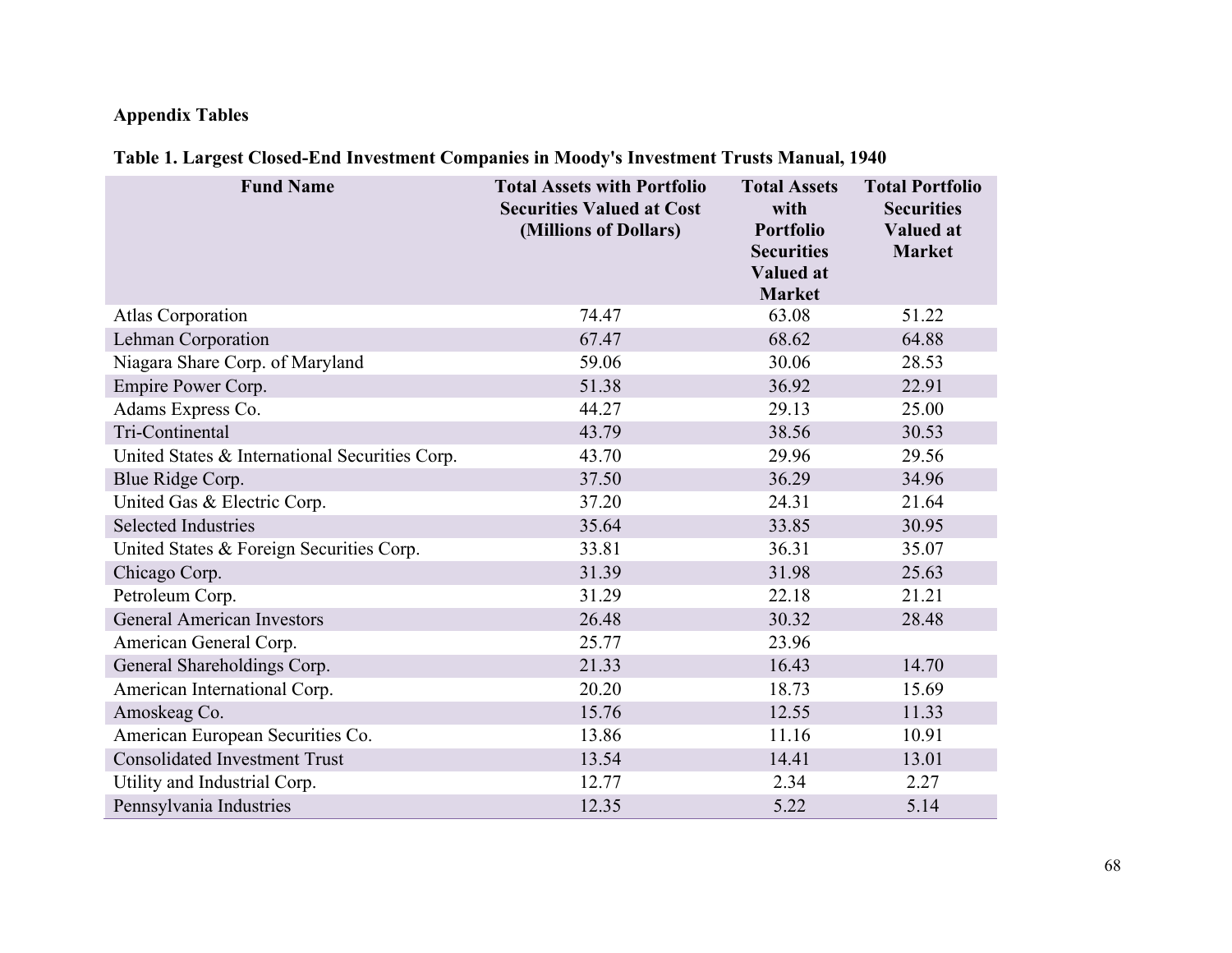# **Table 2: Large Closed-End Fund Stakes in Portfolio Issuers in Excess of 5% of Portfolio Issuers' Outstanding Common Stock at Year-End 1939**

| <b>Fund Name</b>                               | <b>Portfolio Company Name</b>          | Percentage<br>of Issuer's<br>Outstanding<br><b>Stock Held</b><br>by Fund | Value of<br>Holding as a<br>Percentage<br>of Fund's<br><b>Total Assets</b> | <b>Dollar Value</b><br>of Holding |
|------------------------------------------------|----------------------------------------|--------------------------------------------------------------------------|----------------------------------------------------------------------------|-----------------------------------|
| Pennsylvania Industries                        | Pittsburgh Steel Co.                   | 35.1%                                                                    | 25.0%                                                                      | \$1,306,557                       |
| Chicago Corp.                                  | Dixie Vortex Co.                       | 15.7%                                                                    | $1.2\%$                                                                    | \$373,956                         |
| Pennsylvania Industries                        | Sharon Steel Corp.                     | 14.0%                                                                    | 13.2%                                                                      | \$687,500                         |
| <b>Atlas Corporation</b>                       | Radio Keith Orpheum Corp.              | 12.0%                                                                    | $0.6\%$                                                                    | \$388,015                         |
| Niagara Share Corp. of Maryland                | Insuranshares Certificates Inc.        | 12.0%                                                                    | 1.5%                                                                       | \$440,625                         |
| Adams Express Co.                              | Atlantic Gulf & West Indies SS         | $9.0\%$                                                                  | $0.9\%$                                                                    | \$270,000                         |
| Lehman Corporation                             | Simms Pete Co.                         | 8.8%                                                                     | $0.2\%$                                                                    | \$108,181                         |
| Petroleum Corp.                                | Consolidated Oil Corp.                 | 8.7%                                                                     | $40.5\%$                                                                   | \$8,976,375                       |
| <b>General American Investors</b>              | Allied Stores Corp.                    | 8.1%                                                                     | $3.2\%$                                                                    | \$962,500                         |
| <b>Atlas Corporation</b>                       | Greyhound Corp.                        | $8.0\%$                                                                  | 5.3%                                                                       | \$3,350,000                       |
| American International Corp.                   | Texas & Pac. Railway Co.               | 6.6%                                                                     | $1.7\%$                                                                    | \$316,050                         |
| Chicago Corp.                                  | Pacific American Fisheries Inc.        | 6.4%                                                                     | $0.3\%$                                                                    | \$102,500                         |
| <b>Selected Industries</b>                     | Kansas City Southern Railway Co.       | $6.1\%$                                                                  | $0.4\%$                                                                    | \$128,800                         |
| Chicago Corp.                                  | American Ship Building Co.             | 6.0%                                                                     | 0.8%                                                                       | \$268,304                         |
| Adams Express Co.                              | International Mining Corp.             | 5.7%                                                                     | $0.7\%$                                                                    | \$216,000                         |
| United States & International Securities Corp. | St. Louis San Francisco Railway<br>Co. | 5.7%                                                                     | $0.0\%$                                                                    | \$9,250                           |
| Adams Express Co.                              | Underwood Elliot Fisher Co.            | 5.5%                                                                     | 3.2%                                                                       | \$942,788                         |
| United States & International Securities Corp. | Seaboard Air Line RR Co.               | 5.0%                                                                     | 0.2%                                                                       | \$48,750                          |

Sources: Center for Research In Securities Prices, 1940 Moody's Manual on Banks, Insurance, Real Estate, Investment Trusts